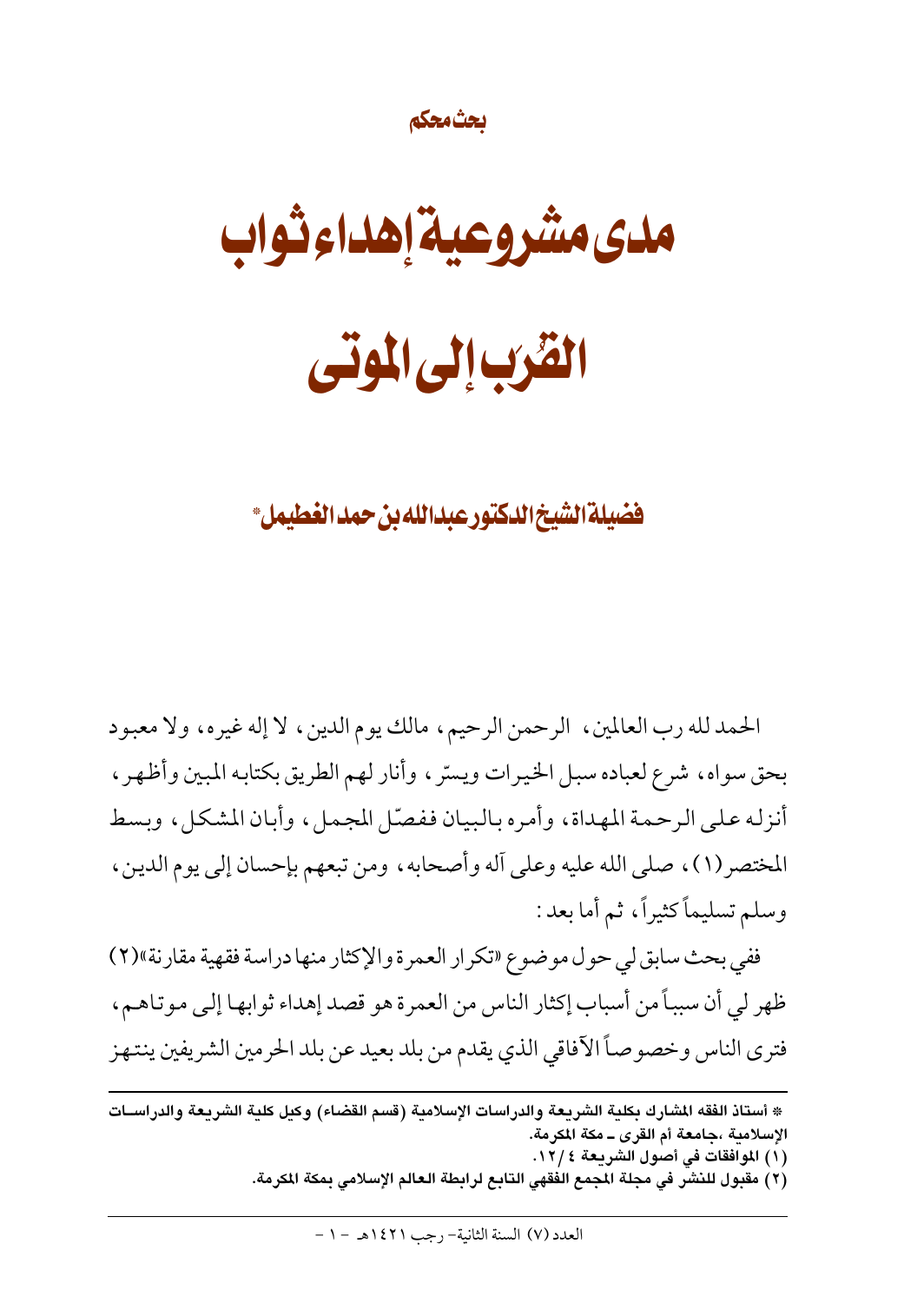فرصة وجوده جوار بيت الله لأداء نسك الحج أو العمرة، أو قدومه للعمل، تراه يكثر من الخروج إلى الحل ليدخل بعمرة، فمرة لأمه، وثانية لأبيه، وثالثة لأخيه، وهلم جرا، وهو بذلك يؤدي أكثر من نسك في سفرة واحد، فيختصر الوقت والتكلفة . وقد ذكرت أن مثل هذا العمل يسبب الزحام في أماكن أداء المناسك، وخصوصاً المطاف والمسعى، وهذا فيه تضييق على من قدموا لأداء النسك الواجب، وقد يلحق الضرر بهم، هذا على التسليم بأن مثل هذا العمل مشروع وإلا فقد خالف من خالف من العلماء في مشروعية ذلك، وقد أشرت إلى ذلك هناك، وذكرت أن ليس هذا موضع بسطها لكونه خارج نطاق البحث .

ولما لهذه المسألة من أهمية في حياة المسلم، حيث لا تكون العبادة إلا بما شرع الله أو أذن به رسوله، أثرت أن يكون موضوع بحثي هذه المرة في تحرير القول في مشروعية إهداء ثواب القرب إلى الموتى وهل يصل إليهم أو لا؟ ومن المؤشرات على أهمية هذه المسألة كثرة الأسئلة التي ترد على من يتصدر للفتيا حول مشروعية إهداء ثواب القربات من حج وعمرة وطواف وصلاة وصيام إلى الموتى(٣) ، مما يدل على أن هذه المسألة تحتاج إلى زيادة بيان وتحرير . أقول تحتاج إلى بيان وتحرير لأننى طالعت كتب سلفنا الصالح فألفيتها تزخر بأقوال أهل العلم حول هذه المسألة، وكل يدلل على ما ذهب إليه، وينصر رأيه بأدلة أثرية ونظرية ، ومع اختلافهم في هذه المسألة ، فهم متفقون علىي أن الضَّالة المنشودة لهم أجمع هي الحق، لهذا رأيت من المناسب أن أقوم بتحرير هذه المسألة، أنظم ما انتثر ، وأجمع ما انتشر حولها من أقوال العلماء في مختلف المذاهب، ثم أزنها بميزان الشرع، لا بميزان العقل، حيث لو قيل بالميزان العقلبي في مثل هذه المسألة فلربما نجد من ينكره، ولكن سمعاً وطاعة وإذعاناً لقول ربنا : ﴿ فَلا وَرَبِّكَ لا يُؤْمِنُونَ حَتَّىٓ يُحَكَّمُوكَ فيمَا شَجَرَ بَيْنَهُمْ ثُمَّ لا يَجدُوا في أَنفسهمْ حَرَجًا مّمَّا قَضَيْتَ وَيَسَلّمُوا تَسْليمًا ﴾(٤) وقوله تعالىي :

(٣) راجع على سبيل المثال إن شئت مجموعة دروس وفتاوى الحرم المعي لفضيلة الشيخ محمد العثيمــين ٣/

- ۰۱۷۱ , ۱۵۶ , ۱۰۲۲ , ۱۷۵ , ۱۷۰
- (٤) الآية ٦٥ من سورة النساء.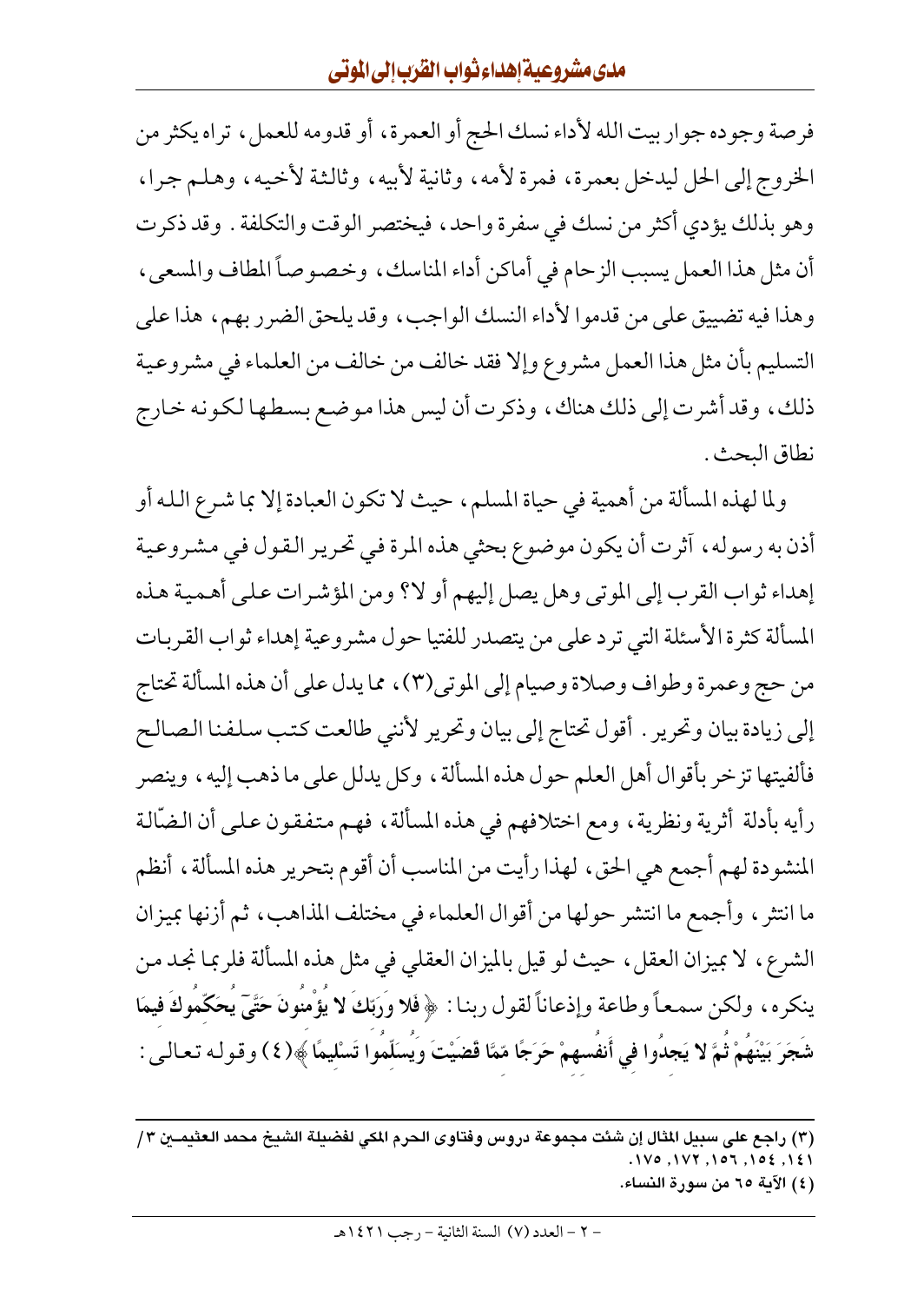﴿ إِنَّمَا كَانَ قَوْلَ الْمُؤْمِنِينَ إِذَا دُعُوا إِلَى اللَّه وَرَسُوله ليَحْكُمَ بَيْنَهُمْ أَن يَقُولُوا سَمعْنَا وَأَطَعْنَا ﴾(٥) وقوله تعالى : ﴿ يَا أَيُّهَا الذينَ آمَنُوا أَطيعُوا اللَّهَ وَأَطيعُوا الرَّسُولَ وَأَوْلى الأَمْرِ منكُمْ فَإن تَنَازَعْتُمْ في شَيْء فَرُدُّوهُ إِلَى اللَّه وَالرَّسَول إِن كَنتَمْ تَؤْمنُونَ باللَّه وَالْيَوْم الآخر ﴾(٦) «والرد إلى الله هو الرد إلى كتابه، والرد إلى الرسول هو الرد إلى سنّته»(٧) فالكتاب والسنّة ميزانان لا يفتر قان فلا يمكن العرض على أحدهما بمعزل عن الآخر أو إعمال العقل دونهما، يقول الشاطبي ـ رحمه الله ـ : «فإنما وقع الخروج عن السنَّة في أولئك لمكان إعمالهم الرأي، واطَّراحهم من السّتن لا من جهة أخرى، وذلك أن السنّة كما ـ تبين ـ توضح المجمل، وتقيد المطلق، وتخصص العموم، فتخرج كثيراً من الصيغ القرآنية عن ظاهر مفهومها في أصل اللغة، وتعلم بذلك أن بيان السنَّة هو مراد الله تعالى من تلك الصيغ ، فإذا طرحت ، واتبع ظاهر الصيّغ بمجرد الهوى صار صاحب هذا النظر ضالاً في نظره، جاهلاً بالكتاب، خابطاً في عمياء، لا يهتدي إلى الصواب فيها، إذ ليس للعقول من إدراك المنافع والمضار في التصرفات الدنيوية إلا النزر اليسير ، وهي في الأخروية أبعد عن الجملة والتفصيل» . (٨)

ويقول ابن القيم ـ رحمه الله تعالى ـ : «وقد أعاذ الله رسوله ﷺ أن تعارض سنّته لنصوص القرآن، بل تعاضدها وتؤيدها . . وإنما يظن التعارض من سوء الفهم، وهذه طريقة وخيمة ذميمة، وهي رد السنن الثابتة بما يفهم من ظاهر القرآن، والعلم كل العلم تنزيل السنن على القرآن ، فإنها مشتقة منه ، ومأخوذة عمن جاء به ، وهي بيان له ، لا أنها مناقضة له» . (٩)

المسألة الأولى: تمهيد فيما يقبل النيابة من الأعمال وما لا يقبلها

البحث في مسألة وصول ثواب القرب إلى الموتى متفرع عن مسألة ما يقبل النيابة من

- (٥) الآية ٥١ من سورة النور. (٦) الآية ٥٩ من سورة النساء. (٧) الموافقات في أصول الشريعة ٤ / ١٤. (٨) الموافقات في أصول الشريعة ٢١/٤.
	- (۹) الروُّح ص ۱۳۸.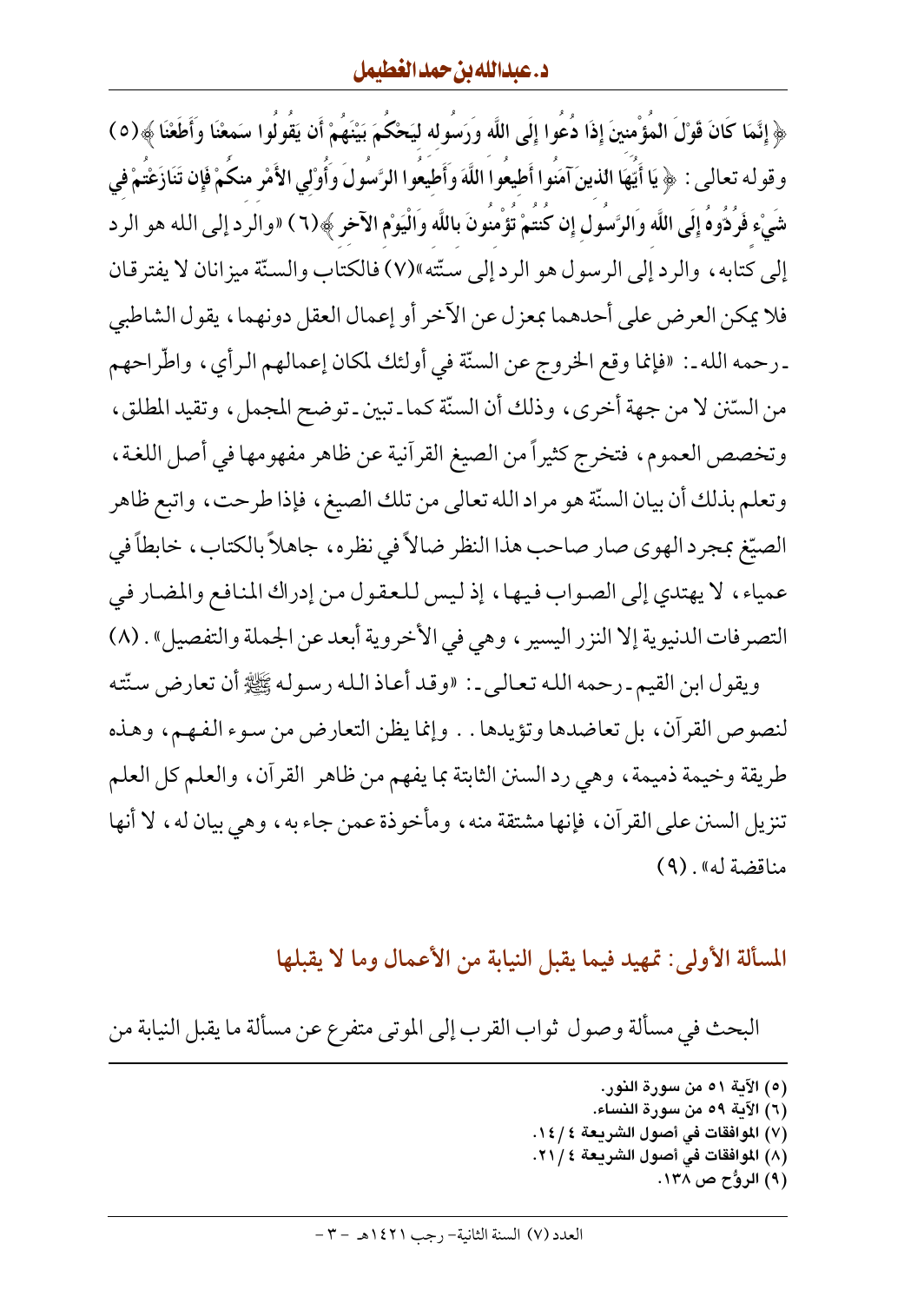الأعمال، وما لا يقبلها، ذلك أن العلماء الذين يقولون بعدم وصول ثواب بعض العبادات بنوها على هذه الـ"قاعدة" وهي : أن الأفعال قسمان : منها ما يشتمل فعله على مصلحة مع قطع النظر عن فاعله : كردّ الودائع ، وقضاء الديون ، ورد الغصوبات ، وتفريق الزكوات، والكفارات، ولحوم الهدايا والضحايا، وذبح النسك ونحوها، فيصح في جميع ذلك النيابة إجماعاً، لأن المقصود انتفاع أهلها بها، وذلك حاصل ممن هي عليه لحصولها من نائبه، ولذلك لم تشترط النيات في أكثرها .

ومنها ما لا يتضمن مصلحة في نفسه ، بل بالنظر إلى فاعله ، كالصلاة ، فإن مصلحتها الخشوع، والخضوع، وإجلال الرب سبحانه وتعظيمه، وذلك إنما يحصل فيها من جهة فاعلها، فإذا فعلها غير الإنسان فاتت المصلحة التي طلبها صاحب الشرع، ولا توصف حينئذ بكونها مشروعة في حقه ، فلا تجوز النيابة فيها إجماعاً .

ومنها قسم متردد بين هذين القسمين فيختلف العلماء ـ رحمهم الله ـ في أي الشائبتين تغلب عليه كالحج فإن مصالحه تأديب النفس بمفارقة الأوطان، وتهذيبها بالخروج عن المعتاد من المخيط وغيره لتذكر المعاد، والاندراج في الأكفان، وتعظيم شعائر الله في تلك البقاع، وإظهار الانقياد من العبد لما لم يعلم حقيقته كرمي الجمار، والسعي بين الصفا والمروة والوقوف على بقعة خاصة دون سائر البقاع، وهذه مصالح لا تحصى ولا تصلح إلا للمباشر ، كالصلاة في حكمها ومصالحها ، فمن لاحظ هذا المعنى وهو مالك رضي الله عنه ومن وافقه ، قالوا : لا تجوز النيابة في الحج ، ومن لاحظ الفرق بين الحج والصلاة ، ومشابهة النسك في المالية فإن الحج لا يعري عن القربة المالية غالباً في الانفاق في الأسفار قال : تجوز النيابة في الحج، والشائبة الأولى أقوى وأظهر ، وهي التي تحصل في الحج بالذات، والمالية إنما حصلت بطريق العرض، كما تحصل فيمن احتاج للركوب إلى الجمعات فاكترى لذلك ، فإن المالية عارضة في الجمعات ، ولا تصح النيابة فيها إجماعاً فكذلك ينبغي في الحج» . (١٠)

(١٠) الفروق للقرافي ٢ /٢٠٥ \_ ٢٠٦، وقارن ما قاله العلامة الشّارمساحي في كتابه على التفريع لابن الجلاب ٢ / ١ب. وقد نقل النص عنه محقق كتاب إرشاد السالك إلى أفعال المناسك. د. محمد محمد أبو الأجفان هامش (١) ٥٠٧/٢، وانظر الموافقات في أصول الشريعة ٢ /٢٢٧ وما بعدها.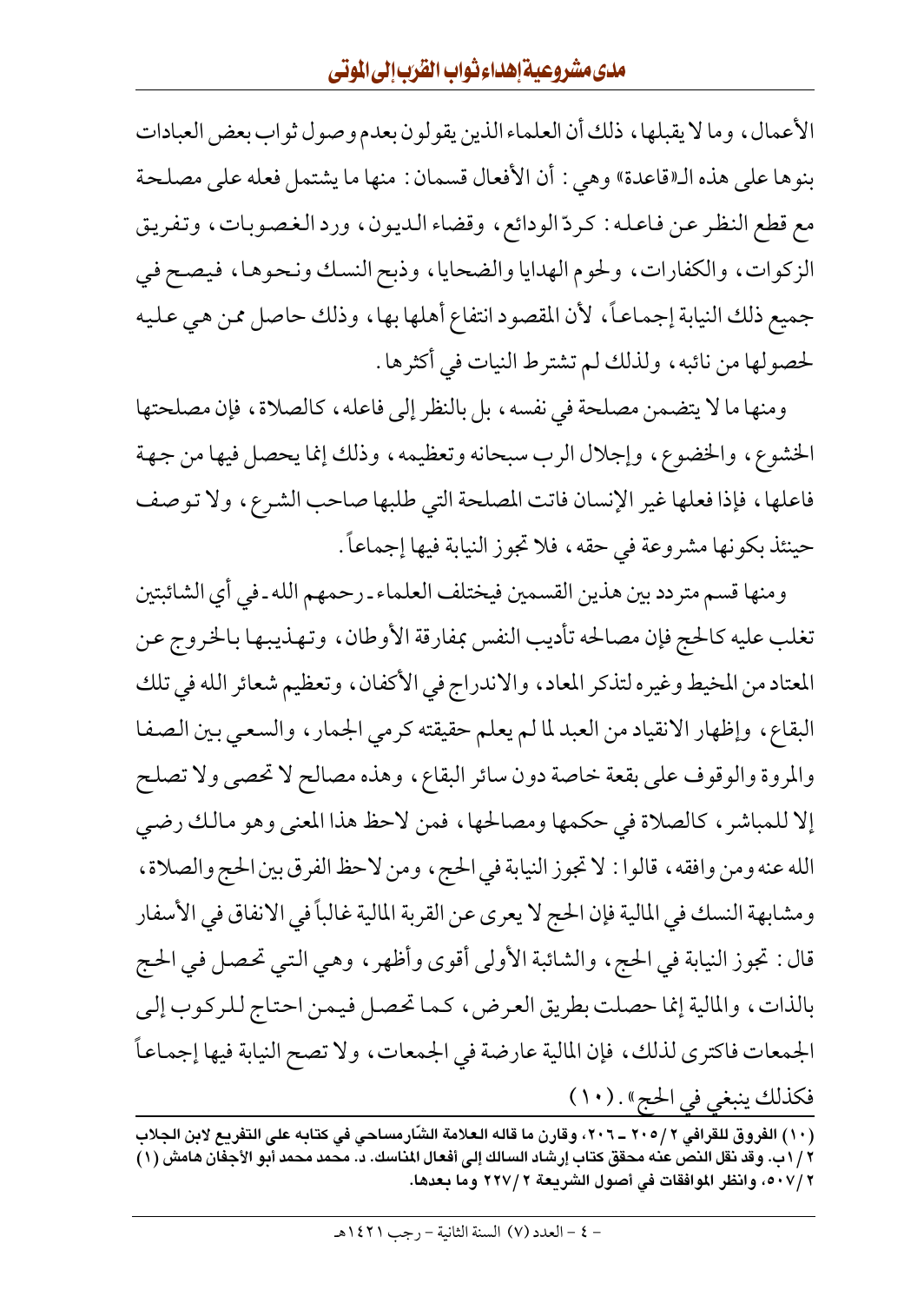غير أن من العلماء الذين قالوا بوصول ثواب جميع الأعمال إلى الموتى إذا فعلها الحي وأهدى ثوابها إليهم لم يرتض هذا التقسيم، ومن هؤلاء العلامة ابن القيم ـ رحمه الله ـ فقد قال : «وأما قولكم العبادات نوعان : «نوع» تدخله النيابة فيصل ثوابه إهدائه إلى الميت . «ونوع» لا تدخله فلا يصل ثوابه ، فهذا هو نفس المذهب والدعوى فكيف تحتجون به ، ومن أين لكم هذا الفرق؟ فأي كتاب أم أي سنّة ، أم أي اعتبار دل عليه حتى يجب المصير إليه؟ وقد شرع النبي ﷺ الصوم عن الميت مع أن الصوم لا تدخله النيابة ، وشرع للأمة أن ينوب بعضهم عن بعض في أداء فرض الكفاية ، فإذا فعله واحد ناب عن الباقين في فعله وسقط عنهم المأثم، وشرع لقيِّم الطفل الذي لا يعقل أن ينوب عنه في الإحرام وأفعال المناسك، وحكم له بالأجر في فعل نائبه، وقد قال أبو حنيفة يحرم الرفقة عن المغمى عليه فجعلوا إحرام رفقته بمنزلة إحرامه ، وجعل الشارع إسلام الأبوين بمنزلة إسلام أطفالهما ، وكذلك إسلام السابي، والمالك على القول المنصوص، فقد رأيت كيف عدّت هذه الشريعة الكاملة أفعال البر من فاعليها إلى غيرهم، فكيف يليق بها أن تحجر على العبد أن ينفع والديه ورحمه وإخوانه من المسلمين في أعظم أوقات حاجاتهم بشيء من الخير والبر يفعله ويجعل ثوابه لهم؟ وكيف يتحجرُّ العبد واسعاً، أو يَحْجرَ على من لم يحجر عليه الشارع في ثواب عمله أن يصرف منه ما شاء إلى من شاء من المسلمين ، والذي أوصل ثواب الحج والصدقة والعتق هو بعينه الذي يوصل ثواب الصيام، والصلاة، والقراءة والاعتكاف» . (١١)

وهذه القاعدة وإن بنى عليها بعض العلماء الذين قالوا بعدم وصول ثواب العبادة البدنية قولهم بعدم الوصول، لأن مصلحتها الخشوع، والخضوع، وإجلال الرب وتعظيمه، وذلك إنما يحصل فيها من جهة فاعلها ، فإذا فعلها غير الإنسان فاتت المصلحة التي طلبها الشارع، إلا أنهم قد قالوا بوصول ثواب الصوم مع أنه عبادة بدنية إذا كان الصوم واجباً على الميت فقضاه عنه وليه أو من أذن له الوليي، ومن ذلك :

(١١) الروح ص ١٣٥ ـ ١٣٦.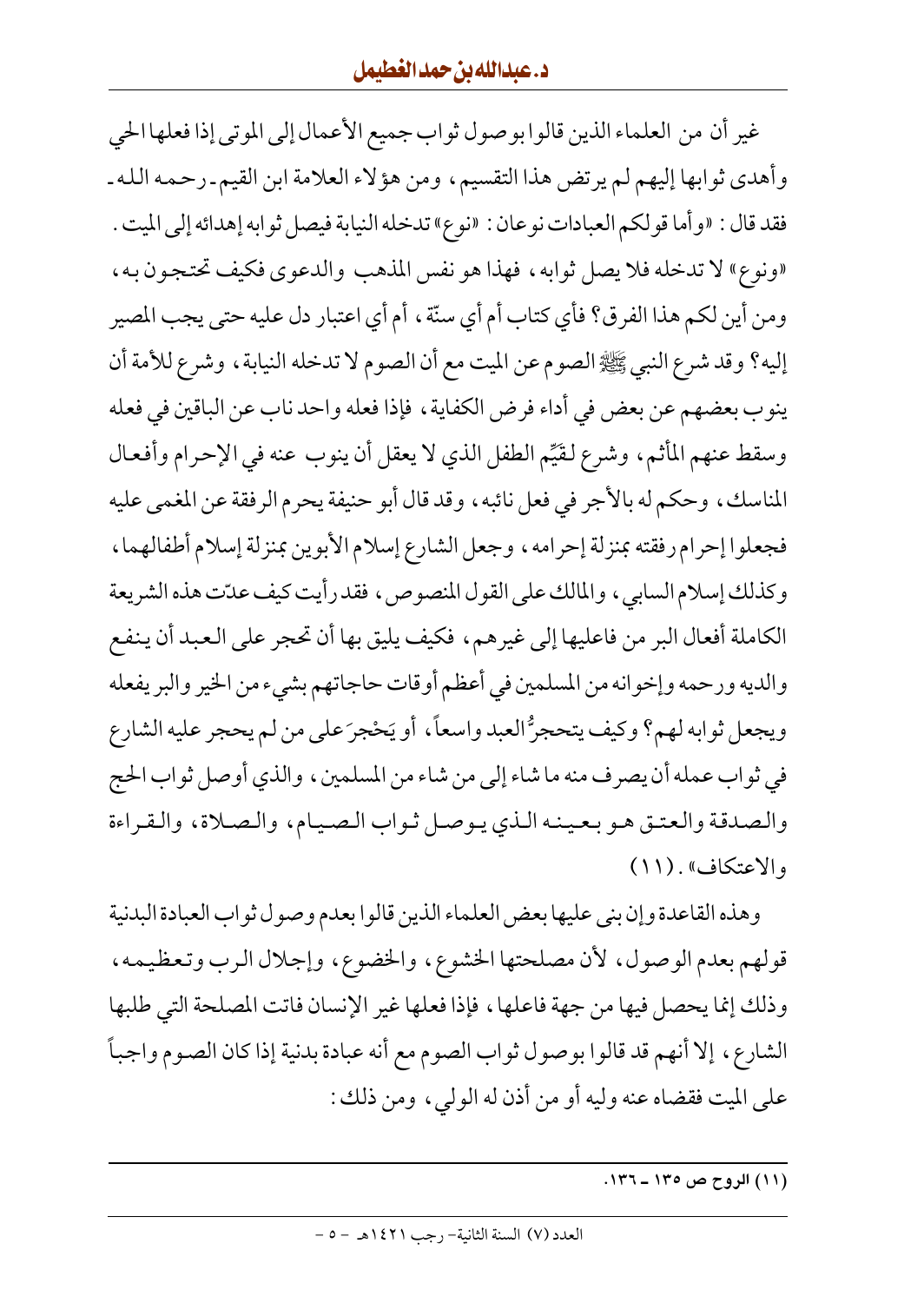ما ذهب إليه الإمام الشافعي في أحد قوليه وهو أصحهما عند محققي متأخري أصحابه أنه يصح، يقول النووي<sub>-</sub>رحمه الله تعالى-: «وأما الصلاة والصوم فمذهب الشافعي وجماهير العلماء أنه لا يصل ثوابهما إلىي الميت، إلا إذا كان الصوم واجباً على الميت فقضاه عنه وليه أو من أذن له الولي ، فإن فيه قولين للشافعي أشهرهما عنه : أنه لا يصح وأصحهما عند محققي متأخري أصحابه أنه يصح» . (١٢)

وقال في موضع أخر : «اختلف العلماء فيمن مات وعليه صوم واجب من رمضان أو قضاء أو نذر أو غيره هل يقضي عنه ، وللشافعي في المسألة قولان مشهوران ، أشهرهما لا يصام عنه ولا يصح عن ميت صوم أصلاً، و«الثاني» يستحب لوليه أن يصوم عنه ويصح صومه عنه، ويبرأ به الميت، ولا يحتاج إلى إطعام عنه وهذا القول هو الصحيح المختار الذي نعتقده، وهو الذي صححه محققو أصحابنا الجامعون بين الفقه والحديث لهذه الأحاديث الصحيحة الصريحة» . (١٣)

ففي هذا النص تصريح بأن الشافعية إنما تركوا قاعدة أن الأعمال البدنية لا تدخلها النيابة إنما كان لورود الأحاديث الصحيحة الصريحة في هذه الحالة ، ويبقى إعمال القاعدة في غيرها . وسيأتي بإذن الله تعالى في ثنايا هذا البحث مزيد إيضاح لهذه المسألة .

المسألة الثانية: القربات المتفق على وصول ثوابها إلى الميت بعد موته.

(١٢) شرح النووي على صحيح مسلم ٩٠/١. (١٣) شرح النووي على صحيح مسلم ٢٥/٨.

(١٤) شرح فتح القدير ٢/ ١٤٤، تبيين الحقائق ٢/ ٨٤، الدر المختار ورد المحتار عليه ٢/ ٢٥٩، ٢ / ٢٤٣ الحاشية، حاشية الدسوقي على الشرح الكبير ٢٣/١، إرشاد السالك إلى أفعال المناسك ٢ / ٥١٠ ــ ٥١١، الجامع لأحكام القرآن للقرطبي ١١٤/١٧، المجموع شرح المهذب ٢٧٤/٥ وحكي الإجماع على أن الصدقة على المت تـــنـفــعـــه وتصله، روضة الطالبين ٢/ ٢٠٢، مغنى المحتاج ٦٩/٣، المهذب ٦٠٦/١، شرح صحيح مسلم للنووي ٨٥/١١ وحكي الإجماع على وصول ثواب الصدقة، فتح الباري ٢٣٠/١١، تفسير القرآن العظيم لابن كثـيــر ٢٥٨/٤، ونقل الإجماع على ذلك، المغنى ٥١٩/٣، وقال في وصول ثوابها لا أعلم فيه خلافاً، المنع في شرح المقنع ٢٦/٢، ك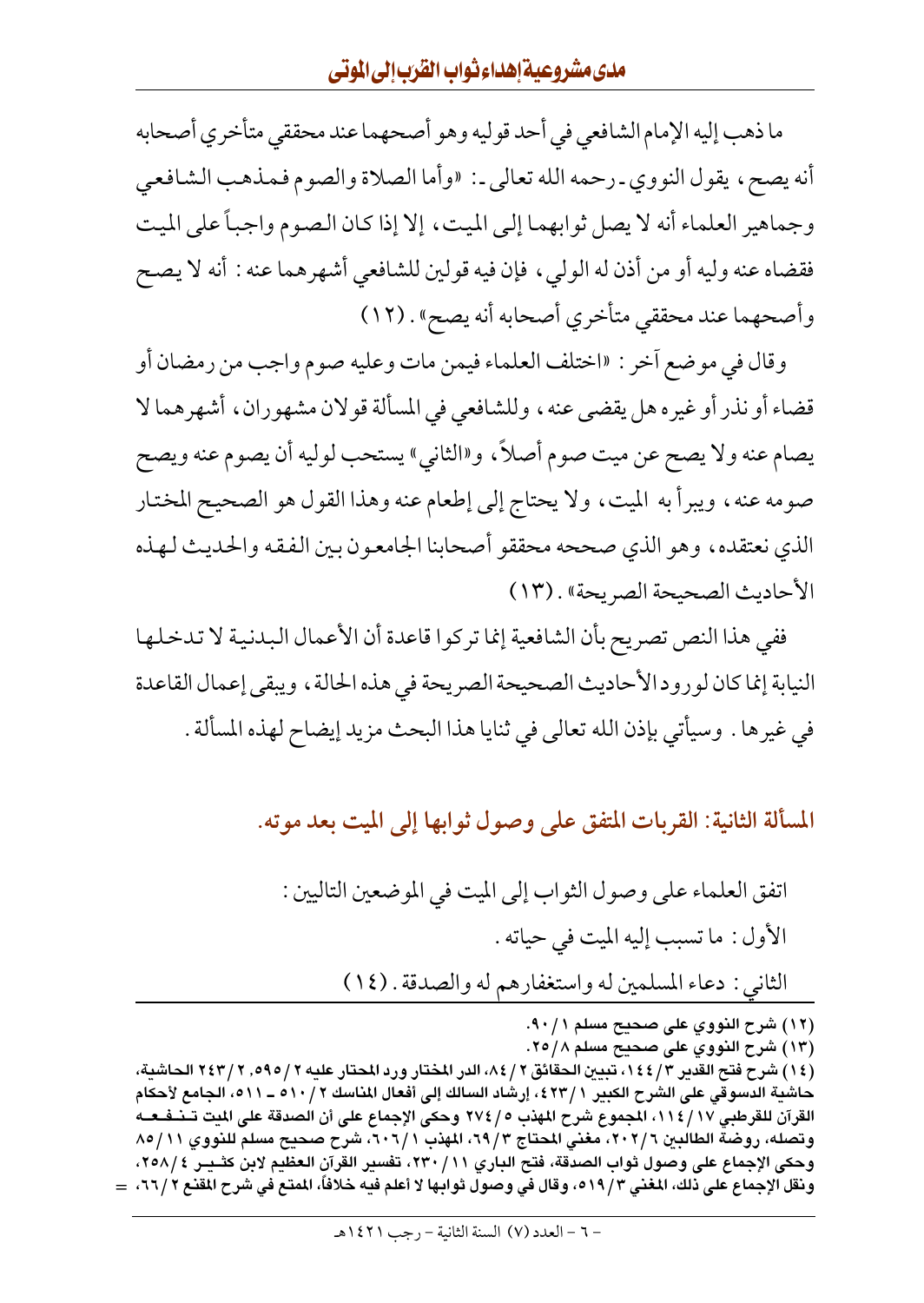الأدلة:

أولاً: الأدلة على أن ما تسبب إليه الميت في حياته يصل إليه ثوابه بعد موته:

١ ـ ما رواه مسلم في صحيحه من حديث أبي هريرة رضي الله عنه أن رسول الله ﷺ قال : «إذا مات الإنسان انقطع عنه عمله إلا من ثلاثة : إلا من صدقة جارية أو علم ينتفع به، أو ولد صالح يدعو له» . (١٥)

يقول النووي : «قال العلماء معنى الحديث أن عمل الميت ينقطع بموته وينقطع تجدد الثواب إليه إلا في هذه الأشياء الثلاثة، لكونه كان سببها، فإن الولد من كسبه، وكذلك العلم الذي خلَّفه من تعليم أو تصنيف، وكذلك الصدقة الجارية وهي الوقف» . (١٦)

وقال ابن القيم : «فاستثناء هذه الثلاثة من عمله يدل على أنها منه فإنه هو الذي تسبّب  $(1V)$ . (ما

٢ ـ ما رواه ابن ماجة عن أبي هريرة رضي الله عنه قال : قال رسول الله ﷺ : «إن مما يلحق المؤمن من عمله وحسناته بعد موته علماً علّمه ونشره، وولداً صالحاً تر كه ، ومصحفاً ورَّثه، أو مسجداً بناه، أو بيتاً لابن السبيل بناه، أو نهراً أجراه، أو صدقة أخرجها من ماله في صحته وحياته، يلحقه من بعد موته» . (١٨)

٣ ـ ما رواه الإمام مسلم في صحيحه عن جرير بن عبدالله قال : قال رسول الله ﷺ : من سنّ في الإسلام سنّة حسنة فله أجرها وأجر من عمل بها بعده من غير أن ينقص من أجورهم شيء، ومن سنَّ في الإسلام سنَّة سيئة كان عليه وزرها ووزر من عمل بها من بعده من غير أن ينقص من أوزانهم شيء»(١٩)

<sup>=</sup> شرح المنتهى ١ / ٣٦٢، الإقناع وشرحه كشاف القناع ٢ / ١٧١، الإنصاف ٢ / ٥٦٠ ونقل الإجماع، مجموع فتاوى شيخ الإسلام ابن تيمية ٣١٤, ٣١٤, ٣١٢, ٣٦٦، الاختيارات الفقهية للبــعـلــي ص ٩٢، الــروح ص ١١٧، ســـــن الترمذي ٤٨/٣، شرح الطحاوية ص ٣٤٣. (١٥) صحيح مسلم ٣/١٢٥٥ كتاب الوصية باب ٣. وأبو داود ٣٠٠/٣٠، كتاب الوصايا باب ١٤. والترمذي ٣/ ٦٥١ كتاب الأحكام باب ٣٦. (١٦) شرح النووي على صحيح مسلم ٨٥/١١. (١٧) الروح ص ١١٧. (١٨) سنن ابن ماجة ٨٨/١ المقدمة باب ٢٠، قال عبدالباقي: «نقل عن ابن المنذر أنه قال إسناده حــسـن، وفــي الزوائد: إسناده غريب، ومرزوق مختلف فيه، وقد رواه ابن خزيمة في صحيحه عن محمد بن يحيي الذهلي به، انظر تعليق عبدالباقي على سنن ابن ماجة ٨٩/١.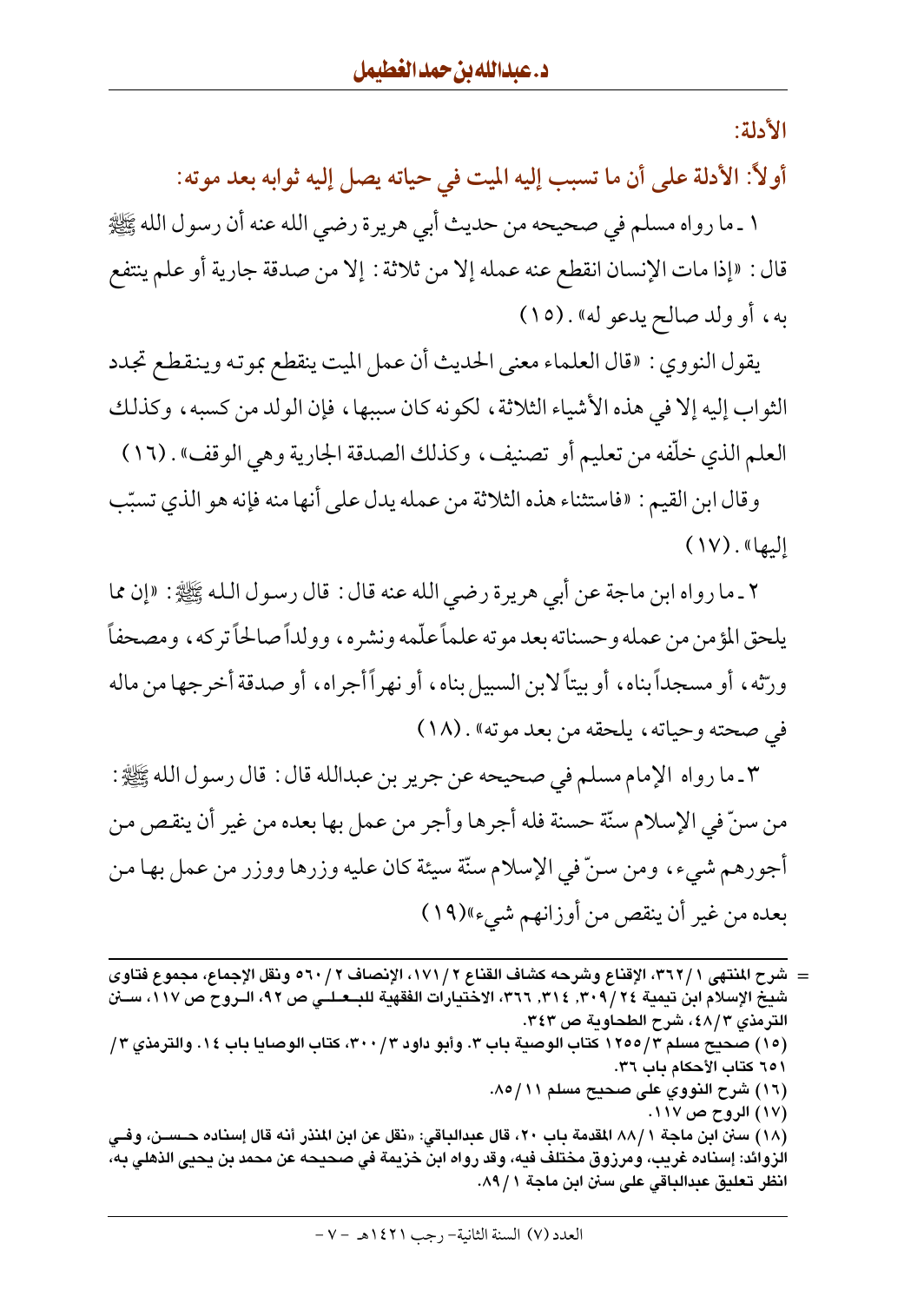يقول النووي رحمه الله : «وفي الحديث الآخر من دعا إلى هدي ومن دعا إلى ضلالة . هذان الحديثان صريحان في الحث على استحباب سنّ الأمور الحسنة وتحريم سنّ الأمور السيئة ، وأن من سنِّ سنَّة حسنة كان له مثل أجر كل من يعمل بها إلى يوم القيامة ومن سنِّ سنّة سيئة كان عليه مثل وزر كل من يعمل بها إلى يوم القيامة ، وأن من دعا إلى هدي كان له مثل أجور متابعيه ، أو إلى ضلالة كان عليه مثل آثام تابعيه سواء كان ذلك الهدى والضلالة هو الذي ابتدأه أم كان مسبو قاً إليه ، وسواء كان ذلك تعليم علم ، أو عبادة ، أو أدباً أو غير ذلك ، قوله ﷺ: «فعمل بها بعده» معناه إن سنّها سواء كان العمل في حياته أو بعد موته والله أعلم» . (٢٠)

ثانياً: الأدلة على انتفاع الميت بغير ما تسبب فيه من الدعاء والاستغفار والصدقة:

أ ـ أدلة انتفاعه بالدعاء والاستغفار .

١ ـ قـولـه تـعـالــى : ﴿ وَالَّذِينَ جَاءُوا منْ بَعْدهمْ يَقُولُونَ رَبَّنَا اغْفرْ لَنَا وَلإِخْوَاننَا الذينَ سَبَقُونَا بالإِيمَانَ ﴾ . (٢١)

قال ابن القيم رحمه الله : «فأثنى الله سبحانه عليهم باستغفارهم للمؤمنين قبلهم فدل على انتفاعهم باستغفار الأحياء» . (٢٢)

ويقول الشيخ عبدالرحمن بن سعدي رحمه الله : «وهذا من فضائل الإيمان أن المؤمنين ينتفع بعضهم ببعض، ويدعو بعضهم لبعض بسبب المشاركة في الإيمان، المقتضى لعقد الأخوة بين المؤمنين التي من فروعها أن يدعو بعضهم لبعض، و أن يحب بعضهم بعضاً . . ودلت الآية الكريمة على أن هذا من جملة حقوق المؤمنين بعضهم لبعض\1٣٣)

٢ ـ ما رواه أبو هريرة رضي الله عنه قال : قال رسول الله ﷺ: «إذا صليتم على الميت

(١٩) صحيح الإمام مسلم ٢ / ٤ ٧٠ ـ ٧٠٥ كتاب الزكاة باب ٢٠ وقد ورد قوله ﷺ في سياق قصة مـجـتــابــي النمار. (۲۰) شرح النووي على صحيح مسلم ٢٦٧/١٦. (٢١) الآية ١٠ سورة الحشر. (٢٢) الروح ص ١١٨. (٢٣) تيسير الكريم الرحمن ٢٣٦/٧- ٣٣٧.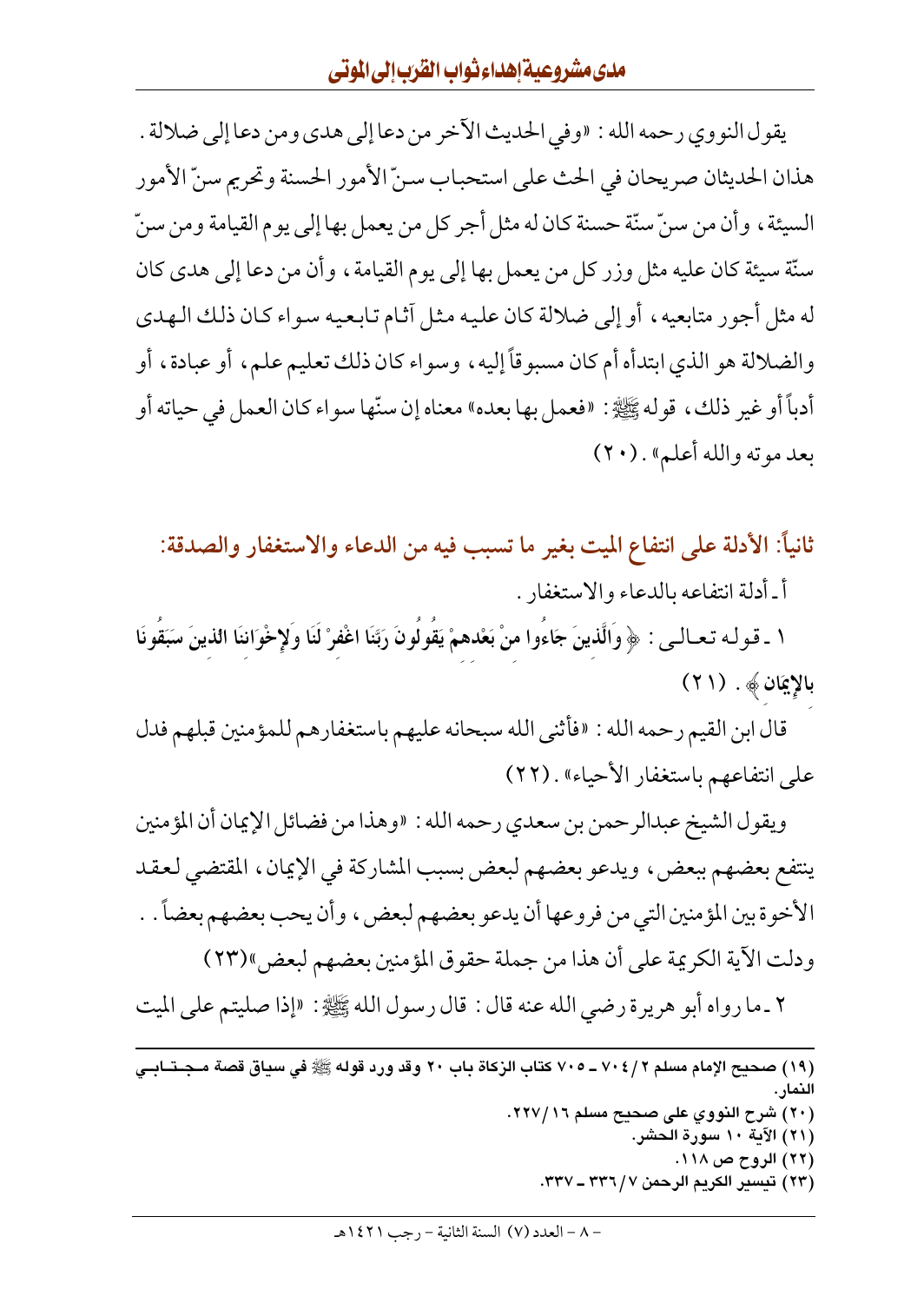فأخلصوا له الدعاء . (٢٤)

٣ ـ ما رواه عوف بن مالك قال صَلَّى رسول الله ﷺ على جنازة ، فحفظت من دعائه وهو يقول : «اللهم اغفر له وارحمه ، وعافه واعف عنه ، وأكرم نزله ، ووسع مدخله واغسله بالماء والثلج والبرد، ونقه من الخطايا كما ينقى الثوب الأبيض من الدنس، وأبدله داراً خيراً من داره، وأهلاً خيراً من أهله، وزوجاً خيراً من زوجه، وأدخله الجنة، وأعذه من عذاب القبر «أو من عذاب النار» قال : حتى تمنيت أن أكون أنا ذلك الميت . (٢٥)

٤ ـ وعن واثلة بن الأسقع رضي الله عنه قال : «صلَّى بنا رسول الله ﷺ على رجل من المسلمين فسمعته يقول: «اللهم إن فلان بن فلان في ذمتك فقه فتنة القبر ، قال عبدالرحمن : في ذمتك وحبل جوارك فقه من فتنة القبر وعذاب النار ، وأنت أهل الوفاء والحمد لله، اللهم فاغفر له وارحمه إنك أنت الغفور الرحيم» . (٢٦)

قال ابن القيم : «وهذا كثير في الأحاديث، بل هو المقصود بالصلاة على الميت وكذلك الدعاء له بعد الدفن » . (٢٧)

٥ ـ فقد ورد من حديث عثمان بن عفان رضي الله عنه قال : «كان النبي ﷺ إذا فرغ من دفن الميت ، وقف عليه فقال استغفروا لأخيكم وأسألوا له التثبيت فإنه الآن يُسأل» . (٢٨)

٦ ـ ما ورد في الدعاء لهم عند زيارة قبورهم من ذلك ما رواه مسلم في صحيحه عن بريدة بن الخصيب قال : «كان رسول الله ﷺ يعلمهم إذا خرجوا إلى المقابر . فكان قائلهم يقول : «في رواية أبي بكر» السلام على أهل الديار ، وفي رواية «زهير» : السلام عليكم

(٢٤) رواه أبو داود ٥٣٨/٣ كتاب الجنائز باب ٦٠ وسكت عنه. وابن ماجة ١ / ٤٨٠ كتاب الجنائز باب ٢٣، قال الشوكاني: أخرجه أيـضـــاً ابن حبان وصححه البيهقي، وفــي إسناده ابن إسحاق وقد عنعن ولكن أخرجه ابن حبان من طرق أخرى عنه مصرحاً بالسماع، انظرك نيل الأوطار ه / ۷۱. (٢٥) رواه مسلم في صحيحه ٢ /٦٦٣ كتاب الجنائز باب ٢٦. (٢٦) رواه أبو داود ٢ / ٥٤٠ كتاب الجنائز باب ٦٠ واللفظ له وسكت عنه، وابن ماجة في السنن ١ / ٤٨٠، كتاب الجنائز باب ٢٣. قال الشوكاني: «وسكت عنه أبو داود والمنذري، وفي إسناده مروان بن جناح وفيه مقال» انظر نيل الأوطار ٥ / (٢٧) الروح ص ١١٩. (٢٨ ) رواه أبو داود ٥٠ / ٥٥٠ كتاب الحنائز باب ٧٣ وسكت عنه قال الشوكاني: «أخرجه أيضاً الحاكم وصححه والبزار وقال : لا يروى عن النبي ﷺ إلا من هذا الوجه» انظر نيل الأوطار ١٠٩/٥.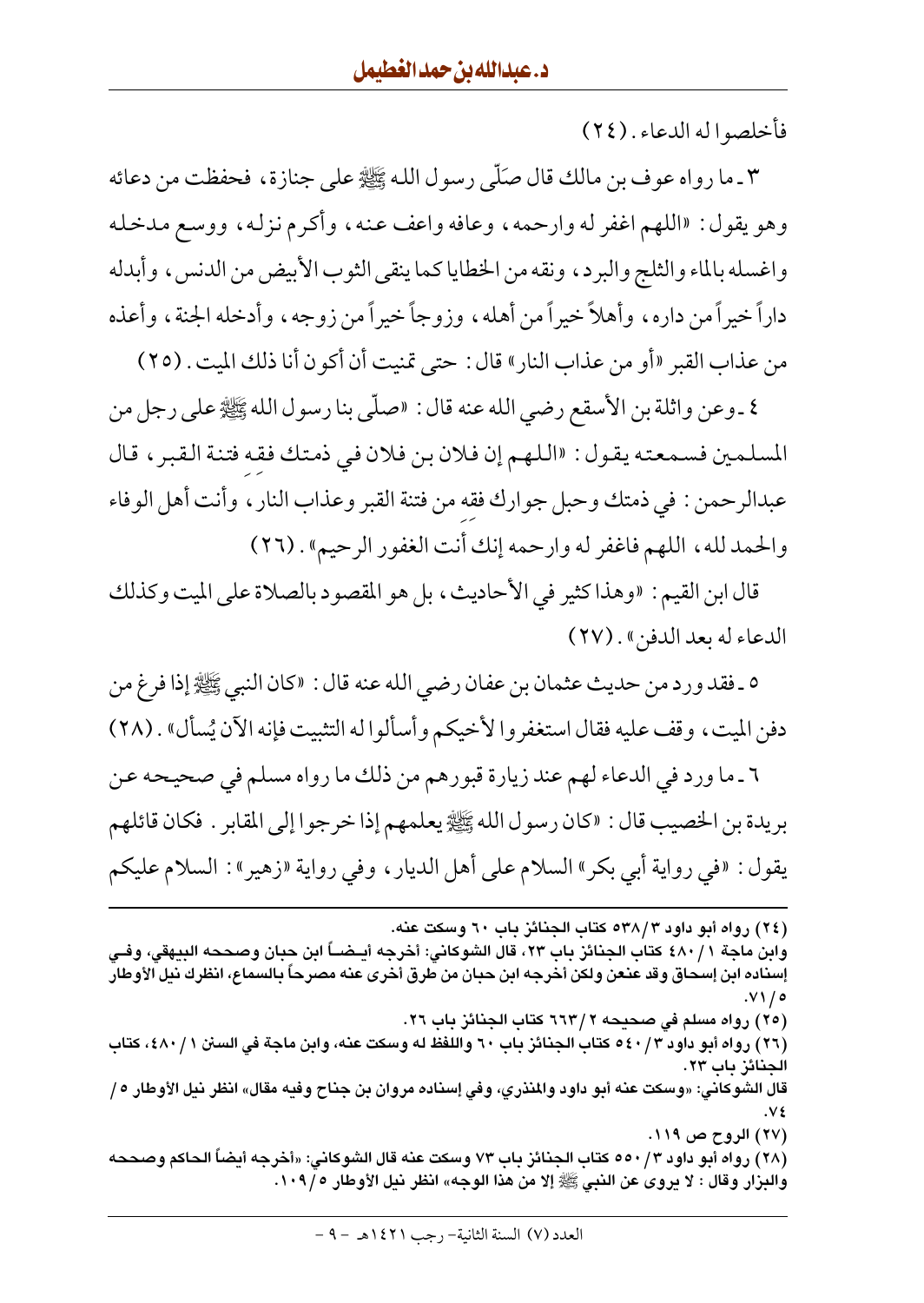أهل الديار من المؤمنين والمسلمين، وإنا إن شاء الله للاحقون، أسأل الله لنا ولكم العافية». (٢٩)

قال ابن القيم رحمه الله : «ودعاء النبي ﷺ للأموات فعلاً وتعليماً ودعاء الصحابة والتابعين، والمسلمين عصراً بعد عصر أكثر من أن يذكر ، وأشهر من أن ينكر ، وقد جاء أن الله يرفع درجة العبد في الجنة فيقول أنّي لي هذا؟ فيقال : بدعاء ولدك لك» . (٣٠) ب ـ أدلة انتفاع الميت بالصدقة :

١ ـ في الصحيحين عن عائشة رضي الله عنها أن رجلاً أتى النبي ﷺ فقال يا رسول الله إن أُمِّي افتلتت نفسها ولم توص وأظنها لو تكلمت تصدقت أفلها أجر إن تصدقت عنها؟ قال نعم» . ( ۳ ۱)

٢ ـ ما رواه البخاري عن ابن عباس أن سعد بن عبادة رضي الله عنه أخا بني ساعدة توفيت أمه وهو غائب فأتي النبي ﷺ فقال : يا رسول الله إن أمي توفيت وأنا غائب عنها فهل ينفعها شيء إن تصدقت به عنها؟ قال : نعم . قال : فإني أشهدك أن حائطي المخراف صدقة عليها» . (٣٢)

قال ابن حجر رحمه الله : «وفي حديث الباب من الفوائد جواز الصدقة عن الميت، وأن ذلك ينفعه بوصول ثواب الصدقة إليه ولا سيما إن كان من الولد وهو مخصص لعموم قوله تعالى : ﴿ وَأَن لَّيْسَ للإِنسَانِ إِلاَّ مَا سَعَىٓ﴾ (٣٤) .

(٢٩) صحيح مسلم ٢ / ٦٧١ كتاب الجنائز باب ٣٥.

(٣٠) الروح ص ١١٩ والحديث الذي أشار إليه قال عنه الشربيني في مغني المحتاج ٣/ ٦٩: «رواه الإمام أحمد بسند صحيح»، ولم أقف عليه بعد البحث ورأيت الإمام مالك يروي في الموطأ أن سعيد بن المسيب كان يقول إن الرجل ليرفع بدعاء ولده من بعده وقال بيديه نحو السماء فرفعهما» قال فؤاد عبدالباقي قال ابن عبدالبر: هذا لا يدرك بالرأي، وقد جاء بسند جيد، انظر موطأ الإمام مالك ١ /٢١٧ كتاب القرآن باب ٩. (٣١) رواه البخاري ١٩٣/٣، كتاب الوصايا باب ١٩، ومسلم ١٢٥٤/٣ كتاب الوصية باب ٢. (٣٢) رواه البخاري في صحيحه ١٩٣/٣، كتاب الوصايا باب ٢٠ وأبو داود ٣٠١/٣ كتاب الوصايا باب ١٤، والترمذي ٤٨/٣ كتاب الزكاة باب ٣٣ وقال: «قال أبو عيسى هذا حديث حسن وبه يقول أهل العلم يقولون ليس هناك شيء يصل إلى الميت إلا الصدقة والدعاء». (٣٣) الآية ٣٩ سورة النجم. (٣٤) فتح البارى ١١/ ٢٣٠.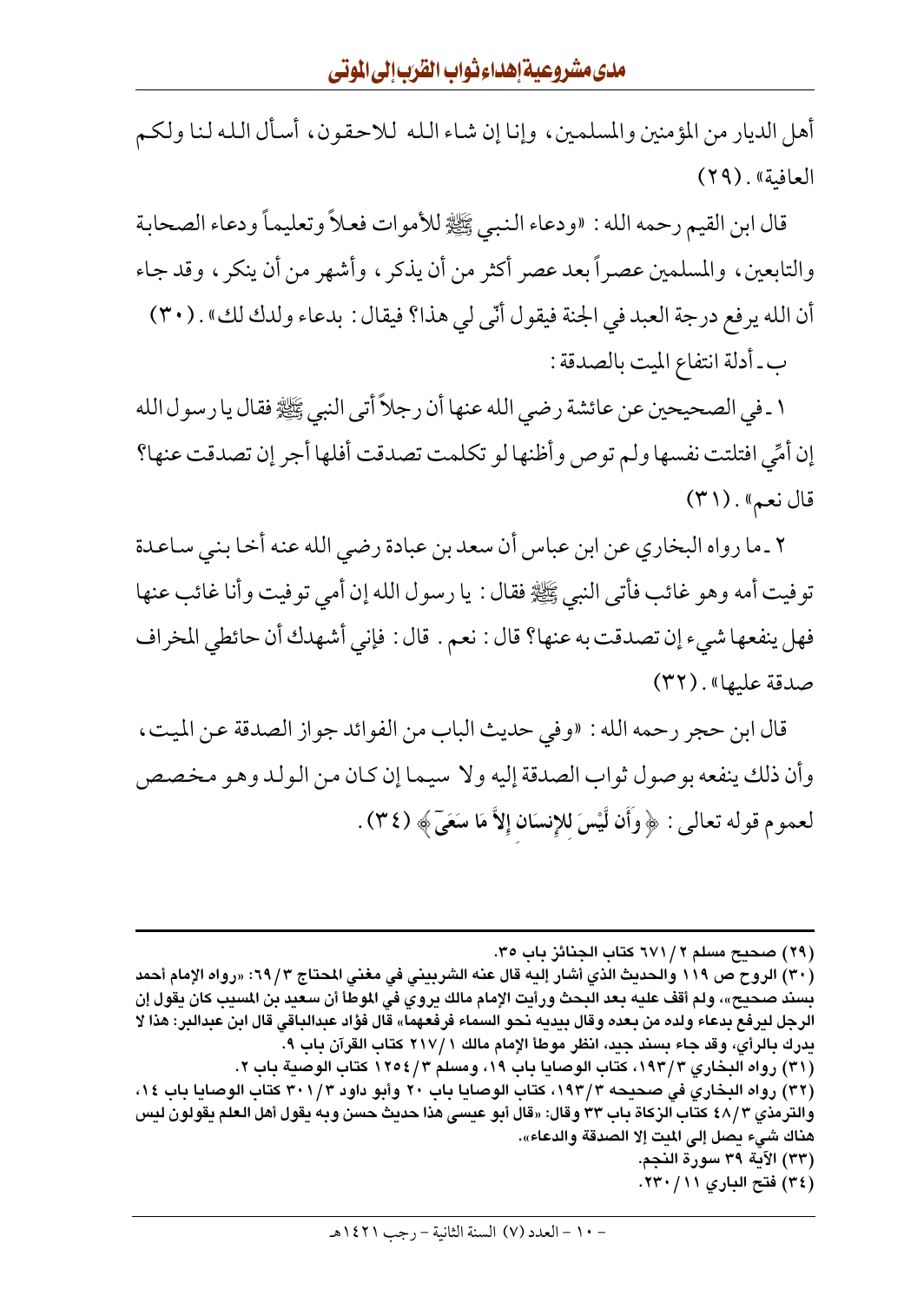المسألة الثالثة: القربات المختلف في وصول ثوابها إلى الميت بعد موته:

اختلف العلماء في وصول ثواب العبادات البدنية كالصلاة والصوم والحج والعمرة والطواف وقراءة القرأن إلى الميت إذا عملها الحي وأهدى ثوابها إليه على ثلاثة أقوال : القول الأول : وصول ثواب العبادات البدنية إذا عملها الحي وأهدى ثوابها إلى الميت

مطلقاً من غير استثناء وهذا قول الحنفية والحنابلة .

نصوص الفقهاء في ذلك :

١ ـ يقول المرغيناني : «الأصل في هذا الباب أن الإنسان له أن يجعل ثواب عمله لغيره صلاة أو صوماً، أو صدقة أو غيرها»، قال ابن الهمام: «قوله: أو غيرها» كتلاوة القرآن والأذكا<sub>د</sub> »(٣٥)

٢ ـ وجاء في اللدُّر المختار وحاشيته : «الأصل أن كل من أتى بعباده ما» أي سواء كانت صلاة، أو صوماً، أو صدقة، أو قراءة، أو ذكراً، أو طوافاً، أو حجاً، أو عمرة، أو غير ذلك من زيارة قبور الأنبياء عليهم الصلاة والسلام والشهداء، والأولياء، والصالحين وتكفين الموتى وجميع أنواع البر «له جعل ثوابها لغيره وإن نواها عند الفعل لنفسه لظاهر الأدلة». (٣٦)

٣ ـ وجاء في الإقناع وشرحه كشاف القناع : «وكل قربة فعلها المسلم وجعل ثوابها أو بعضها كالنصف ونحوه» كالثلث أو الربع «لمسلم حي أو ميّت جاز» ذلك «ونفعه ، لحصول الثواب له ، حتى لرسول الله ﷺ» ذكره المجد «من» بيان لكل قربة «تطوع» وواجب «تدخله النيابة ، كحج ونحوه» كصوم نذر «أولاً» تدخله النيابة «كصلاة وكدعاء ، واستغفار وصدقة» وعتق و«أضحية ، وأداء دين ، وصوم، وكذا قراءة وغيرها» قال أحمد : الميت

<sup>(</sup>٣٥) انظر الهداية وشرحها فتح القدير ١٤٢/٣.

<sup>(</sup>٣٦) الدر المختار وحاشيته رد المحتار عليه ٢ /٥٩٥ ــ ٥٩٦. وراجع مثله في تبيين الحقائق ٢ /٨٣ وراجع في أن حج الرجل عن أبيه أو أمه حجة الإسلام من غير وصية بها من الميت أن ذلك يجزئه، المبسوط ١٦١/٤.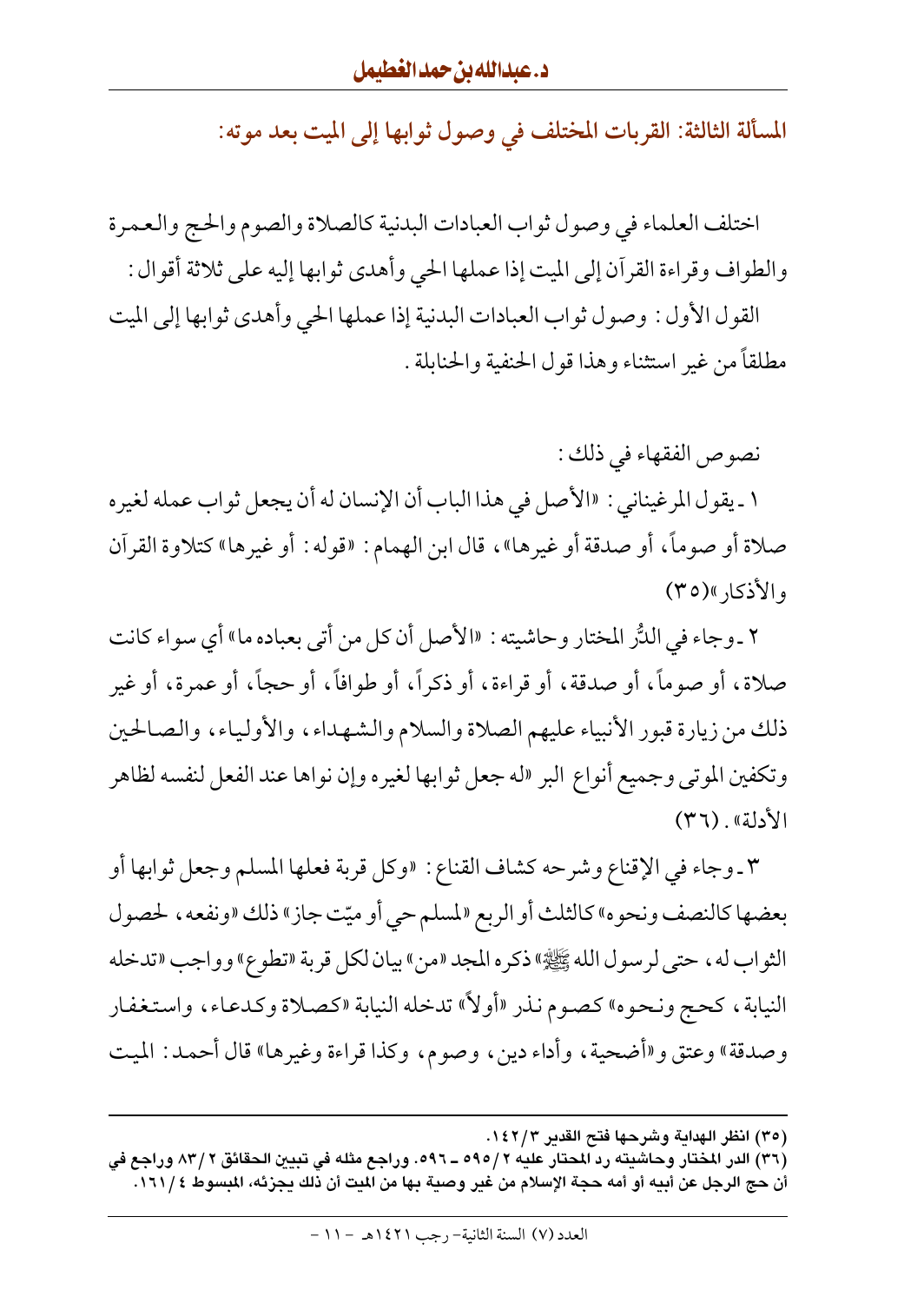يصل إليه كل شيء من الخير» . (٣٧)

القول الثاني : إن ثواب الأعمال البدنية إذا عملها الحي وأهدى ثوابها إلى الميت لا يصل وهذا قول المالكية واستثنوا من ذلك الحج إذا مات وأوصىي به ، واختلفوا في قراءة القرآن وإلى هذا القول ذهب بعض الحنفية دون أن يستثنوا شيئاً .

## نصوص الفقهاء في ذلك:

١ ـ يقول الشاطبي ـ رحمه الله ـ : «فالتعبدات الشرعية لا يقوم فيها أحد عن أحد ولا يُغْنِي فيها عن المكلف غيره، وعمل العامل لا يجتزي به غيره، ولا ينتقل بالقصد إليه، ولا يثبت إن وُهب، ولا يُحْمَل إن تُحمَّل ، وذلك بحسب النظر الشرعي القطعي نقلاً ، وتعليلاً» . (٣٨)

٢ ـ وجاء في المدونة : «قلت لابن القاسم : ما قول مالك فيمن مات وهو صرورة(٣٩) فلم يوص بأن يحج عنه ، أو يحج عنه أحد تطوعاً بذلك عنه ولد ، أو والد ، أو زوجة أو أجنبي من الناس؟ قال : قال مالك يتطوع عنه بغير هذا أو يتصدق عنه أو يعتق عنه . (٤٠)

(٣٧) ٢ / ١٧٠ ــ ١٧١ وراجع مثله في المنتهي وشرح ٢ / ٣٦٢، المغنى ٩ / ٥١٩، الإنصاف ٢ /٥٥٨، وقال: «وأي قربة فعلها وجعلها للميت المسلم نفعه ذلك، وهو المذهب مطلقاً، وعليه جماهير الأصحاب، وقطع به كثير منهم وهو من المفردات»ا. هــ. قلت: قوله وهو من المفردات فيه نظر ظاهر لأن الحنفية يقولون بذلك. وراجع أيضاً المتع في شرح المقنع ٢٦/٢، التنقيح المشبع ص ١٠٤، المبرع ٢٨١/٢، الاختيارات الفقهية للبعلي ٩٢، وقد صحح شيخ الإسلام ابن تيمية هذا القول واختار غيره في موضع آخر فقال في مجموع الفتاوى ٢٤ / ٢٢٣: «ومع هذا فلم يكن من عادة السلف إذا صلُّوا تطوعاً، وصاموا وحجوا، أو قرأوا القرآن، يهدون ثواب ذلك لموتاهم المسلمين، ولا لخصوصهم، بل كان عادتهم كما تقدم، فلا ينبغي للناس أن يعدلوا عن طريق السلف فإنه أفضل وأكمل والله أعلم». وراجع قوله في وصول الثواب في مجموع الفتاوى ٢٤ /٢٠٦ ـ ٣١٥، وقد اختار وصول ثواب جميع القرب إلى الميت تلميذه ابن القيم ــ رحمه الله تعالى ــ انظر الروح ص ١١٧ وما بعدها، وانظر لبعض المحققين المعاصرين فتاوى ورسائل سماحة الشيخ محمد بن إبراهيم ٢٢٣/٣ ـــ ٢٢١، مجموعة دروس وفتاوى الحرم المكـي لابـن عثىمىن٣/١٥٦ واختار أن الدعاء أفضل. (٣٨) الموافقات في أصول الشريعة ٢ /٢٢٨. (٣٩) الصَّرَورَةُ بِالفَتحِ الذي لم يَحُج وهذه الكلمة من النوادر التي وُصفَ بِها المذكر والمؤنث مثل مَلوْلة وفروقه، ويقال «صَرَوْري» على النسبة، وصَارُوْرةٌ. وسمى من لم يحج بذلـك لصَرِّه على نفقته فلم يخرجها في الحج، انظر المصباح المنير مادة «ص. ر. ر» ص ٣٣٨.

<sup>(</sup> ٤٠ ) زاد ابن فرحون: «لأن التطوع بهذه الأشياء أولى لوصولها إليه» انظر إرشاد السالك إلى أفعال المناسك ٢ /  $011$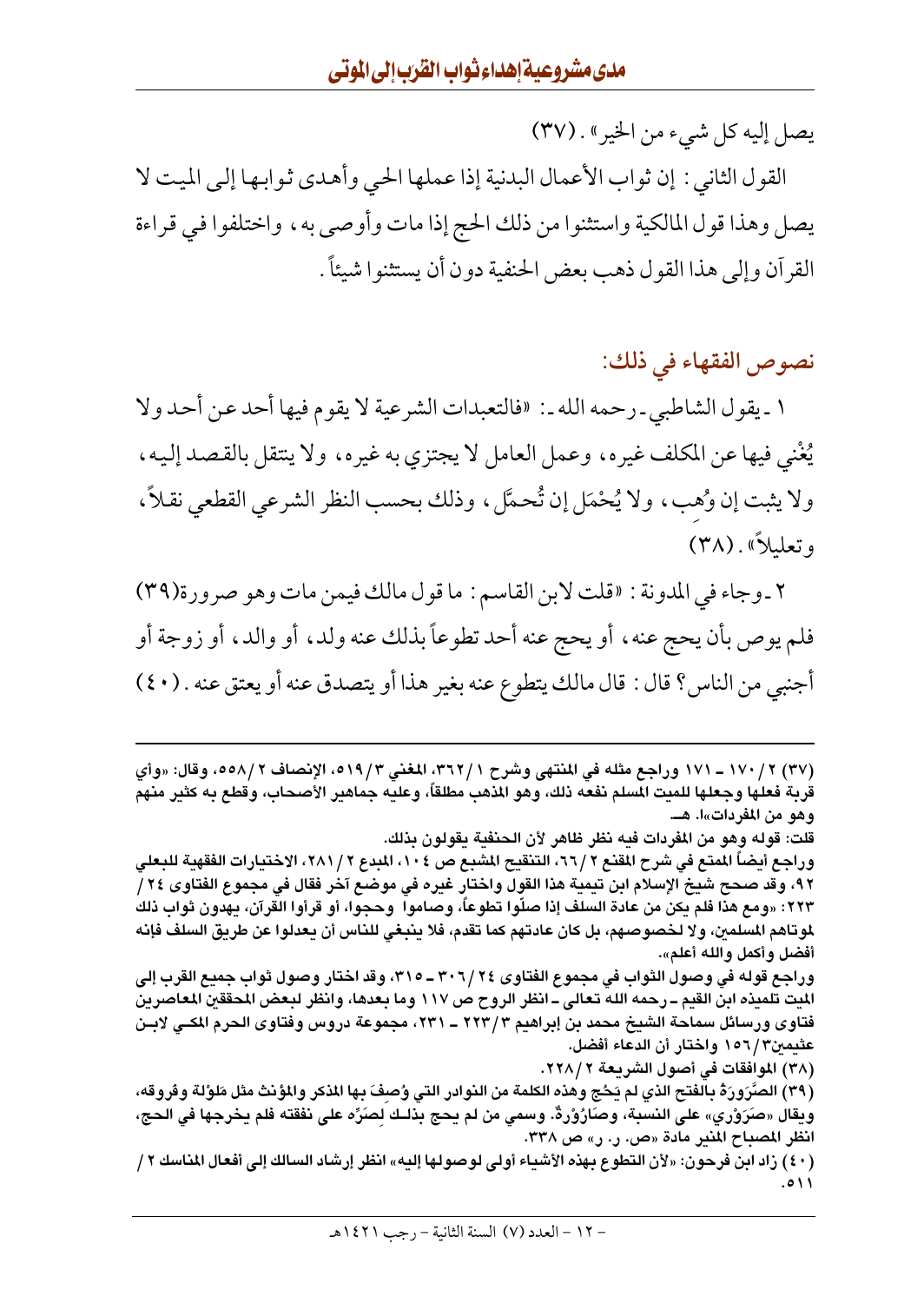قلت لابن القاسم : ما قول مالك في الرجل أوصى عند موته أن يحج عنه ، أصرورة أحب إليك أن يحج عن هذا الميت أم من قد حج؟ قال : قال مالك : إذا أوصى أنفذ ذلك ويحج عنه من قد حج أحب إلي» . (١ ٤ )

٣ ـ وقال ابن فرحون : «وفي التبصرة : وقيل لمالك إن رجلاً أمرني ـ وهو حي ـ أن أحج عنه؟ فقال : افعل ما أمرك به ، وأرى الموت والحياة في ذلك سواء ، والابن ، والأجنبي ، والشيخ والشاب، كل ذلك جائز وكلها أعمال أبدان، إلا أن يكون حياً قادراً على الحج، فلا يصح أن يحج عنه ، كما لا يجوز ذلك في الصلاة والصوم، وقيل تصح من الولد دون غيره قال ابن وهب، لأن الرخصة وردت فيه . (٤٢) سواء كان ذلك بوصية أو لا كان الأب شيخاً أو غير ذلك قاله اللخمي وابن حبيب أيضاً . (٤٣)

٤ ـ وقال ابن فرحون أيضاً: «وتنفذ الوصية بالحج عن الميت على المشهور مراعاة للخلاف، والشاذ لا تنفذ، لأن الوصية لا تبيح الممنوع، ويصرف القدر الموصىي به في وجوه الخير » . (٤٤)

٥ ـ جاء في حاشية الدسوقي : «قال في التوضيح في باب الحج : المذهب أن القراءة لا تصل للميت حكاه القرافي في قواعده الشيخ ابن أبي جمرة . ١. هـ. وفيها ثلاثة أقوال : تصل مطلقاً، لا تصل مطلقاً، والثالث : إن كانت عند القبر وصلت وإلا فلا ، وفي آخر نوازل ابن رشد في السؤال عن قوله تعالى : ﴿ وَأَن لَّيْسَ للإِنسَانِ إِلاَّ مَا سَعَىٓ ﴾ قال : وإن قرأ الرجل وأهدى ثواب قراءته للميت جاز ذلك وحصل للميت أجره. ١. هـ، وقال ابن هلال في نوازله : الذي أفتى به ابن رشد، وذهب إليه غير واحد من أئمتنا الأندلسيين، أن الميت ينتفع بقراءة القرآن الكريم، ويصل إليه نفعه، ويحصل له أجره إذا وهب القاريء ثوابه له، وبه جرى عمل المسلمين شرقاً وغرباً ووقفوا على ذلك أوقافاً «واستمر عليه

(٤٤) إرشاد السالك إلى أفعال المناسك ١٢/٢ه، وراجع الجامع لأحكام القرآن ١١٤/١٧.

<sup>(</sup>٤١) المدونة ٤٩١.

<sup>(</sup>٤٢) يقصد ما رواه ابن عباس رضي الله عنهما: أن امرأة من جهينة جاءت إلى النبي ﷺ فقالت إن أمي نذرت أن تحج، فلم تحج حتى ماتت أفأحج عنها؟ قال نعم حجي عنها. أرأيت لو كان على أمك دين أكنت قاضيتــه؟ أقضوا الله فالله أحق بالوفاء» أخرجه البخاري في صحيحه ٢ /٢١٧ ـ ٢١٨ كتاب الحج باب ٢٢. (٤٣) إرشاد السالك إلى أفعال الناسك ٥١٩/٢ ٥١٠ .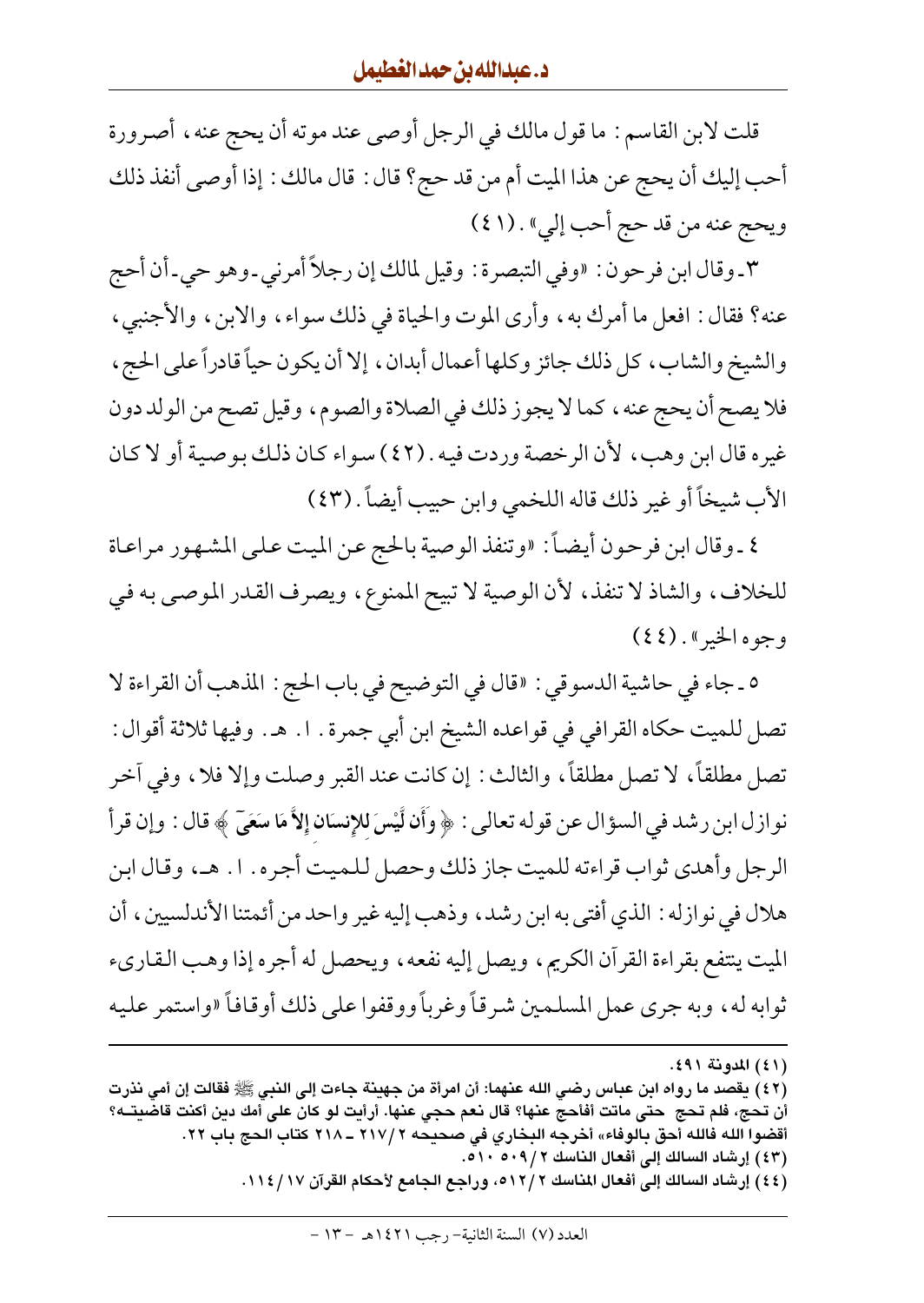الأمر منذ أزمنة سالفة» . (٤٥)

٦ ـ ومن نصوص الحنفية في عدم وصول ثواب الأعمال البدنية إذا أهديت للموتى ما جاء في ملتقى الأبحر وشرحه مجمع الأنهر : «ولا يصوم عنه وليه ولا يصلى لقوله عليه الصلاة والسلام لا يصوم أحد عن أحد ولا يصلبي أحد عن أحد ولكن يطعم خلافاً للشافعي» . (٤٦)

وقال في مجمع الأنهر أيضاً: «الأصل كون عمل الإنسان لنفسه لا لغيره» . (٤٧)

القول الثالث : للشافعية وحاصله : أنه لا يصل ثواب العمل المهدي إلى الميت سوى الحج، فإنه يجزيء عن الميت، وهذا داخل في قضاء الدين إن كان حجاً واجباً، وإن كان تطوعـاً وصبي به فهو من باب الوصايا، واختلفوا في الـصوم الـواجب أو المنذور وقراءة القرآن على قولين تفصيلهما على النحو التالي :

أولاً: الصوم الواجب أو المنذور:

اختلف الشافعية في حكم قضائه عن الميت وهل يجزيء عنه أو لا على قولين : القول الأول : وهو المشهور في المذهب لا يُصام عنه ولا يصح عن ميت صوم أصلاً . القول الثاني : يستحب لوليه أن يصوم عنه ، ويصح صومه عنه ، ويبرأ به الميت ولا يحتاج إلى إطعام عنه وهذا القول قال عنه النووي : «هو الصحيح المختار الذي نعتقده ، وهو الذي صححه محققو أصحابنا الجامعون بين الفقه والحديث لهذه الأحاديث الصحيحة الصريحة» . (٤٨)

وقال ابن حجر : «وعلق الشافعي في القديم القول به على صحة الحديث ، كما نقله

(٤٥) حاشية الدسوقي مع الشرح الكبير ٢٣/١، وراجع فتوى ابن رشد أيضـــاً في إرشاد السالك إلى أفعــال المناسك ٢ / ٥١١. (٤٦) مجمع الأنهر شرح ملتقى الأبحر ٢٥٠/١. (٤٧) المرجع السابق ٣٠٧/٢. (٤٨) شرح صحيح مسلم ٢٥/٨ وراجع ٩٠/١ وانظر في قول الشافعية إضافة إلى المرجع السابق: الأم ٨٩/٢، ٩٨، وروضة الطالبين ٢/ ٢٠٢، مغني المحتاج ٣/ ٦٧ ــ ٦٩ المهذب ١ / ٦٠٦، تكملة المجموع شرح المهـذب ١٤ / ٤٣٦ وما بعدها، القرى لقاصد أم القرى ص ٨٠، فتح الباري ١٩/٩, ١٨٩,٨، ـ ١٩٦، قواعد الأحكام في مصالح الأنام ص ٩٩, ٣١٤.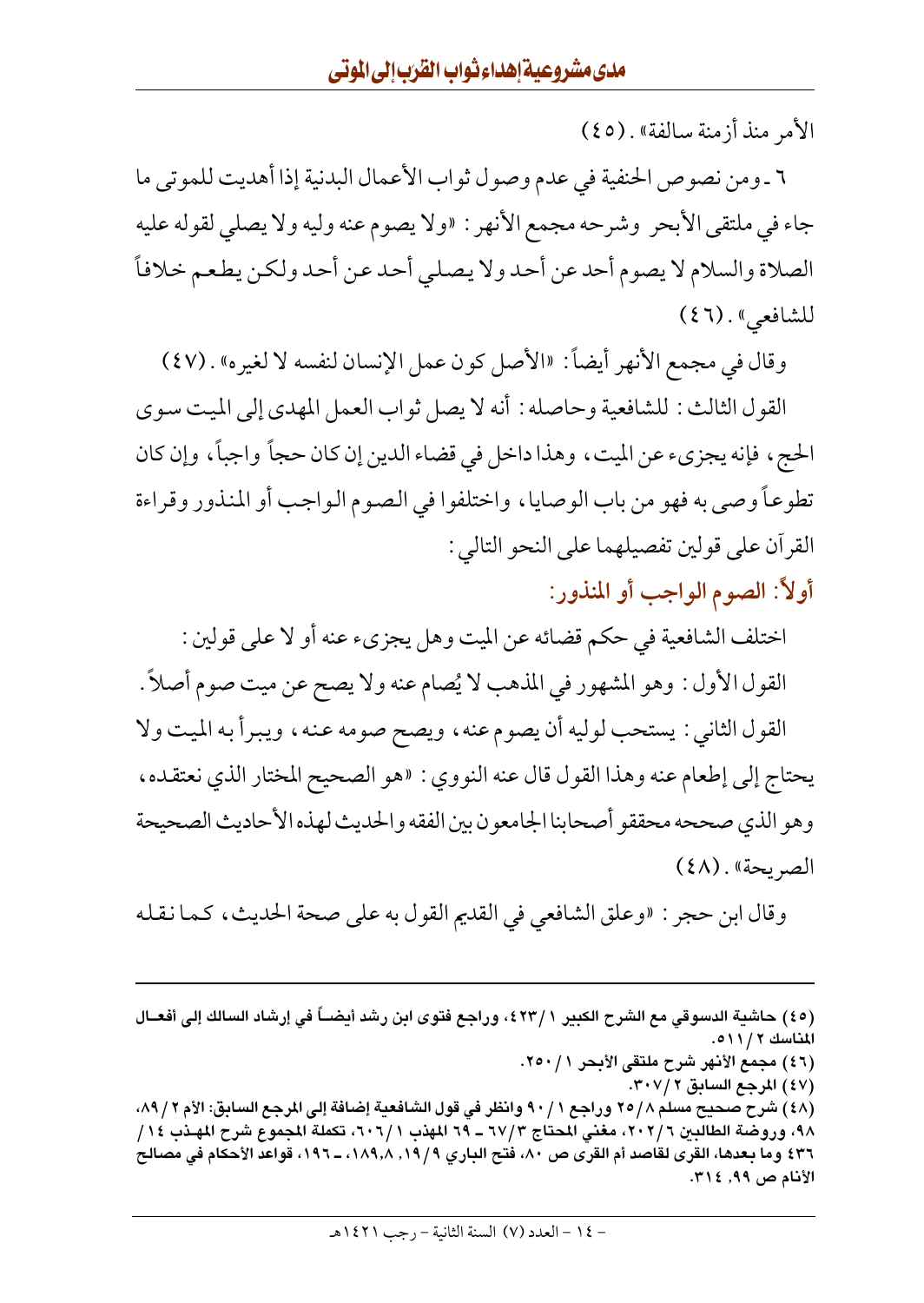البيهقي في المعرفة . . وقال البيهقي في الخلافيات : هذه المسألة ثابتة لا أعلم خلافاً بين أهل الحديث في صحتها فوجب العمل بها، ثم ساق بسنده إلى الشافعي، قال : كل ما قلت وصح عن النبي ﷺ خلافه فخذوا بالحديث ولا تقلدوني» . (٤٩) ثانياً: قراءة القرآن:

اختلف الشافعية في وصول ثواب قراءة القرآن إلى الميت إذا قرأه الحي وأهداه له على قولين :

القول الأول : وهو المشهور في مذهب الشافعي أنه لا يصل ثواب القراءة إلى الميت جاء في مغنى المحتاج : «كلام المصنف قد يفهم أنه لا ينفعه ثواب غير ذلك كالصلاة عنه قضاءً أو غيرها وقراءة القرآن وهو المشهور عندنا ، ونقله المصنف في شرح مسلم ، والفتاوي عن الشافعي رضي الله عنه والأكثرين» . (٥٠)

القول الثاني : أن ثواب القراءة يصل إلى الميت قال الشربيني : «واختاره جماعة من الأصحاب منهم: ابن الصلاح، والمحب الطبري، وابن أبي الدم، وصاحب الذخائر ، وابن أبي عصرون، وعليه عمل الناس، وما رأه المسلمون حسناً فهو عند الله حسن» . (٥١) الأدلة والمناقشة :

أولاً : أدلة أصحاب القول الأول القائلين بوصول ثواب جميع الأعمال البدنية إذا عملها الحي وأهداها للميت .

استدل أصحاب هذا القول على ما ذهبوا إليه بالأثر والنظر ، وقياس ما لم يرد فيه نص من الأعمال على ما ورد فيه نص .

١ ـ ما ورد في وصول ثوابه من الأعمال نص من الشارع .

<sup>(</sup>٤٩) فتح الباري ١٩/٩.

<sup>(</sup>٥٠) ٦٩/٣ وراجع قول النووي الذي ذكره في شرح صحيح مسلم ٩٠/١١, ٨٠، وراجع في هـذا الــقــول روضة الطالبين ٦ /٢٠٣، وتفسير القرآن العظيم لابن كثير ٤ /٢٥٨، قواعد الأحكام في مصالح الأنام ص ٣١٤. (٥١) مغني المحتاج ٧٠/٣ والحديث الذي ذكره «ما رآه المسلمون حسناً إلخ.. أخرجه الإمام أحمد في مسنده ١ / ٣٧٩ من حديث عبدالله بن مسعود، قال العجلوني في كشف الخفاء والإلباس ٢ /١٨٨ وهو موقوف حــسـن»، قلت: وقد وهم العجلوني حين قال: «رواه أحمد في كتاب السنّة وليس في مسنده» بل الصواب أنه في مسنده أيضـاً كما وثقه آنفاً والله أعلم.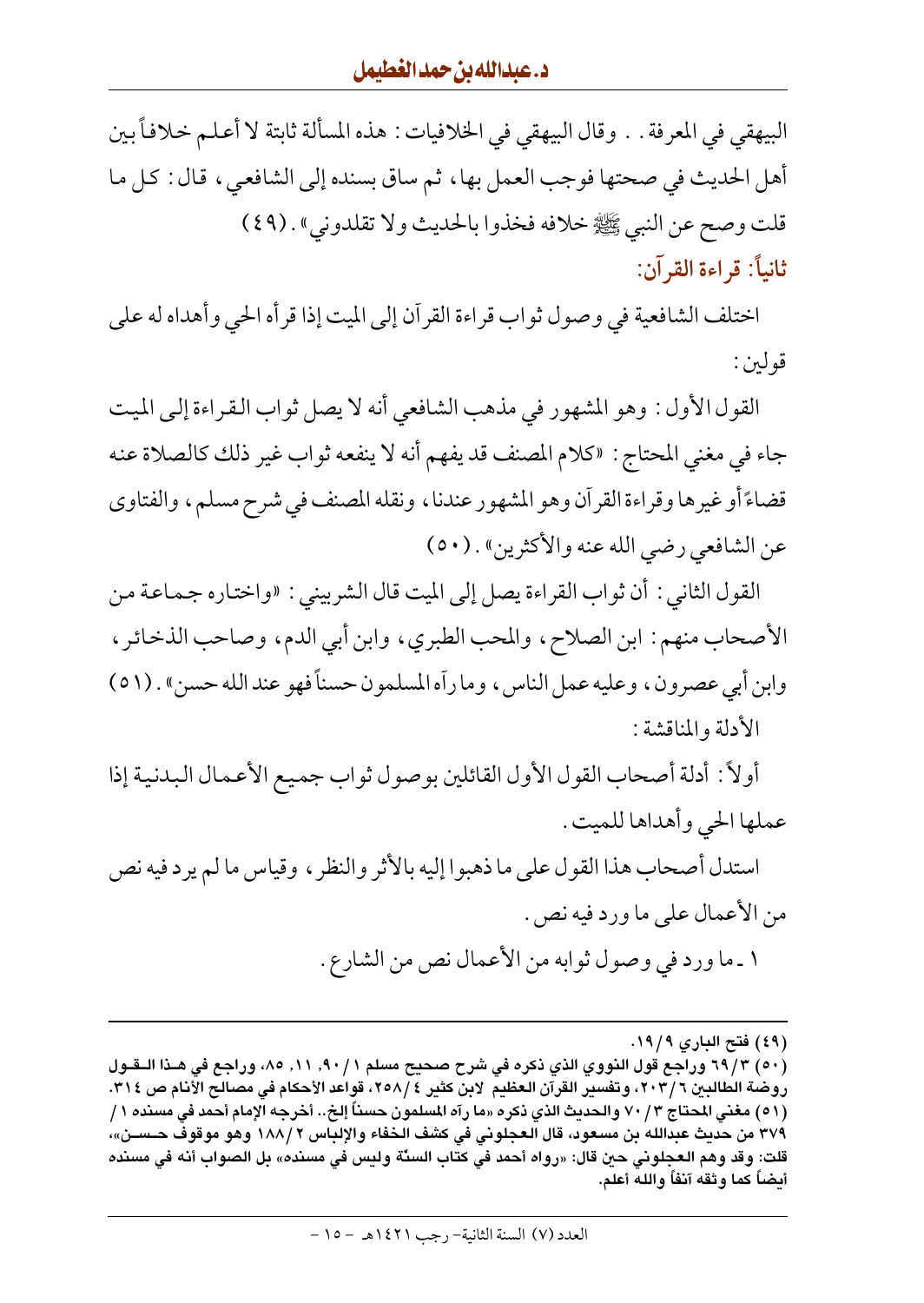أ ـ النصوص الواردة في وصول ثواب الصوم :

ـ عن عائشة أم المؤمنين رضيي الله عنهـا أن رسـول الـلـه ﷺ قال من مات وعليه صـيـام صام عنه وليه» . (٥٢)

ـ وعن ابن عباس رضي الله عنهما قال : «جاء رجل إلى النبي ﷺ فقال يا رسول الله : إن أمي ماتت وعليها صوم شهر ، أفأقضيه عنها؟ قال نعم ، فدين الله أحق أن يقضى . (٥٣)

ـ وفي رواية : أن امرأة أتت رسول الله ﷺ فقالت : إن أمي ماتت وعليها صوم شـهـر فقال : «أرأيت لو كان عليها دين ، أكنت تقضينه؟ قالت نعم، قال : فدين الله أحق (٥٤). (٥٤)

ـ وعن ابن عباس رضي الله عنهما قال جاءت امرأة إلى رسول الله ﷺ فقالت يا رسول الله : إن أمي ماتت وعليها صوم نذر ، أفأصوم عنها؟ قال : أرأيت لو كان على أمك دين فقضيته ، أكان يؤدي ذلك عنها؟ قالت : نعم قال : «فصومي عن أمك» . (٥٥)

ـ وعن عبدالله بن بريدة عن أبيه رضي الله عنهما قال : بينا أنا جالس عند رسول الله ﷺ إذ أتته امرأة فقالت : إني تصدقت على أمي بجارية ، وإنها ماتت ، قال : فقال : « وجب أجرك، وردها عليك الميراث» قالت : يا رسول الله : إنه كان عليها صوم شهر أفأصوم عنها : قال : «صومي عنها» . قالت : إنها لم تحج قط، أفأحج عنها قال : «حجى  $(07)$ . (الا

#### المناقشة:

ناقش القائلون بالمنع الاستدلال بهذه الأحاديث الصحيحة الصريحة بما يلي :

(٥٢) رواه البخاري ٢٤٠/٢ كتاب الصوم باب ٤٢ ومسلم ٨٠٣/٢ كتاب الصيام باب ٢٧. (٥٣) رواه البخاري ٢١/٢ كتاب الصوم باب ٤٢، ومسلم ٢ / ٨٠٤ كتاب الصيام باب ٢٧. (٥٤) رواه مسلم عن ابن عباس ٢ / ٨٠٤ كتاب الصيام، باب ٢٧ وأخرجه البخاري ٢ / ٢٤٠ كتاب الصوم، باب (٥٥) رواه مسلم ٨٠٤/٢ كتاب الصيام باب ٢٧. (٥٦) رواه مسلم ٨٠٥/٢ كتاب الصبام باب ٢٧.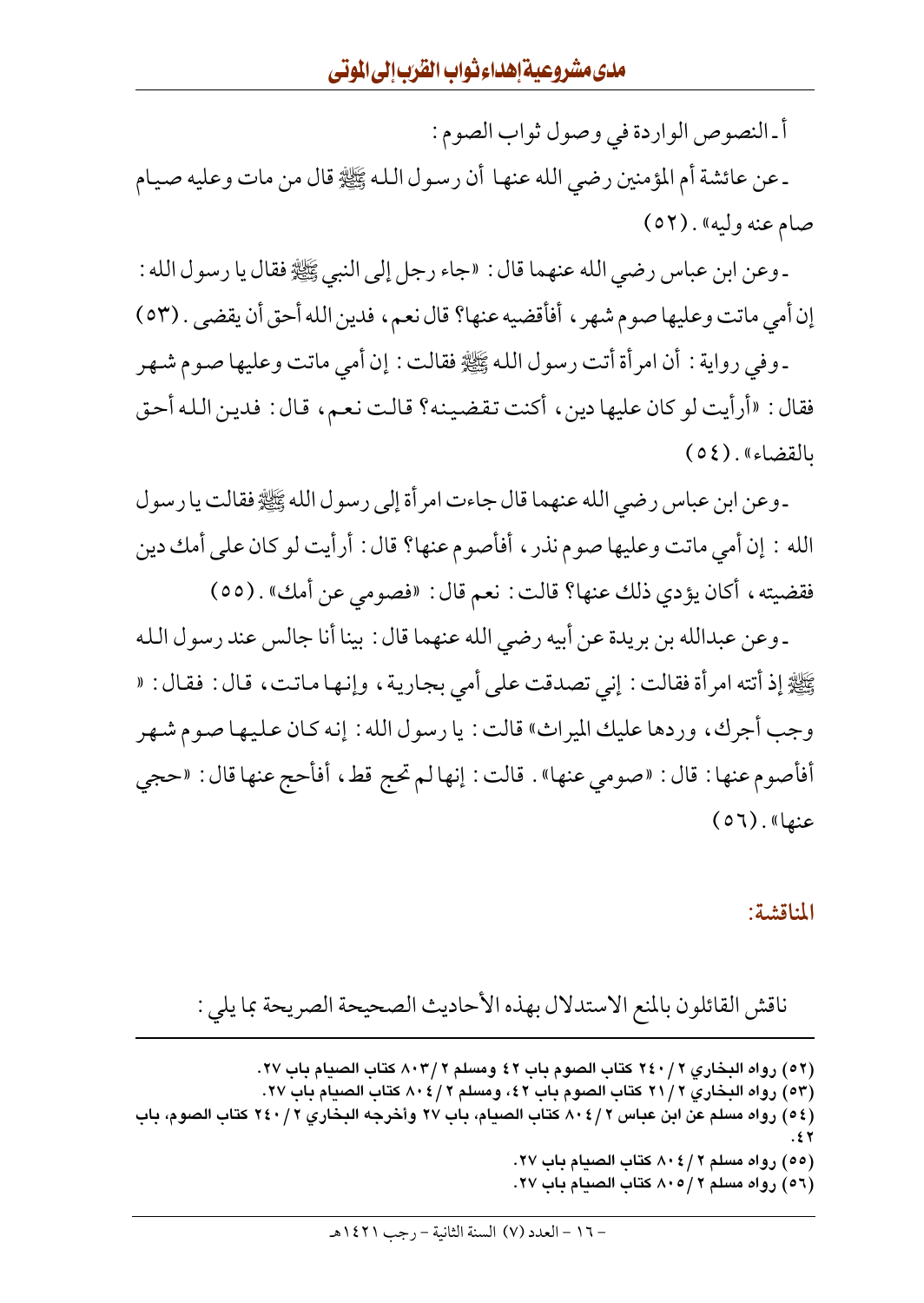١ ـ الاضطراب في الأحاديث(٥٧)، يقول الشاطبي ـ رحمه الله ـ: «وإنما يشكل من كل ما أورد ما بقى من الأحاديث، فإنها كالنص في معارضة القاعدة المستدل عليها وبسببها وقع الخلاف فيما نص فيه خاصة ـ وذلك الصيام والحج ـ وأما النذر فإنما كان صياماً فيرجع إلى الصيام . والذي يجاب به فيها أمور : «أحدهـا» أن الأحاديث فيها مضطربة ، نبه البخاري(٥٨) ومسلم على اضطرابها، فانظره في الإكمال، وهو مما يضعف الاحتجاج بها إذا لم تعارض أصلاً قطعياً فكيف إذا عارضته» . (٥٩)

وقد أجاب ابن حجر عن ذلك بقوله : «وقد ادعى بعضهم أن هذا الحديث اضطرب فيه الرواة عن سعيد بن جبير ، فمنهم من قال : إن السائل امرأة ، ومنهم من قال : رجل ، ومنهم من قال : إن السؤال وقع عن نذر ، فمنهم من فسّره بالصوم، ومنهم من فسّره بالحج . والذي يظهر أنهما قصتان ويؤيده أن السائلة في نذر الصوم خثعمية ، كما في رواية أبي حريز المعلقة، والسائلة عن نذر الحج جهنية كما تقدم في موضعه، وقد قدمنا في أواخر الحج أن مسلماً روى من حديث بريدة أن امرأة سألت عن الحج وعن الصوم معـاً، وأما الاختلاف في كون السـائل : رجلاً أو امرأة والمسؤول عنهـا أختـاً أو أمـاً، فلا يقدح في موضع الاستدلال من الحديث لأن الغرض منه مشروعية الصوم أو الحج عن الميت ولا اضطراب في ذلك ، وقد تقدمت الإشارة إلى كيفية الجمع بين مختلف الروايات فيه عن الأعمش وغيره» . (٦٠)

(٦٠) فتح الباري ٢٢/٩. وراجع ص ٢٠ فقد قال: وادعى القرطبي تبعاً لعباض أن الحديث مضطرب وهذا لا يتأتي إلا في حديث ابن عباس ثاني حديثي الباب وليس الاضطراب فيه مسلماً كما سيأتي وأما حديث عائشة فلا اضطر اب فيه».

<sup>(</sup>٥٧) المضطرب: هو أن يختلف الرواة فيه على شيخ بعينه، أو من وجوه أخر متعادلة لا يترجح بعضها على بعض، وقد يكون تارة في الإسناد، وقد يكون في المتن. انظر اختصار علوم الحديث للحافظ ابن حجر ص ٦٨ وكما يكون الاضطراب فى السند والمتن كل على حدة يكون أيضاً فيهما جميعاً. انظر ذلك وأمثلته فى شرح الشيخ أحمد شاكر على الكتب السابق في كتابه الموسوم الباعث الحثيث ص ٦٨ ٦٩.

<sup>(</sup>٥٨) قال البخاري في صحيحه ٢ / ٢٤٠ كتاب الصوم باب ٤٢ : «قال سليمان: فقال الحكم وسلمة ونحن جميعاً جلوس حين حدث مسلم بهذا الحديث. قالا: سمعنا مجاهداً يذكر هذا عن ابن عباس، ويذكر عن أبي خالد حدثنا الأعمش عن الحكم ومسلم البطين، وسلمة بن كهيل عن سعيد بن جبير، وعطاء، ومجاهد عن ابن عباس قالـت امرأة للنبي ﷺ إن أمي ماتت. وقال عبيد الله عن زيد بن أبي أنيسه عن الحكم عن سعيد بن جبير عن ابن عباس قالت امرأة للنبي ﷺ: إن أمي ماتت وعليها صوم نذر. وقال أبو حريز حدثنا عكرمة عن ابن عباس قالت امرأة للنبي ﷺ: «ماتت أمي وعليها صوم خمسة عشر بوماً».

<sup>(</sup>٥٩) الموافقات في أصول الشريعة ٢٣٨/٢.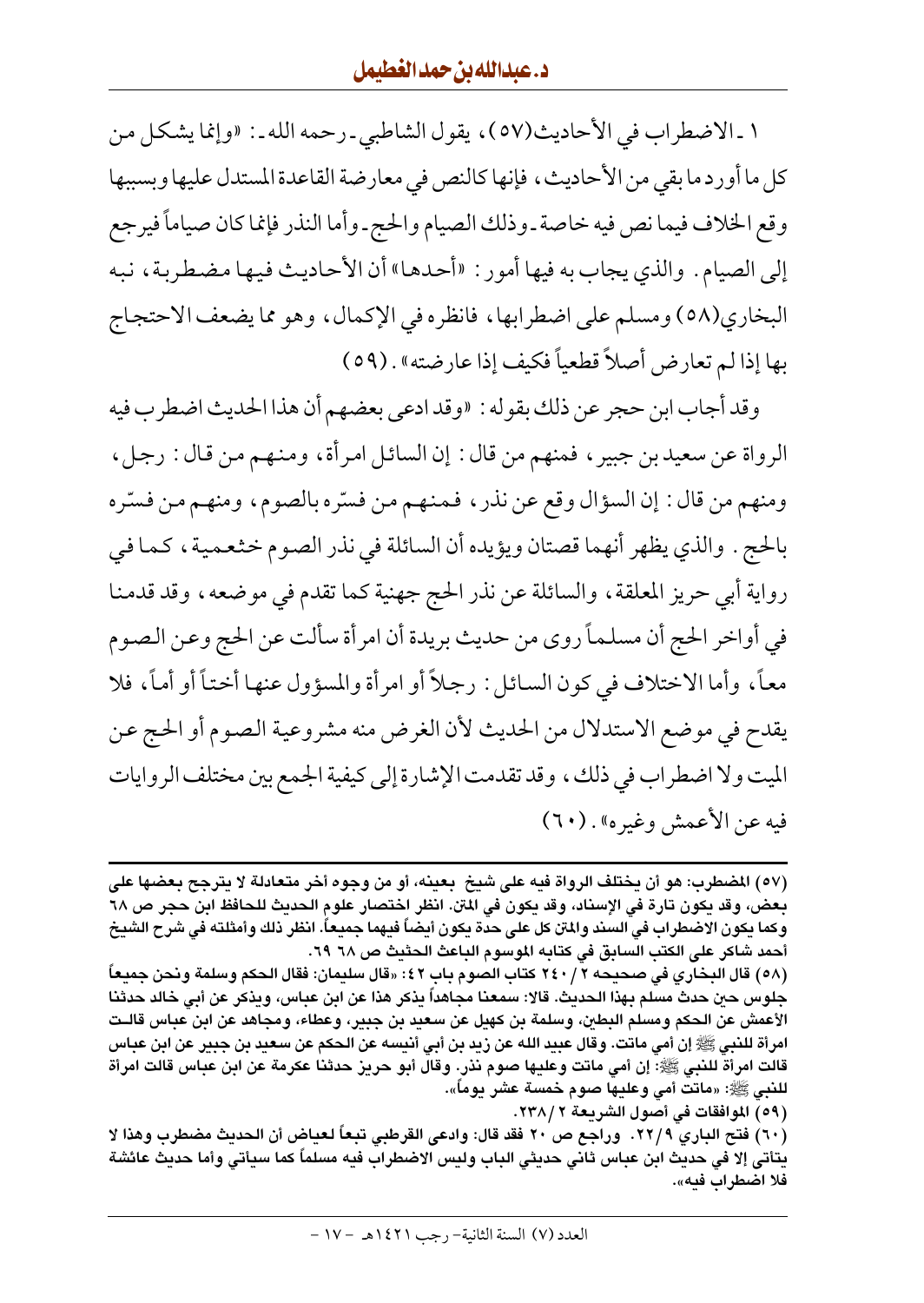وقال النووي<sub>-</sub>رحمه الله ـ: «واعتذر القاضي عياض عن مخالفة مذهبهم لهذه الأحاديث في الصوم عن الميت، والحج عنه بأنه مضطرب وهذا عذر باطل وليس في الحديث اضطراب وإنما فيه اختلاف جمعنا بينه كما سبق، ويكفي في صحته احتجاج مسلم به في صحيحه والله أعلم» . (٦١)

وكان النووي قد قال في الجمع بين مختلف الروايات : «وأما قول ابن عباس أن السائل رجل، وفي رواية امرأة، وفي رواية صوم شهر، وفي رواية صوم شهرين، فلا تعارض بينها، فسأل تارة رجل وتارة امرأة، وتارة عن شهر، وتارة عن شهرين» . (٦٢)

٢ ـ نوقش حديث عائشة رضي الله عنها «من مات وعليه صوم صام عنه وليه» بأنه لم يرو إلا من طريق عائشة وقد تركته فلم تعمل به وأفتت بخلافه ، وكذلك حديث ابن عباس في التي ماتت وعليها نذر فقد خالفه وأفتى بأنه لا يصوم أحد عن أحد . (٦٣)

قال ابن حجر : «فلما أفتى ابن عباس وعائشة بخلاف ما روياه دل ذلك على أن العمل علي خلاف ما روياه» . (٦٤)

وقد أجيب عن ذلك بـ«أن الآثار المذكورة عن عائشة وعن ابن عباس فيها مقال وليس فيها ما يمنع الصيام إلا الأثر الذي عن عائشة وهو ضعيف جداً، والراجح أن المعتبر ما رواه لا ما رأه لاحتمال أن يخالف ذلك الاجتهاد ومستنده فيه لم يتحقق، ولا يلزم من ذلك ضعف الحديث عنده، وإذا تحققت صحة الحديث لم يترك المحقق للمظنون والمسألة مشهورة في الأصول» . (٦٥)

٣ ـ حمل المراد بقوله : «صام عنه وليه» على معنى فعل عنه وليه ما يقوم مقام الصـوم وهو الإطعام.

<sup>(</sup>٦١) شرح صحيح مسلم ٢٧/٨ وراجع الروح لابن القيم ص ١٣٧ فقد قال: وما قولكم إنه حديث اختلف في إسناده فكلام مجازف لا يقبل قوله فالحديث صحيح ثابت، متفق على صحته رواه صاحبا الصحيح ولم يختلف فى إسناد*ه*». (٦٢) شرح صحيح مسلم ٢٧/٨. (٦٣) الموافقات في أصول الشريعة ٢٣٨/ ٢٣٨، المحلي ٦/ ٤١٥، الروح لابن القيم ص. ١٢٤، نيل الأوطار ٣١٧/٥، وراجع الأثرين عن ابن عباس وعائشة وتخريجهما في فتح الباري ٢٠/٩. (٦٤) فتح الباري ٢٠/٩. (٦٥)فتح الباري ٢٠/٩، وراجع المحلي ٤١٧/٦ ــ ٤١٨، الروح لابن القيم ص. ١٣٧.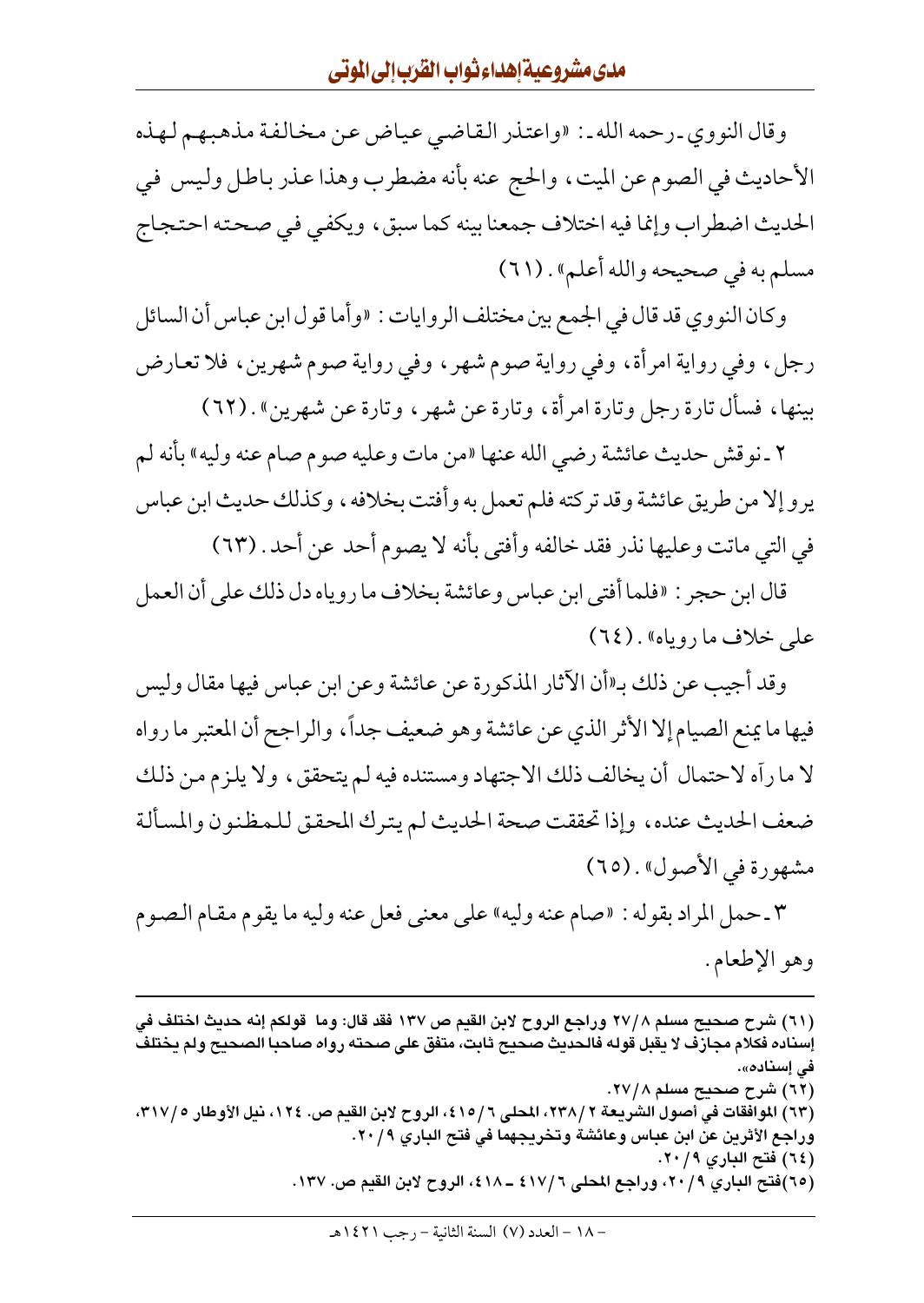وأجيب عن ذلك : بأن هذا صرف للفظ عن ظاهره بغير دليل(٦٦) يقول النووي ـ رحمه الله ـ: «وهذا تأويل ضعيف ، بل باطل وأي ضرورة إليه ، وأي مانع يمنع من العمل بظاهره مع تظاهر الأحاديث ومع عدم المعارض لها» . (٦٧)

وقال الشوكاني : «وهذا عذر بارد لا يتمسك به منصف في مقابلة الأحاديث الصحبحة» (٦٨)

٤ ـ نسب ابن حجر وابن القيم والشوكاني إلى المالكية أنهم قالوا : إن هذا الحديث على خلاف عمل أهل المدينة . (٦٩)

وقد أجاب ابن القيم ـ رحمه الله ـ عن ذلك بقوله : «وأما قوله : وهو أمر مجمع عليه عندنا لا خلاف فيه . فمالك ـرحمه الله ـ لم يحك إجماع الأمة من شرق الأرض وغربها ، وإنما حكي قول أهل المدينة فيما بلغه ، ولم يبلغه خلاف بينهم ، وعدم اطلاعه ـ رحمه الله ـ على الخلاف في ذلك لا يكون مسقطاً لحديث رسول الله ﷺ، بل لو أجمع عليه أهل المدينة كلهم لكان الأخذ بحديث المعصوم أولى من الأخذ بقول أهل المدينة الذين لم تضمن لنا العصمة في قولهم دون الأمة ، ولم يجعل الله ورسوله أقوالهم حجة يجب الرد عند التنازع إليها ، بل قـال الـلـه تـعـالـي : ﴿ فَإِن تَنَازَعْتَمْ في شَيْءٍ فَرُدُّوهُ إِلَى اللَّه وَالرَّسَول إِن كُنتُمْ تَؤْمِنُونَ بِاللَّه وَالْيَوْمِ الآخرِ ذَلكَ خَيْرٌ وَأَحْسَنُ تَأْوِيلاً ﴾ . (٧٠)

٥ ـ أن الناس على أقوال في هذه الأحاديث : منهم من قبل ما صح منها باطلاق كأحمد بن حنبل، ومنهم من قال ببعضها فأجاز ذلك في الحج دون الصيام، وهو مذهب الشافعي، ومنهم من منع باطلاق كمالك بن أنس، فأنت ترى بعضهم لم يأخذ ببعض الأحاديث وإن صح، وذلك دليل على ضعف الأخذ بها في النظر . (٧١)

قلت : أما ترك الإمام مالك لهذه الأحاديث الصحيحة فقد أوضحت سببه في الفقرة

- (٦٧) شرح النووي على صحيح مسلم ٢٦/٨.
	- (٦٨) نيل الأوطار ٣١٧/٥.
- (٦٩) فتح الباري ٢٠/٩، الروح ص ١٣٧، نيل الأوطار ٣١٧/٥، ولم أقف على هذا عند المالكية بعد البحث.
	- (٧٠) الروح ص ١٣٧ والآية ٥٩ من سورة النساء.
		- (٧١) الموافقات في أصول الشريعة ٢ / ٢٣٩.

<sup>(</sup>٦٦) فتح البارى ٢٠/٩.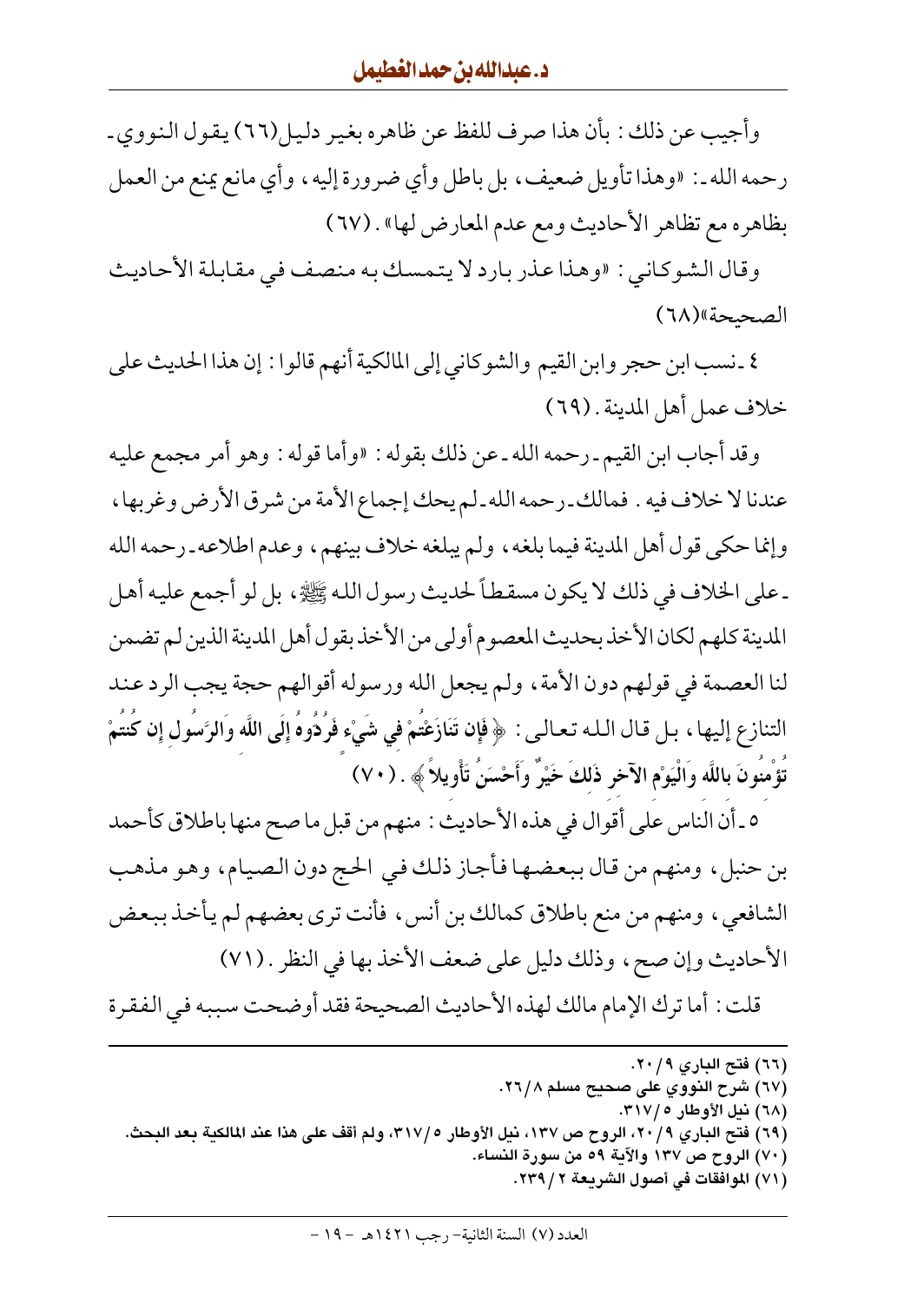الأنفة الذكر ، واتبعته بجواب ابن القيم ـرحمه الله تعالى ـ، وأما ترك الإمام الشافعي ـرحمه الله ـ لبعضها وهو ما رواه ابن عباس رضي الله عنهما فقد أوضح الإمام الشافعي سببه في قوله : «فإن قيل أفرُوي عن رسول الله ﷺ أنه أمر أحداً أن يصوم عن أحد؟ قيل نعم . روى ابن عباس عن النبي ﷺ، فإن قيل : فلم لم تأخذ به؟ قيل حديث الزهري عن عبيد الله بن عبدالله عن ابن عباس عن النبي ﷺ نذر نذراً ولم يسمّه مع حفظ الزهري وطول مجالسة عبيد الله لابن عباس . فلما جاء غيره عن رجل عن ابن عباس بغير ما في حديث عبيد الله أشبه ألا يكون محفوظاً. فإن قيل : أتعرف الذي جاء بهذا الحديث يغلط عن ابن عباس؟ قيل نعم . روى أصحاب ابن عباس عن ابن عباس أنه قال لابن الزبير : إن الزبير حلَّ من متعة الحج، فروى هذا عن ابن عباس أنها متعة النساء، وهذا غلط فاحش» . (٧٢)

فالحديث إذاً لم يصح عند الإمام الشافعي، وقد علق القول به على صحة الحديث، قال ابن حجر : «وعلق الشافعي القول به على صحة الحديث كما نقله البيهقي في المعرفة وهو قول أبي ثور وجماعة من محدثي الشافعية ، وقال البيهقي في الخلافيات : هذه المسألة ثابتة لا أعلم خلافاً بين أهل الحديث في صحتها فوجب العمل بها، ثم ساق بسنده إلى الشافعيي قـال: كـل مـا قـلت وصـح عـن الـنـبـي ﷺ خـلافـه فـخـذوا بـالحـديـث ولا تقلدوني» . (٧٣)

٦ ـ أن من العلماء من تأول الأحاديث على وجه يوجب ترك اعتبارها مطلقاً وذلك أنه قال : سبيل الأنبياء صلوات الله عليهم ألا يمنعوا أحداً من فعل الخير ، يريد أنهم منْئلوا عن القضاء في الحج والصوم، فأنفذوا ما سُئلوا فيه من جهة كونه خيراً لا من جهة أنه جاز عن  $(V\xi)$ . المنوب

وقد أجيب عن ذلك بأنه قد ورد في أخر الحديث : «أرأيت لو كان على أبيك دين . إلى أن قال : فدين الله أحق أن يقضي » فهذا يبعد هذا التأويل . (٧٥)

> (٧٢) الأم ٢ / ٩٠. (٧٣) فتح الباري ٢٠/٩، وللمزيد من التفصيل راجع الروح لابن القيم ص ١٣٩. (٧٤) الموافقات في أصول الشريعة ٢ / ٢٣٩. (٧٥) انظر: تعليق الشيخ عبدالله دراز على المرجع السابق الجزء والصفحة.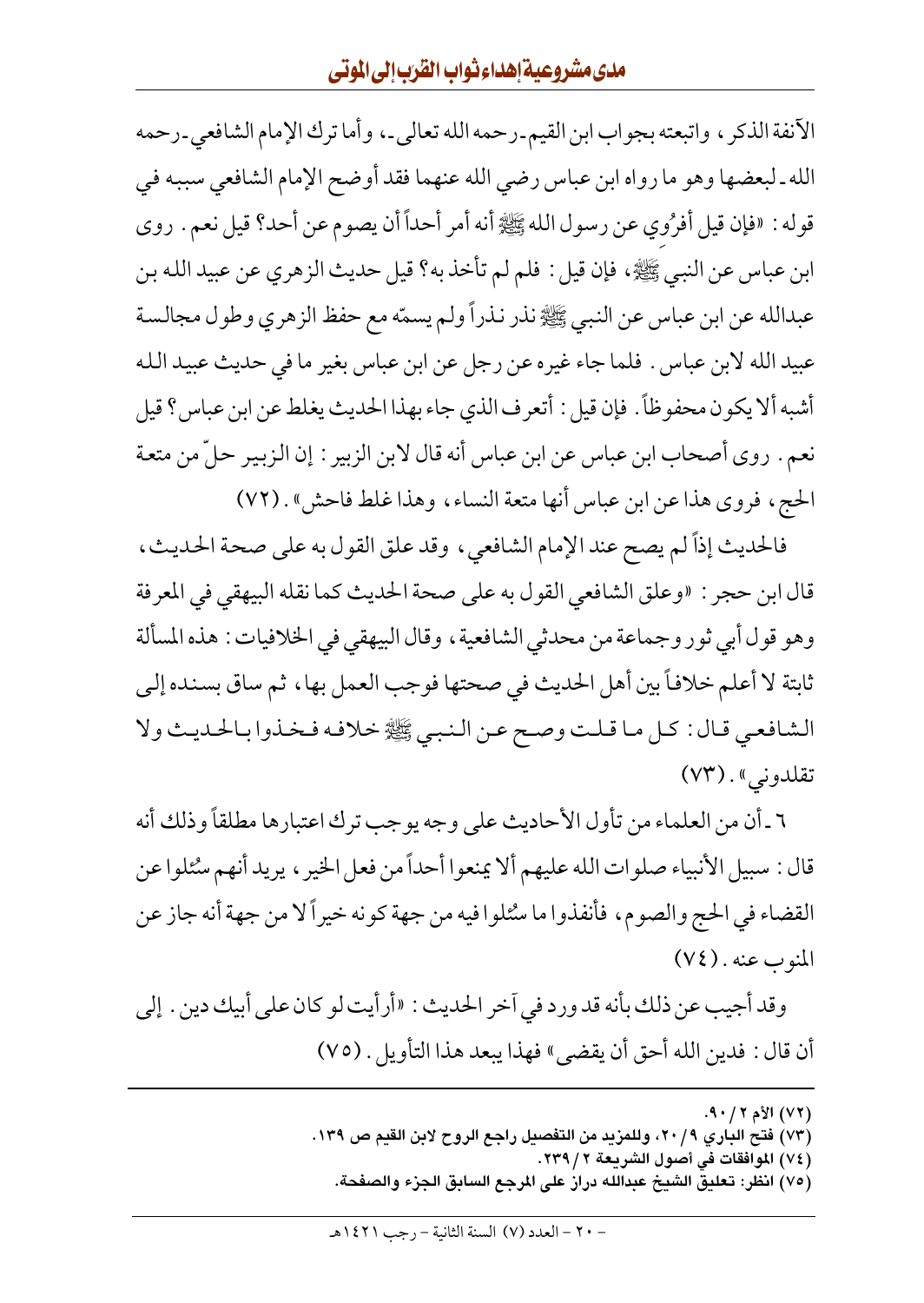٧ ـ أن هذه الأحاديث ـ على قلتها ـ معارضة لأصل ثابت في الشريعة قطعي ، ولم تبلغ مبلغ التواتر اللفظي ولا المعنوي، فلا يعارض الظن القطع، كما تقر أن خبر الواحد لا يعمل به إلا إذا لم يعارضه أصل قطعي ، وهو أصل مالك وأبي حنيفة وهذا الوجه هو نكتة الموضع، وهو المقصود فيه، وما سواه من الأجوبة تضعيف لمقتضى التمسك بتلك الأحاديث وقد وضح مأخذ هذا الأصل الحسن . (٧٦)

وقد أجاب ابن القيم ـ رحمه الله ـ عن ذلك بقوله : «وقولكم إنه معارض بنص القرآن وهو قوله : ﴿ وَأَن لَّيْسَ للإِنسَانِ إِلاَّ مَا سَعَيٌّ ﴾ . . خطأَ عظيم فـي المعنـي ، وقـد أعـاذ الـله رسوله ﷺ أن تعارض سنّته لنصوص القرآن، بل تعاضدها وتؤيدها . . وقد تقدم من الكلام على الآية ما فيه كفاية ، وبيّنا أنه لا تعارض بينها وبين سنّة رسول الله ﷺ بوجه ، وإنما يظن التعارض من سوء الفهم، وهذه طريقة وخيمة ذميمة وهي رد السنن الثابتة بما يفهم من ظاهر القرآن، والعلم كل العلم، تنزيل السنن على القرآن، فإنه مشتقة منه، ومأخوذة عمن جاء به، وهي بيان له، لا أنها مناقضة له» . (٧٧)

ب ـ النصوص الواردة في وصول ثواب الحج إذا عمله الحي وأهداه للميت:

ـ ما رواه ابن عباس رضي الله عنهما أن امرأة من جهينة جاءت إلى النبي ﷺ، فقالت : إن أمي نذرت أن تحج فلم تحج حتى ماتت أفأحج عنها؟ قال : نعم حجي عنها ، أرأيت لو كان على أمك دين أكنت قاضيته؟ أقضوا، فالله أحق بالوفاء . (٧٨)

ـ ما رواه عبدالله بن بريدة عن أبيه رضي الله عنهما ، قال بينا أنا جالس عند رسول الله يَّيَّالِيُّهِ إذ أتته امرأة فقالت : إني تصدقت على أمي بجارية وإنها ماتت قال : فقال : وجب أجرك وردها عليك الميراث، قالت : يا رسول الله، إنه كان عليها صوم شهر، أفأصوم عنها؟ قال : صومي عنها . قالت : إنها لم تحج قط أفأحج عنها؟ قال : حجى عنها . (٧٩)

- (٧٧) الروح لابن القيم ص ١٣٨ وانظر كلامه على الآية الذي أحال عليه ص ١٢٥ وما بعدها.
	- (٧٨) رواه البخاري ٢١٧/٢ ــ ٢١٨ كتاب الحج باب ٢٢.
		- (٧٩) رواه مسلم ٨٠٥/٢ كتاب الصيام باب ٢٧.

<sup>(</sup>٧٦) الموافقات في أصول الشريعة٢ / ٢٤٠.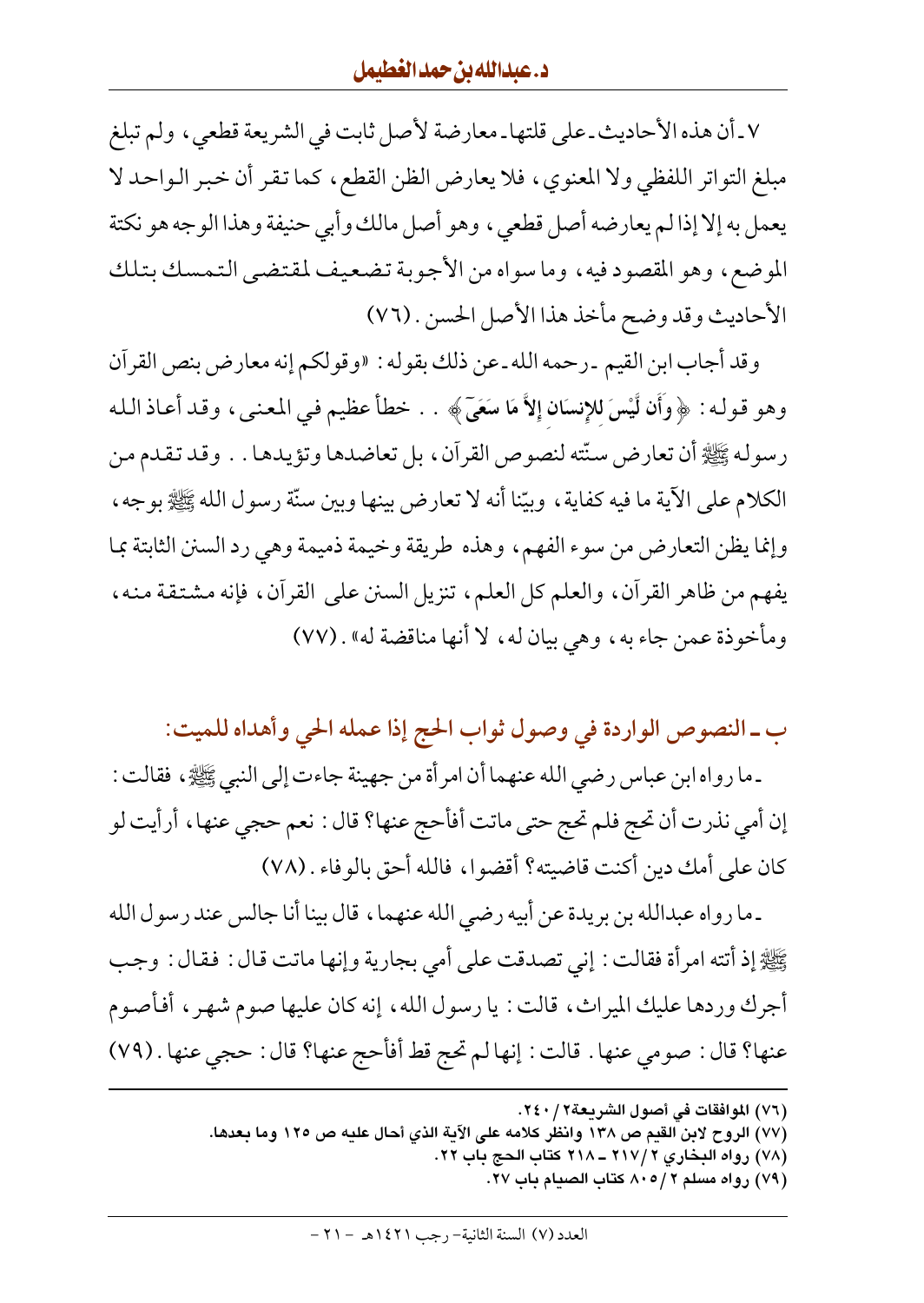### مدىمشروعيةإهداءثواب القرب إلى الموتى

ـ ما رواه ابن عباس أن امرأة نذرت أن تحج فماتت فأتـي أخـوهـا الـنبـي ﷺِ فسأله عـن ذلك فقال : أرأيت لو كان على أختك دين أكنت قاضيه؟ قال : نعم قال : فاقضوا الله فهو أحق بالوفاء» . (٨٠)

ـ ما رواه ابن عباس رضي الله عنهما : أن امرأة سنان بن سلمة الجهني أمرت أن يُسأل رسول الله ﷺ أن أمها ماتت ولم تحج أفيجزيء أن تحج عنها قال : نعم، لو كان على أمها دين فقضته عنها ألم يكن يجزيء عنها؟ فلتحج عن أمها» . (٨١)

ج ـ النصوص الواردة في وصول ثواب قراءة القرآن إذا قرأه الحي وأهداه للميت. ـ ما روى عن على رضي الله عنه أن النبي ﷺ قال : «من مر على المقابر وقرأ قل هو الله أحد، إحدى عشرة مرة، ثم وهب أجرها للأموات أعطى من الأجر بعدد الأموات» . (٨٢) ـ ما رواه أبو داود عن معقل بن يسار قال : قال الـنبـي ﷺ : «اقرأوا «يس» علـي

موتاكم» . (٨٣)

قال ابن القيم ـ رحمه الله تعالى ـ : «يحتمل أن يراد به قراءتها على المحتضر عند موته مثل قوله : «لقنوا موتاكم لا إله إلا الله»، ويحتمل أن يراد به القراءة عند القبر ، والأول أظهر لوجوه:

الأول: أنه نظير قوله «لقنوا موتاكم لا إله إلا الله» . الثاني : انتفاع المحتضر بهذه السورة لما فيها من التوحيد والمعاد والبشري في الجنة لأهل التوحيد وغبطة من مات عليه بقوله : ﴿ قِيلَ ادْخَلِ الْجَنَّةَ قَالَ يَا لَيْتَ قَوْمي يَعْلَمُونَ ﴿ وَجَ ٓ بِمَا

(٨٠) رواه النسائي ١١٦/٥ كتاب الحج باب الحج عن الميت إذا نذر.

(٨١) رواه النسائي ٥ /١١٦ كتاب الحج باب الحج عن الميت الذي لم يحج.

(٨٣) رواه أبو داود في سننه ٨٩/٣ كتاب الجنائز باب ٢٤، وابن ماجة ٢٦٦/١ كتاب الجنائز بــاب ٤ قــال المنذري: «وأبو عثمان وأبوه ليسا بالمشهورين» انظر مختصر سنن أبي داود ٢٨٧/ ٤ وقال الشوكاني: «وأعله ابن القطان بالاضطراب وبالوقف وبجهالة حال أبي عثمان وأبيه المذكورين في السند، وقال الدارقطنـي: هـذا حديث ضعيف الإسناد مجهول المتن ولا يصح في الباب حديث «انظر نيل الأوطار ١٣/٥.

<sup>(</sup>٨٢) استدل به ابن عابدين في حاشيته ٢/٢٦ه ونسبه للدارقطني تبعاً للكمال بن الهمام في شرحه ١٤٣/٣ ولم أقف عليه فيه بعد البحث. وأورده العجلوني في كشف الخفاء ومزيل الالباس ٢ / ٢٨٢ وقال: «رواه الرافعي في تاريخه عن علي» هكذا ولم يعلق عليه.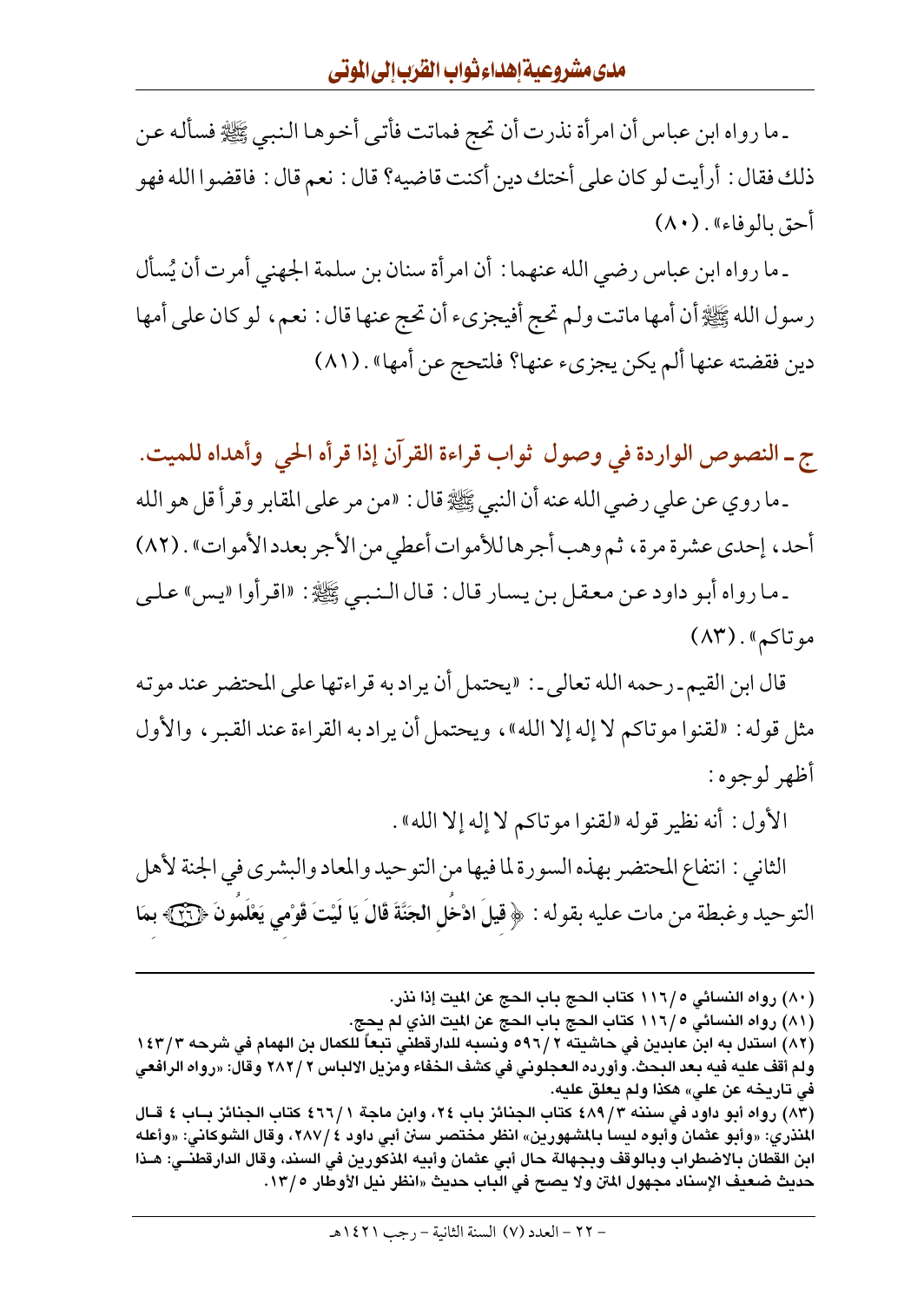غَفَرَ لي رَبّي وَجَعَلَني منَ المُكْرَمينَ﴾ [يس : ٢٦ , ٢٧]، فتستبشر الروح بذلك فتحب لقاء الله ، فيحب الله لقاءها ، فإن هذه السورة قلب القرآن ولها خاصة عجيبة في قراءتها عند المحتضر .

الثالث : أن هذا عمل الناس وعادتهم قديماً وحديثاً يقرؤون «يس» عند المحتضر .

الرابع : أن الصحابة لو فهموا من قوله ﷺ: «اقرؤوا يس» عند موتاكم . قراءتها عند القبر لما أخلوا به، وكان ذلك أمراً معتاداً مشهوراً بينهم» . (٨٤)

ـ ما رواه أنس بن مالك عن النبي ﷺ أنه قال : «من دخل المقابر فقرأ فيها سورة «يس» خفف عنهم يومئذ وكان له بعددهم حسنات»(٨٥)

ـ ما روته عائشة رضي الله عنها عن أبي بكر الصديق رضي الله عنه قال : قال رسول الله ﷺ: «من زار قبر والديه أو أحدهما فقرأ عندهما أو عنده سورة «يس» غـفـر  $(\Lambda \mathfrak{1}).$  (  $\mathfrak{g}_{\alpha\beta}$ 

د ـ النصوص الواردة في وصول ثواب الصلاة إذا عملها الحي وأهدى ثوابها إلى الميت.

ما رواه الإمام مسلم في المقدمة : «إن من البر بعد البر ، أن تصلى لأبويك مع صلاتك وتصوم لهما مع صومك» . (٨٧)

(٨٤) الروح ص ١١. (٨٥) ذكر محقق المنتع في شرح المقنع ٢ /٦٥، أن الزبيدي ذكره في إتحاف السادة المتقين ١٤ / ٢٨٩، وعزاه إلى عبدالعزيز صاحب الخلالَ، قلت: وقد عزاه ابن المنجا صاحب المتع إلى أبى بكر صاحب الخلال، ولم أقف له بعد البحث على إسناد أو رواية غير ما ذكر. (٨٦) ذكر محقق الممتع في شرح المقنع ٢ / ٦٥، أن الزبيدي ذكره في إتحاف السادة المتقبن ٢٧٢/١٤ وعزاه إلى أبي بكر الشيخ في الثواب، والديلمي، وابن النجار، والرافعي، قلت: وقد عزاه أيضاً صاحب المتع إلى أبي بكر صاحب الخلال ولم أقف له بعد البحث على إسناد أو رواية غير ما ذكر. (٨٧) رواه الإمام مسلم في المقدمة من صحيحه ١٦/١، كدليل على أن الإسناد من الدين، وأن الرواية لا تكون إلا عن الثقات، وأن جرح الرواة بما هو فيهم جائز بل واجب، وإنه ليس من الغيبة المحرمــة، بــل مــن الــذب عــن الشريعة المكرمة، وقد بيّن أن في سنده انقطاعاً. وقد استدل به على وصول ثواب الصلاة ابن المنجا في شرحه على المنع في شرح المقنع ٢٧/٢ وشيخ الإسلام ابن تيمية في مجموع الفتاوي ٢٠٨/٢٤.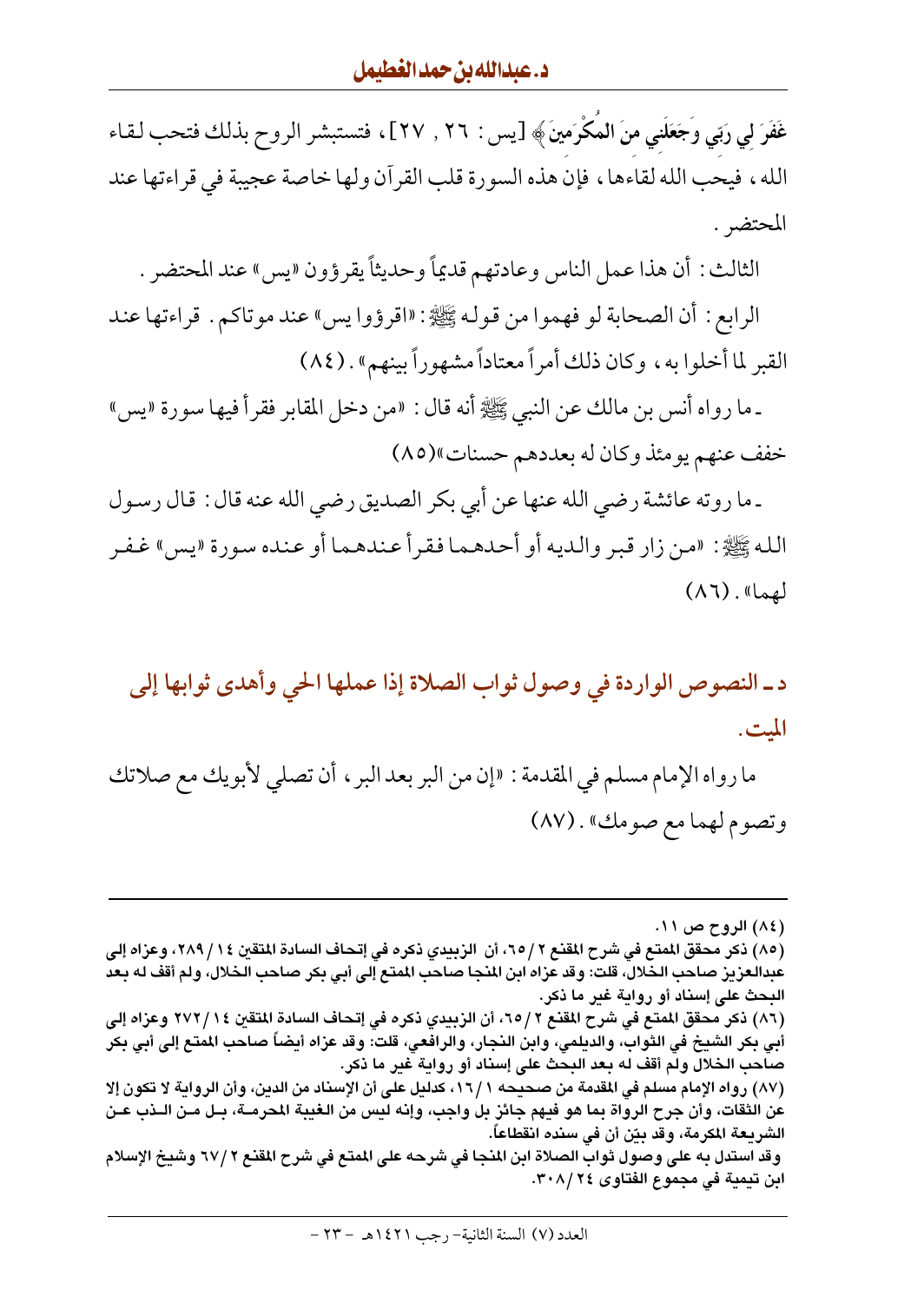٢ ـ ما لم يرد في وصول ثوابه من الأعمال نص من الشارع.

قالوا يقاس على ما ورد فيه نص قال ابن القيم-رحمه الله تعالى-بعد أن ساق النصوص الدالة على جواز صيام الحي عن الميت ، وحجّه عنه قال : «هذه النصوص متظاهرة على وصول ثواب الأعمال إلى الميت إذا فعلها الحي عنه وهذا محض القياس فإن الثواب حق للعامل، فإذا وهبه لأخيه المسلم لم يمنع من ذلك كما لم يمنع من هبة ماله في حياته وإبرائه له من بعد موته ، وقد نبه النبي ﷺ بوصول ثواب الصوم الذي هو مجرد ترك ونية تقوم بالقلب لا يطلع عليه إلا الله وليس بعمل الجوارح على وصول ثواب القراءة التي هي عمل باللسان تسمعه الآذان وتراه العين بطريق الأولى» . (٨٨)

٣ ـ الإلزام بهذا القول عن طريق القواعد المتفق عليها بين المجيزين والمانعين :

انتهج القائلون بوصول ثواب الأعمال إذا عملها الحى وأهداها للميت إضافة إلى الأدلة الأثرية انتهجوا مبدأ الإلزام بأحكام وقواعد يتفق عليها الجميع حتبي المخالف من ذلك قولهم :

أ ـ أن لنا قاعدة يرجع إليها غير مختلف فيها ، وهي قاعدة الصدقة عن الغير ، وهي عبادة ، لأنها إنما تكون صدقة إذا قصد بها وجه الله تعالى وامتثال أمره فإذا تصدق الرجل عن الرجل أجزأ ذلك عن المتصدق عنه ، وانتفع به ، ولا سيما إن كان ميتاً ، فهذه عبادة حصلت فيها النيابة ، ويؤكد من ذلك ما كان من الصدقة فرضاً كالزكاة ، فإن إخراجها عن الغير جائز وجاز عن ذلك الغير ، والزكاة أُخيَّة الصلاة . (٨٩)

ب ـ أن لنا قاعدة أخرى متفق عليها أو كالمتفق عليها ، وهي تحمُّل العاقلة للدية في قتل الخطأ، فإن حاصل الأمر في ذلك أن يتلف زيد فيغرم عمرو ، وليس ذلك إلا من باب النيابة في أمر تعبدي لا يعقل معناه .

ومنه أيضاً نيابة الإمام عن المأموم في القراءة، وبعض أركان الصلاة، مثل القيام، والنيابة عنه في سجود السهو بمعنى أنه يحمله عنه . (٩٠) وكذلك الجهاد فإنه جائز أن (٨٨) الروح ص ١٢٢ وص ١٤٢ ـ ١٤٣ وراجع المتع في شرح المقنع ٦٨/٢. (٨٩) الموافقات في أصول الشريعة ٢ / ٢٣٢ ـ ٢٣٣. (٩٠) الموافقات في أصول الشريعة ٢ /٢٢٣.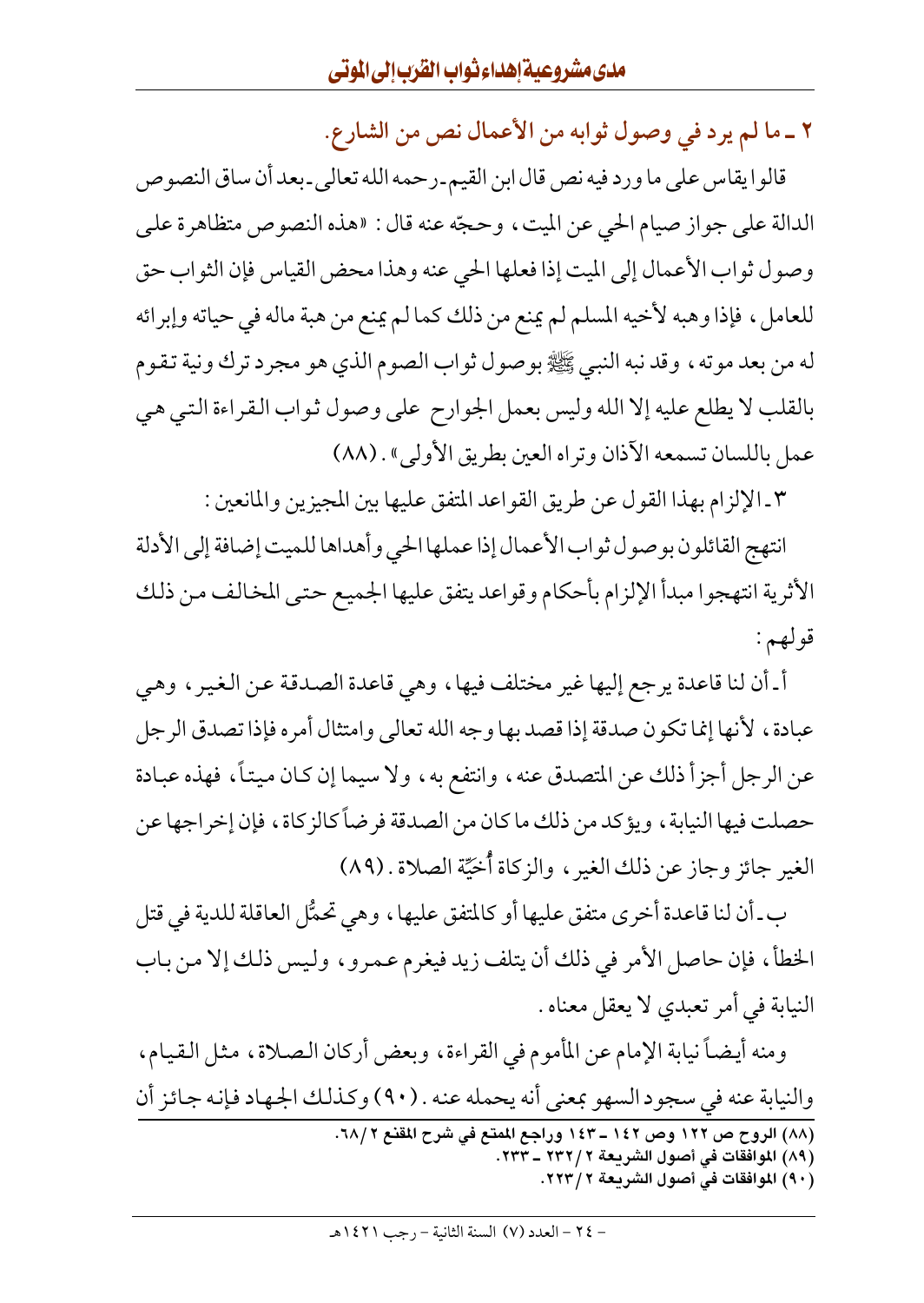يستنيب فيه المكلف فيه غيره بجُعْل وبغير جُعْل إذا أذن الإمام، والجهاد عبادة، فإذا جازت النيابة في مثل هذا فلتجز في باقي الأعمال المشروعة ، لأن الجميع مشروع . (٩١)

ج ـ إن مأل الأعمال التكليفية أن يجازي عليها ، وقد يجازي الإنسان على ما لم يعمل ، خيراً كان الجزاء أو شراً، وهو أصل متفق عليه في الجملة ومن ذلك :

حديث : «إن الميت يعذب ببكاء الحي عليه»(٩٢) وحديث «من سنّ في الإسلام سنّة حسنة فله أجرها وأجر من عمل بها بعده . . » الحديث(٩٣) وحديث : «إن الرجل إذا مات انقطع عمله إلا من ثلاث»(٩٤) وحديث : «ما من نفس تقتل ظلماً إلا كان على ابن آدم الأول كفل منها»(٩٥)

وفي القرآن : ﴿ وَالَّذِينَ آمَنُوا وَاتَّبَعَتْهُمْ ذُرِّيَّتُهُم بِإِيمَانِ أَلْحَقْنَا بِهِمْ ذُرِّيَّتَهُمْ وَمَا أَلَتْنَاهُم مّنْ عَمَلهم مّن شَيْء ﴾(٩٦) وفسر بأن الأبناء يرفعون إلى منازل الآباء وإن لـم يبلغوا ذلك بأعمالهم. (٩٧)

وقد أجيب عن ذلك بأن «حديث تعذيب الميت ببكاء الحي ظاهر ، حمله على عادة العرب في تحريض المريض -إذا ظن الموت ـ أهله علىي البكاء عليه، أما من سنِّ سنَّة، وحديث ابن أدم الأول، وحديث انقطاع العمل إلا من ثلاث وما أشبه ذلك فإن الجزاء فيها راجع إلى عمل المأجور أو الموزور ، لأنه الذي تسبب فيه أولاً . فعلى جريان سببه تجري المسببات، والكفْل الراجع إلى المتسبب ناشيء عن عمله، لا عن عمل المتسبب الثاني، وإلى هذا يرجع معنى قوله تعالى: ﴿وَالَّذِينَ آمَنُوا وَاتَّبَعَتْهُمْ ذُرِّيَّتِهُمْ﴾(٩٨) الآية لأن ولده كسب من كسبه ، فما جرى عليه من خير فكأنه منسوب إلى الأب ، وبذلك فسّر

- (٩٢) أخرجه البخاري ٨٠/ ٢ كتاب الجنائز باب ٣٣ ومسلم ٢ /٦٣٨ كتاب الجنائز باب ٩.
- (٩٣) رواه مسلم في صحيحه ٢ / ٧٠٤ ـ ٧٠٥ كتاب الزكاة باب ٢٠ وقد ورد هذا في سياق قصة مجتابي التمار.
- (٩٤) رواه مسلم ١٢٥٥/٣ كتاب الوصية باب ٣ وأبو داود ٣٠٠/٣ كتاب الوصايا باب ١٤، والترمذي ٦٥١/٣ كتاب الأحكام باب ٣٦.
- (٩٥) رواه البخاري ٢٥/٨ كتاب الديات باب ٢، بلفظ لا تقتل نفس إلا كان على ابن آدم الأول كفل منها» ورواه مسلم ١٣٠٣/٣ كتاب القسامة باب ٧ باللفظ الوارد.
	- (٩٦) الآية ٢١ سورة الطور.
	- (٩٧) الموافقات في أصول الشريعة ٢ / ٢٣٤, ٢٣١.
		- (٩٨) الآية ٢١ سورة الطور.

<sup>(</sup>٩١) المرجع السابق ٢/ ٢٣٤.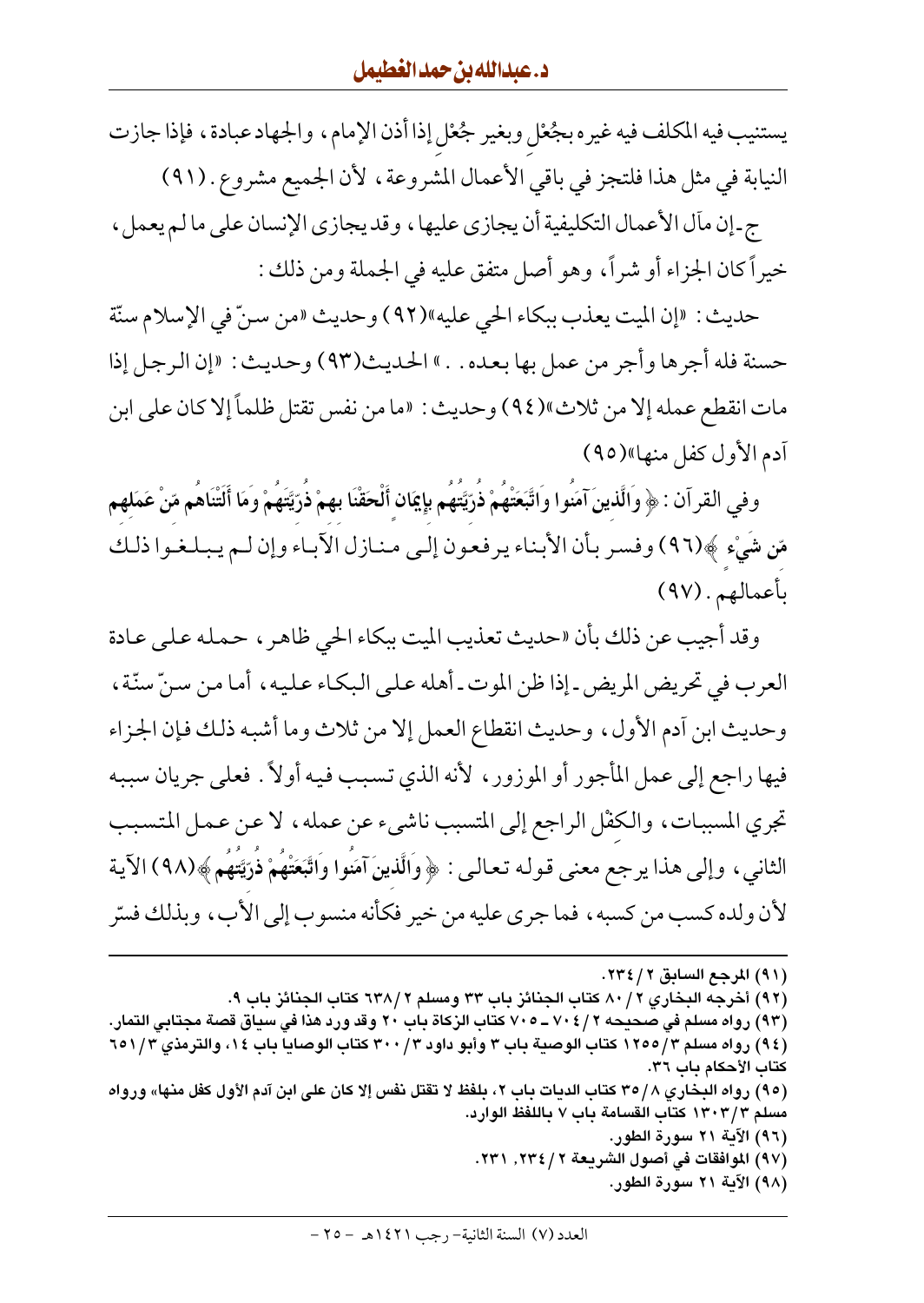قوله تعالى : ﴿ مَا أَغْنَىٓ عَنْهُ مَالَهُ وَمَا كَسَبَ ﴾(٩٩) أن ولده من كسبه ، فلا غرو أن يرجع إلى منزلته وتقر عينه به، كما تقر عينه بسائر أعماله الصالحة، وذلك قول الله تعالىي : ﴿وَمَا أَلَتْنَاهُم مّنْ عَمَلِهِم مّن شَيْءٍ ﴾(١٠٠)

ثانياً : أدلة أصحاب القول الثاني القائلين : إن ثواب الأعمال البدنية إذا عملها الحي وأهدى ثوابها إلى الميت لا يصل وهو قول المالكية وبعض الحنفية واستدلوا بما يلي :

١ ـ عموم النصوص الواردة في أن الإنسان لا ينفعه إلا سعيه ، أما سعى غيره فلا ينتفع به و منها :

قوله تعالى : ﴿ وَلَا تَزِرُ وَازِرَةً وِزْرَ أَخْرَىَ﴾(١٠١) ﴿ وَأَن لَّيْسَ للإِنسَانِ إِلاَّ مَا سَعَىٓ ﴾(١٠٢) وقوله تعالى : ﴿ وَإِن تَدْعُ مَثْقَلَةً إِلَيَّ حمْلهَا لا يَحْمَلْ منْهُ شَيْءٌ وَلَوْ كَانَ ذَا قُرْبَيّ ﴾(١٠٣) ثم قال : ﴿ وَمَن تَزِكَّىٓ فَإِنَّمَا يَتَزِكَّىٓ لَنَفْسِهِ ﴾(١٠٤) وقال تعالى : ﴿ وَقَالَ الذينَ كَفَرُوا للَّذينَ آمَنُوا اتَّبِعُوا سَبيلَنَا وَلْنَحْملْ خَطَايَاكَمْ وَمَا هُم بحَاملينَ منْ خَطَايَاهُم مّن شَيْءٍ إِنَّهُمْ لَكَاذبُونَ ﴾(١٠٥) وقال : ﴿ وَقَالُوا لَنَا أَعْمَالُنَا وَلَكُمْ أَعْمَالُكُمْ ﴾(١٠٦)وقال تعالى : ﴿ وَلا تَطْرُد الذينَ يَدْعُونَ رَبَّهُم بالْغَدَاة وَالْعَشيِّ يُرِيدُونَ وَجْهَدُ مَا عَلَيْكَ منْ حسَابِهِم مّن شَيْءٍ ﴾(١٠٧) وأيضـاً ما يدل عـلـي أن أمـور الآخرة لا يملك فيها أحد عـن أحـد شـيـئـاً كـقـولـه تـعـالـي : ﴿يَوْمَ لا تَمْلكَ نَفْسٌ لِّنَفْس شَيْئًا ﴾ (١٠٨)

فهذا عام في نقل الأجور أو حمل الأوزار ونحوها ، وقال : ﴿ وَاخْشُوْا يَوْمًا لاَّ يَجْزِي وَاللَّهُ عَنِ وَلَده وَلا مَوْلُودٌ هُوَ جَازِ عَنِ وَالده شَيْئًا ﴾(١٠٩) وقال : ﴿ وَاتَّقُوا يَوْمًا لأَ تَجْزي نَفْسٌ

```
(٩٩) الآية ٢ سورة المسد.
(١٠٠) الآية ٢١ سورة الطور، وانظر هذا الجواب في الموافقات في أصول الشريعة ٢٣٨/٢.
                                                       (١٠١) الآية ١٨ سورة فاطر.
                                                      (١٠٢) الآية ٣٩ سورة النجم.
                                                       (١٠٣) الإية ١٨ سورة فاطر.
                                                       (١٠٤) الآية ١٨ سورة فاطر.
                                                   (١٠٥) الآية ١٢ سورة العنكبوت.
                                                    (١٠٦) الآية ٥٥ سورة القصص.
                                                     (١٠٧) الآية ٥٢ سورة الأنعام.
                                                    (١٠٨) الآية ١٩ سورة الانفطار.
                                                      (١٠٩) الآية ٣٣ سورة لقمان.
```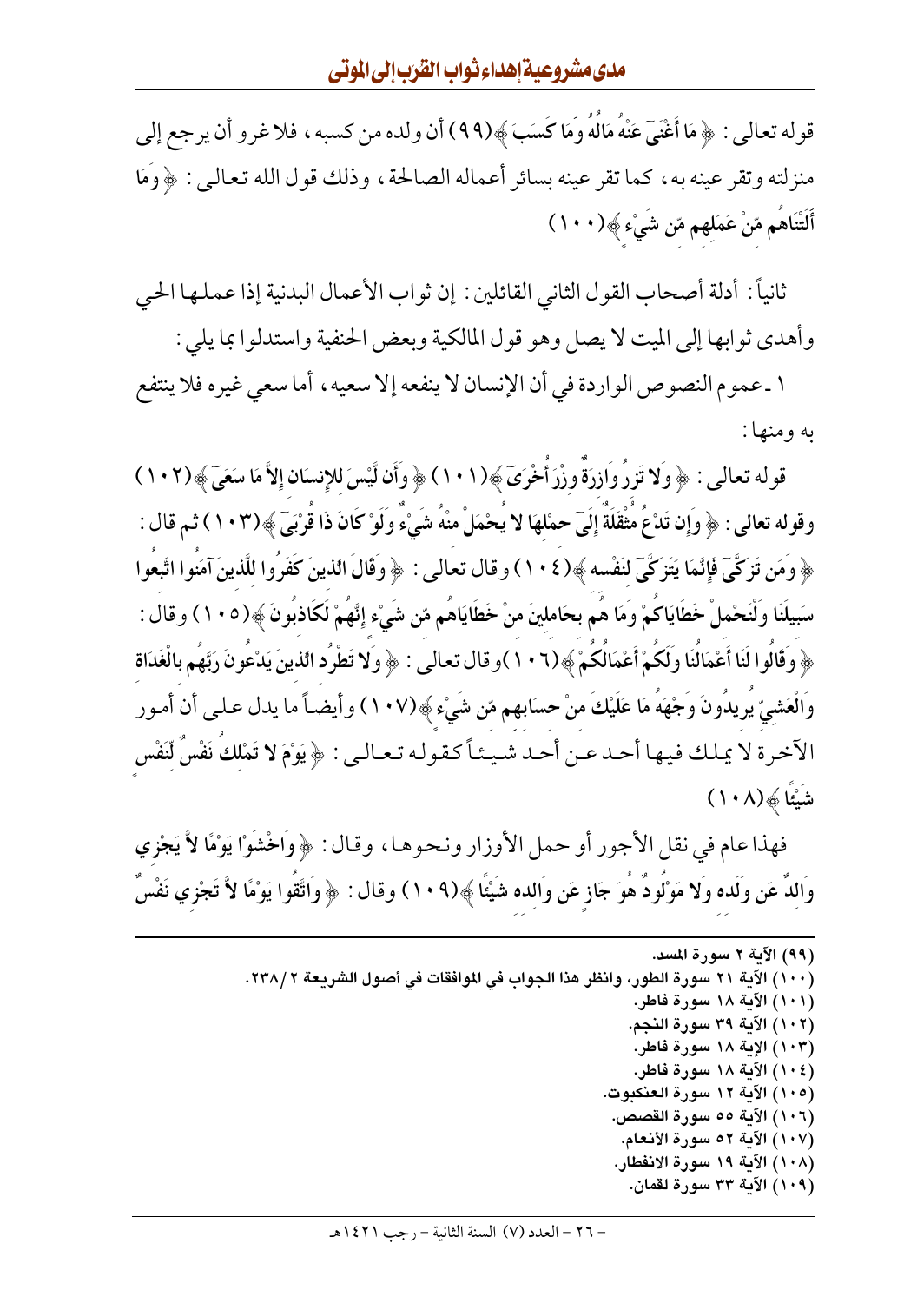عَن نَّفْس شَيْئًا وَلا يَقْبَلُ منْهَا عَدْلٌ … ﴾ . (١١٠).

إلى كثير من هذا المعنى وفي الحديث حيث أنذر عليه الصلاة والسلام عشيرته الأقربين قال : «يا بني فلان إني لا أملك لكم من الله شيئاً»(١١١)

يقول الشاطبي ـ رحمه الله ـ : «وما تقدم من أيات القرأن كلها عمومات لا تحتمل التخصيص لأنها محكمات نزلت بمكة(١١٢)، احتجاجاً على الكفار ، ورداً عليهم في اعتقادهم حمل بعضهم عن بعض أو دعواهم ذلك عناداً، ولو كانت تحتمل الخصوص في هذا المعنى لم يكن فيها رد عليهم، ولما قامت عليهم بها حجة، أما على القول بأن العموم إذ خصَّ لا يبقى حجة في الباقي فظاهر ، وأما على قول غيرهم فلتطرق احتمال التخصيص بالقياس أو غيره .

وإذا تأمل الناظر العمومات المكية وجد عامتها عرية عن التخصيص والنسخ وغير ذلك من الأمور المعارضة، فينبغي للبيب أن يتخذها عمدة في الكليات الشرعية ولا ينصرف  $(114)$ . (عنها

قلت : ولعل الشاطبي ـ رحمه الله ـ يرد بذلك على بعض العلماء الذين قالوا بوصول ثواب الأعمال إذا عملها الحي وأهداها للميت مستدلين بالنصوص التي سبق ذكرها في أدلتهم مجيبين عن هذه الآية بأنها منسوخة أو مخصوصة بهذه الأحاديث يدل على ذلك كلام الإمام الشاطبي بعد أن أورد أدلتهم ، حيث قال : «وقد قال بمقتضى هذه الأحاديث كبراء وعلماء، وجماعة ممن لم يذهب إلى ذلك قالوا بجواز هبة العمل، وأن ذلك ينفع الموهوب له عند الله تعالى، فهذه جملة على ما لم يذكر من نوعها وتبين أن ما تقدم في الكلية المذكورة ليست على العموم فلا تكون صحيحة» . (١١٤)

(١١٠) الآية ١٢٣ سورة البقرة. (١١١) رواه البخاري في صحيحه ٤ /١٦١ كتاب المناقب باب ١٣، ومسلم في صحيحه ١٩٢/١ كتاب الإيمــان باب ۸۹. (١١٢) ما عدا الآية الأخيرة فإنها من سورة البقرة، قاله الشيخ عبدالله دراز في تعليقه على كلام الشاطبـي ــ رحمه الله ۔۔ (١١٣) الموافقات في أصول الشريعة ٢ / ٢٣٠ ـ ٢٣١. (١١٤) الموافقات في أصول الشريعة ٢٣٢/٢.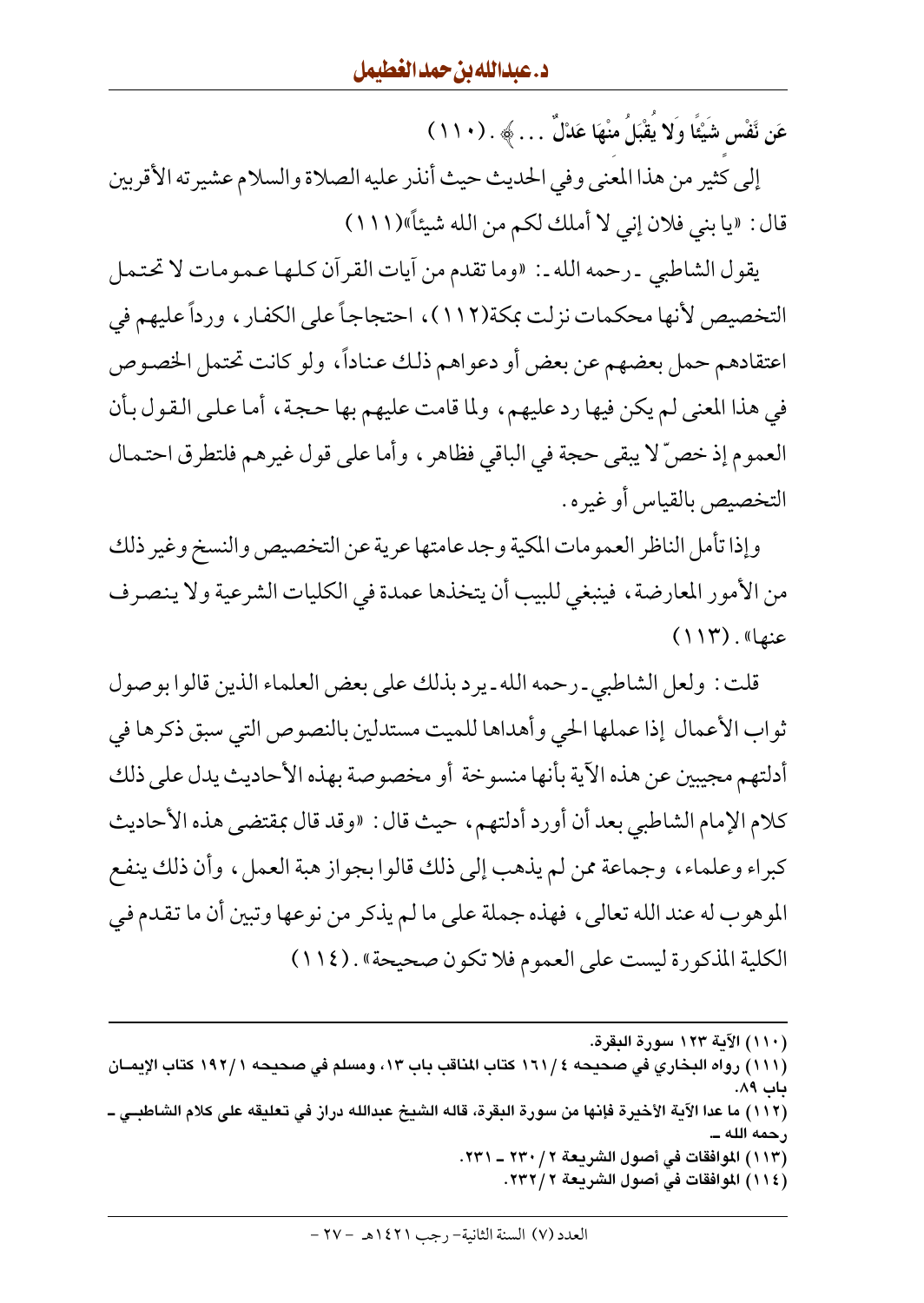لكن دعوى النسخ والتخصيص جاءت ضمن أجوبة ذكرها العلماء على الاستدلال بهذه الأية ضعّفها ابن القيم ـ رحمه الله تعالى ـ واستحسن واحداً ، والثاني ذكر أن هذه طريقة شيخ الإسلام ابن تيمية وترجيحه . (١١٥)

أما ما استحسنه : فهو جواب أبي الوفاء بن عقيل حيث قال : الجواب الجيد عندي أن يقال: الإنسان بسعيه وحسن عشرته اكتسب الأصدقاء، وأولد الأولاد، ونكح الأزواج، وأسدى الخير ، وتودد إلى الناس فترحموا عليه ، وأهدوا له العبادات ، وكان ذلك أثر سعيه . .

قال ابن القيم : وهذا جواب متوسط، يحتاج إلى إتمام، فإن العبد بإيمانه وطاعته لله ورسوله قد سعى في انتفاعه بعمل إخوانه المؤمنين مع عمله ، كما ينتفع بعملهم في الحياة مع عمله ، فإن المؤمنين ينتفع بعضهم بعمل بعض في الأعمال التي يشتركون فيها كالصلاة في جماعة ، فإن كل واحد منهم تضاعف صلاته إلى سبعة وعشرين ضعفاً لمشاركة غيره له في الصلاة، فعمل غيره كان سبباً لزيادة أجره كما أن عمله سبب لزيادة أجر الآخر .

إلى أن قال : فدخول المسلم مع جملة المسلمين في عقد الإسلام من أعظم الأسباب في وصول نفع كل من المسلمين إلى صاحبه في حياته وبعد مماته ، ودعوة المسلمين تحيط من ورائهم . . فالعبد بإيمانه قد تسبب في وصول هذا الدعاء إليه ، فكأنه من سعيه ، يوضحه أن الله سبحانه جعل الإيمان سبباً لانتفاع صاحبه بدعاء آخوانه من المؤمنين وسعيهم، فإذا أتبي به فقد سعى في السبب الذي يوصل إليه ، وقد دل على ذلك قول النبي ﷺ لعمرو بن العاص : إن أباك لو كان أقر بالتوحيد نفعه ذلك(١١٦) يعني العتق الذي فعل عنه بعد موته، فلو أتى بالسبب لكان قد سعى في عمل يوصل إليه ثواب العتق . وهذه طريقة لطيفة حسنّة جداً»(١١٧)

<sup>(</sup>١١٥) الروح ص ١٢٥ وما بعدها، وراجع في الجواب عن هذه الآية إضافة إلى المرجع السابق: المنع في شرح المقنع ٦٨/٣ وما بعدها، شرح فتح القدير لابن الهمام ١٤٢/٣، تبيين الحقائـق ٨٤/٢، رد المحـتـار ٥٩٧/٢، مجموع فتاوى شيخ الإسلام ابن تيمية ٣١٢/٢٤، نيل الأوطار ١١٥/٥، أضواء البيان ٧٠٨/٧ ــ ٨١٠. (١١٦) رواه أبو داود في سننه ٣٠٢/٣ كتاب الوصايا باب ١٦. (١١٧) الروح ص ١٢٨.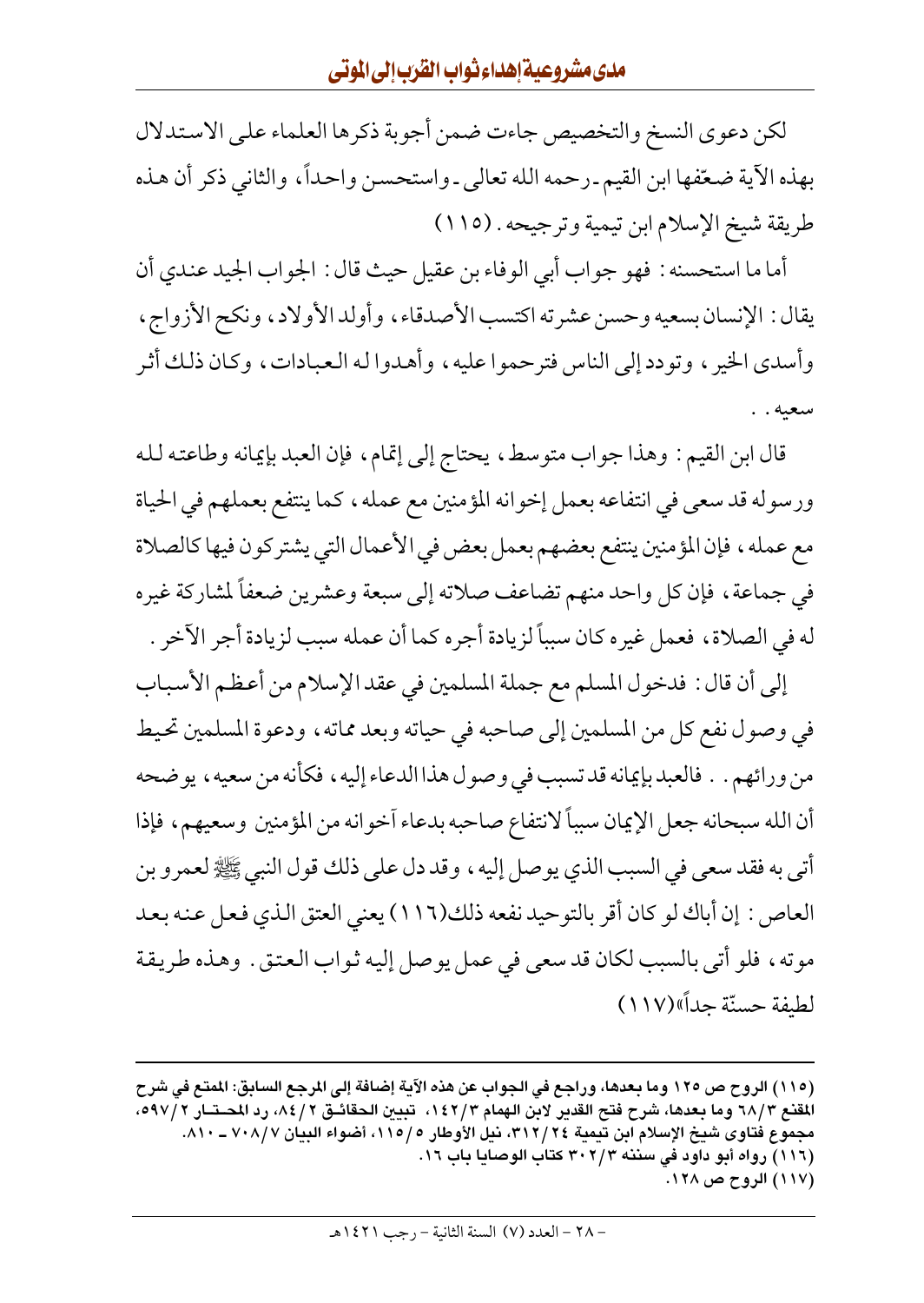وأما الجواب الذي ذكر أن شيخه شيخ الإسلام ابن تيمية يختاره ويرجحه فهو : أن القرآن لـم ينف انتفاع الرجل بسعي غيره، وإنما نفي ملكه لغير سعيه، وبين الأمرين من الفرق ما لا يخفى . فأخبر تعالى أنه لا يملك إلا سعيه ، وأما سعى غير ه فهو ملك لساعيه ، فإن شاء أن يبذله لغيره، وإن شاء أن يبقيه نفسه، وهو سبحانه لم يقل لا ينتفع إلا بما سعى قال: وكان شيخنا يختار هذه الطريقة ويرجحها . (١١٨)

٢ ـ من حيث المعنى وهو أن مقصود العبادات الخضوع لله ، والتوجه إليه والتذلل بين يديه، والانقياد تحت حكمه، وعمارة القلب بذكره، حتى يكون العبد بقلبه وجوارحه حاضراً مع الله، ومراقباً له غير غافلٍ عنه، وأن يكون ساعياً في مرضاته، وما يقرب إليه على حسب طاقته ، والنيابة تنافى المقصود وتضاده ، لأن معنى ذلك ألا يكون العبد عبداً ، ولا المطلوب بالخضوع والتوجه خاضعاً ولا متوجهاً إذا ناب عنه غيره في ذلك، وإذا قام غيره في ذلك مقامه، فذلك الغير هو الخاضع المتوجه، والخضوع والتوجه ونحوهما إنما هو من صفات العبودية ، والاتصاف لا يعدو المتصف به ، ولا ينتقل عنه إلى غيره . (١١٩)

وقد أجيب عن ذلك : بأن ذلك لا يمنع إذن الشارع للمسلم أن ينفع أخـاه بشيء من عمله ، بل هذا من تمام إحسان الرب ورحمته لعباده ، ومن كمال هذه الشريعة التي شرعها لهم التي مبناها على الإحسان والعدل . . وقد استقرت الشريعة على أن المأثم الذي على الجميع بترك فروض الكفايات يسقط إذا فعله من يحصل المقصود بفعله ولو واحد ، وأسقط سبحانه الارتهان وحرارة الجلود في الغير بضمان الحي دين الميت وأدائه عنه، وإن كان ذلك الوجوب امتحاناً في حق المكلف ، وأذن النبي ﷺ في الحج والصيام عن الميت وإن كان الوجوب امتحاناً في حقه ، وأسقط عن المأموم سجود السهو بصحة صلاة الإمام وخلوها من السهو ، وقراءة الفاتحة بتحمل الإمام لـهـا فـهـو يـتـحـمـل عـن المأموم سـهـوه وقراءته . (١٢٠)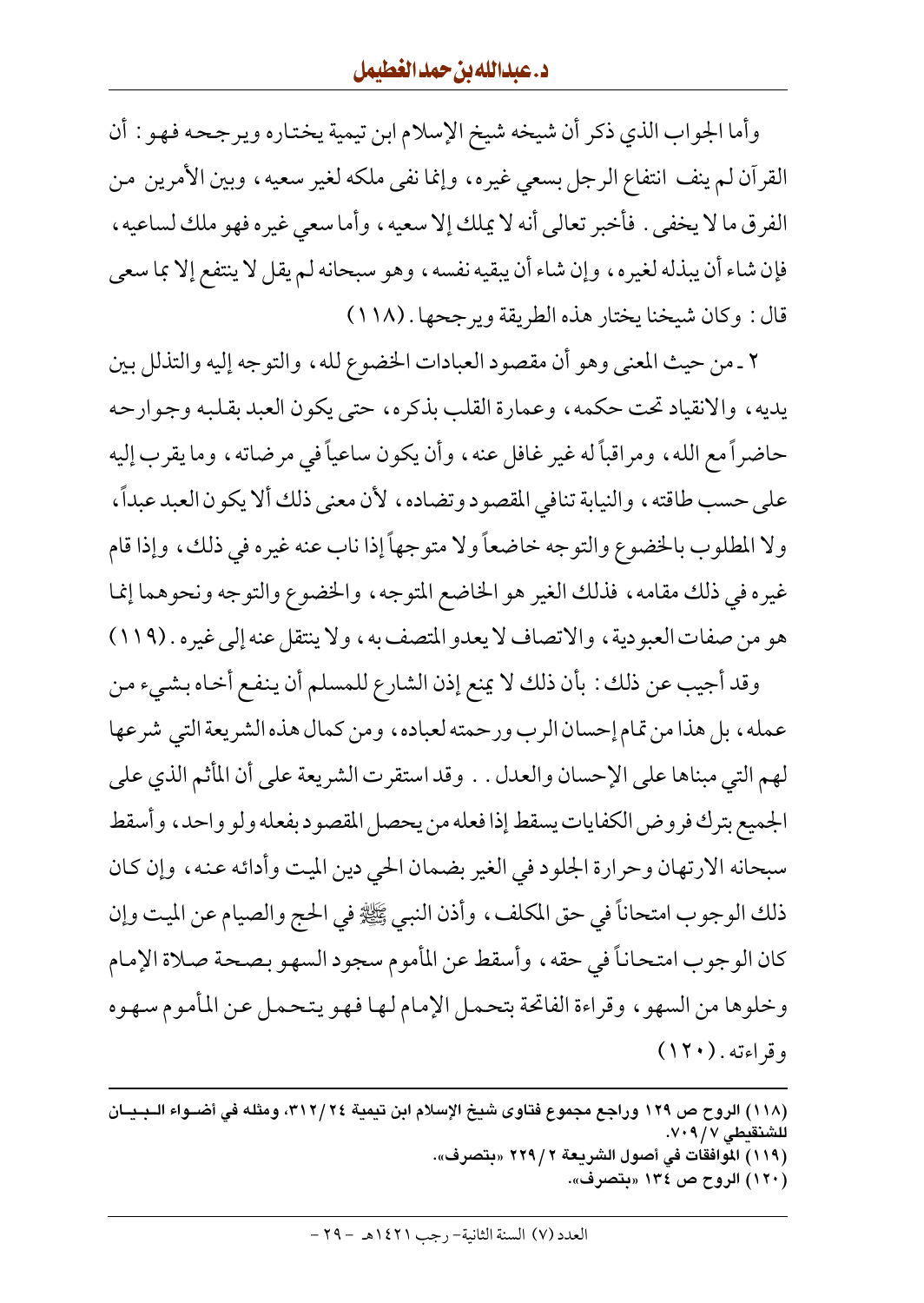٣ ـ أن الهبة إنما صحت في الشريعة في شيء مخصوص وهو المال، وأما في ثواب الأعمال فلا، وإذا لم يكن لها دليل فلا يصح القول بها .

٤ ـ أن الثواب والعقاب من جهة وضع الشارع كالمسبات بالنسبة إلىي الأسباب وقد نطق بذلك القرآن كقوله تعالى : ﴿ تِلْكَ حُدُودُ اللَّه وَمَن يُطعِ اللَّهَ وَرَسُولَهُ يُدْخِلْهُ جَنَّات ﴾ ثم قال : ﴿ وَمَن يَعْصِ اللَّهَ وَرَسُولَهُ وَيَتَعَلَّ حَدُودَهُ يَدْخَلْهُ نَارًا خَاللَّا فِيهَا ﴾(١٢١) وقوله : ﴿ جَزَاءً بمَا كَانُوا يَعْمَلُونَ ﴾(١٢٢) وقوله : ﴿ ادْخَلُوا الْجَنَّةَ بِمَا كُنتُمْ تَعْمَلُونَ ﴾(١٢٣) وهـو كثيـر ، وهذا أيضاً كالتوابع بالنسبة إلى المتبوعات، كاستباحة الانتفاع بالمبيع مع عقد البيع، واستباحة البضع مع عقد النكاح ، فلا خيرة للمكلف فيه ، هذا مع أنه مجرد تفضل من الله تعالى على العامل ، وإذا كان كذلك اقتضى أن الثواب والعقاب فليس للعامل فيه نظر ولا اختيار ، ولا في يده منه شيء ، فإذاً لا يصح فيه تصرف ، لأن التصرف من توابع الملك الاختياري، وليس في الجزاء ذلك، فلا يصح للعامل تصرف فيما لا يملك، كما لا يصح  $(112)$ . لغيره

وقد أورد الشاطبي هذين الدليلين ثم جعل للمجيز أن يجيب عن ذلك من وجهين : أحدهما : أن أدلته من الشرع هي الأدلة على جواز الهبة في الأموال وتوابعها إما أن تدخل تحت عمومها أو إطلاقها، وإما بالقياس عليها، لأن كل واحد من المال والثواب عوض مقدر ، فكما جاز في أحدهما جاز في الآخر ، وقد تقدم في الصدقة عن الغير أنها هبة الثواب(١٢٥) لا يصح فيها غير ذلك، فإذا كان كذلك صح وجود الدليل فلم يبق للمنع وجه .

الثاني : أن كون الجزاء مع الأعمال كالمسببات مع الأسباب، وكالتوابع مع المتبوعات يقضي بصحة الملك لهذا العامل، كما يصح في الأمور الدنيوية، وإذا ثبت الملك صح

> (١٢١) الآيتان ١٣ و١٤ سورة النساء. (١٢٢) الآية ١٧ سورة السجدة. (١٢٣) الآية ٣٢ سورة النحل. (١٢٤) الموافقات في أصول الشريعة ٢٤٠/٢ «بتصرف». (١٢٥) راجع تعليق الشيخ عبدالله دراز على الموافقات في الهامش الجزء ۖ والصفحة.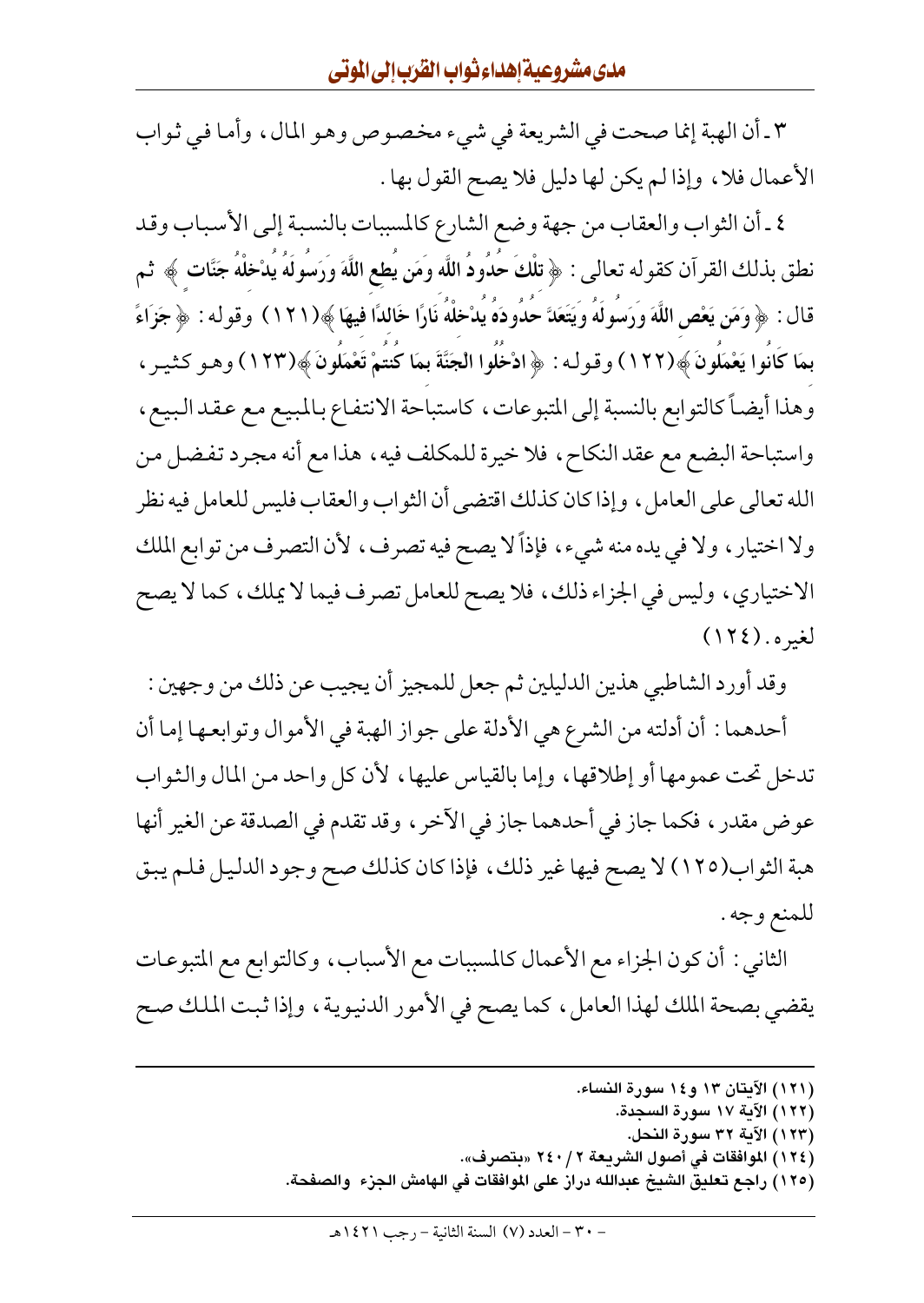التصر ف بالهبة ، لا يقال : إن الثواب لا يملك كما يملك المال ، لأنه إما أن يكون في الـدار الأخرة فقط وهو النعيم الحاصل هنالك والأن لم يملك منه شيئاً، وإما أن يملك منه شيئاً حسبـمـا اقـتـضـاه قـولـه تـعـالـي : ﴿ مَنْ عَملَ صَالحًا مّن ذَكَرٍ أَوْ أُنثَىٓ وَهُوَ مُؤْمنٌ فَلَنُحْييَنَّهُ حَيَاةً طَيِّبَةً﴾(١٢٦) الآية ، فذلك بمعنى الجزاء في الآخرة ، أي أنه ينال في الدنيا طيب العيش من غير كدر مؤثر في طيب عيشه ، كما ينال في الآخرة أيضاً النعيم الدائم ، فليس له أمر يملكه الآن حتى تصح هبته ، وإنما ذلك في الأموال التي يصح حوزها وملكها الآن . قال : لا يقال هذا لأنا نقول : هو وإن لم يملك نفس الجزاء ، فقد كتب له في غالب الظن عند الله تعالى واستقر له ملكاً بالتمليك وإن لم يحزه الآن، ولا يلزم من الملك الحوز، وإذا صح مثل هذا في المال، وصح التصرف فيه بالهبة وغيرها، صح فيما نحن بصدده . . فقد وضح إذاً مغزى النظر في هبة الثواب . (١٢٧)

٥ ـ أن الإيثار بأسباب الثواب مكروه وهو الإيثار بالقرب فكيف الإيثار بنفس الثواب الذي هو غاية، فإذا كره الإيثار بالوسيلة فالغاية أولى وأحرى . (١٢٨)

وقد أجاب عن ذلك ابن القيم فقال : إن حال الحياة لا يوثق فيها بسلامة العاقبة لجواز أن يرتد الحي فيكون قد آثر بالقربة غير أهلها وهذا قد أمن بالموت، فإن قيل : والمهدى إليه قد لا يكون مات على الإسلام باطناً، فلا ينتفع بما يهدي إليه . قلنا : الإهداء من جنس الصلاة عليه، والاستغفار له، والدعاء له، فإن كان أهلاً وإلا انتفع به الداعي وحده .

ثم إن بين الإيثار بالقرب، والإيثار بثوابها، فرق ظاهر، لأن الإيثار بالقربة، دليل على قلة الرغبة فيها، والتأخر عن فعلها، فلو ساغ الإيثار فيها لأفضى إلى التقاعد والتكاسل والتأخر، بخلاف إهداء ثوابها، فإن العامل يحرص عليها لأجل ثوابها لينتفع به، أو ينفع أخاه المسلم.

وكذلك فإن الله سبحانه وتعالى أمر عبده بهذه القربة إما إيجاباً أو استحباباً، فإذا آثر

- (١٢٧) الموافقات في أصول الشريعة ٢ / ٢٤١ «بتصرف».
	- (۱۲۸) الروح ص ۱۲۳.

<sup>(</sup>١٢٦) الآية ٩٧ سورة النحل.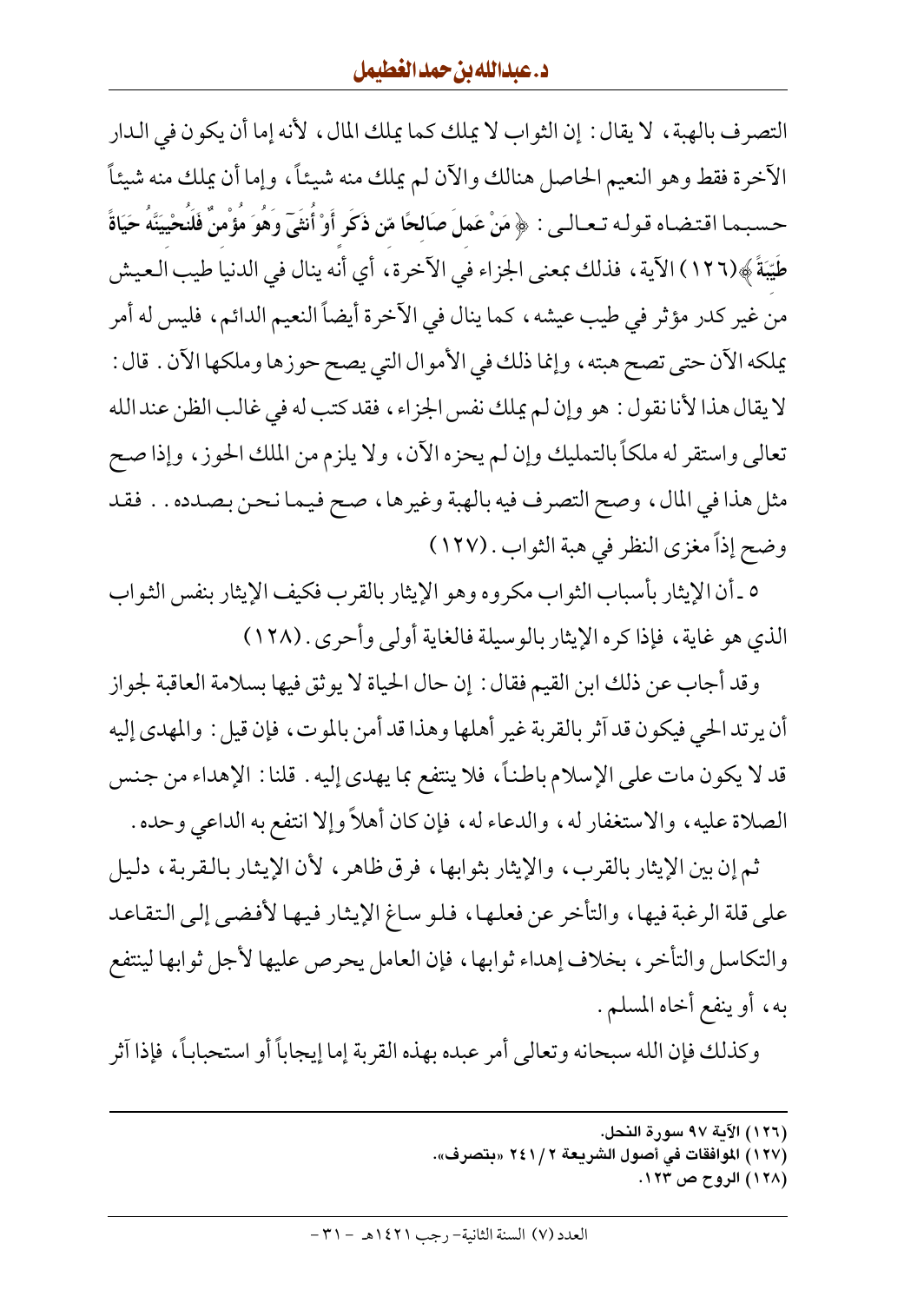بها، ترك ما أمره به، وولاه غيره، بخلاف ما إذا فعل ما أمر به طاعة وقربة ثم أرسل ثوابه إلى أخيه المسلم . (١٢٩)

ثالثاً: أدلة أصحاب القول الثالث القائلين بأن الأعمال البدنية إذا عملها الحي وأهدى ثوابها إلى الميت فلا يصل الثواب سوى الحج المفروض أو المنذور فإنه يقضيي عن الميت وهم الشافعية قالوا:

«أخبرنا مالك عن ابن شهاب عن عبيد الله بن عبدالله بن عتبة عن ابن عباس أن سعد بن عبادة استفتى رسول الله ﷺ فقال : «إن أمي ماتت وعليها نذر فقال النبي ﷺ اقضه  $(14)$ . (عنها

قال الشافعي : سنِّ رسول الله ﷺ أن تقضي فريضة الحج عمن بلغ لا يستمسك على الراحلة ، وسنِّ أن يقضي نذر الحج عمّن نذره ، وكان فرض الله في الحج على من وجد إليه السبيل، وسنِّ رسول الله ﷺ أن السبيل الزاد والمركب، وفي هذا نفقة على المال، وسنِّ رسول الله ﷺ أن يُتصدِّق عن الميت ، ولم يجعل الله من الحج بدلاً غير الحج ، ولم يُسمِّ ابنِ عباسٍ ما كان نذر أم سعدٍ، فاحتمل أن يكون نذر حجٍ، فأمره بقضائه عنها، لأن من سنته قضاءه عن الميت ولو نذر صدقة كان كذلك والعمرة كالحج» . (١٣١١)

قال الشافعي فإن قال قائل : «ما الفرق بين الحج والصوم والصلاة؟ قلت : قد فرِّق الله بينها، فإن قال : وأني؟ قلت : فرض الله الحج على من وجد إليه سبيلاً وسنّ رسول الله ﷺ أن يقضي عمّن لم يحج ، ولم يجعل الله ولا رسوله من الحج بدلاً غير الحج . وفرض الله عزّ وجل الصوم فقال : ﴿ فَمَن كَانَ منكَم مَّريضًا أَوْ عَلَىٓ سَفَرٍ فَعدَّةٌ مّنْ أَيَّام أَخَرَ وَعَلَى الذينَ يُطِيقُونَهُ فَدْيَةً طَعَامُ مَسْكِينٍ ﴾ (١٣٢) فقيل : يطيقونه ، كانوا يطيقونه ثم عجزوا فعليهم فيي

(١٢٩) الروح ص ١٣٠ «بتصرف». (١٣٠) رواه البخاري في صحيحه ١٩٣/٣ كتاب الوصايا باب ٩ ومسلم ٣/ ١٢٦٠ كتاب النذر باب ١ والإمام مالك في الموطأ ٢ /٤٧٢ كتاب النذور والإيمان باب ١. ( ۱۳۱ ) الأم ۲ / ۸۹. (١٣٢) الآية ١٨٤ سورة البقرة.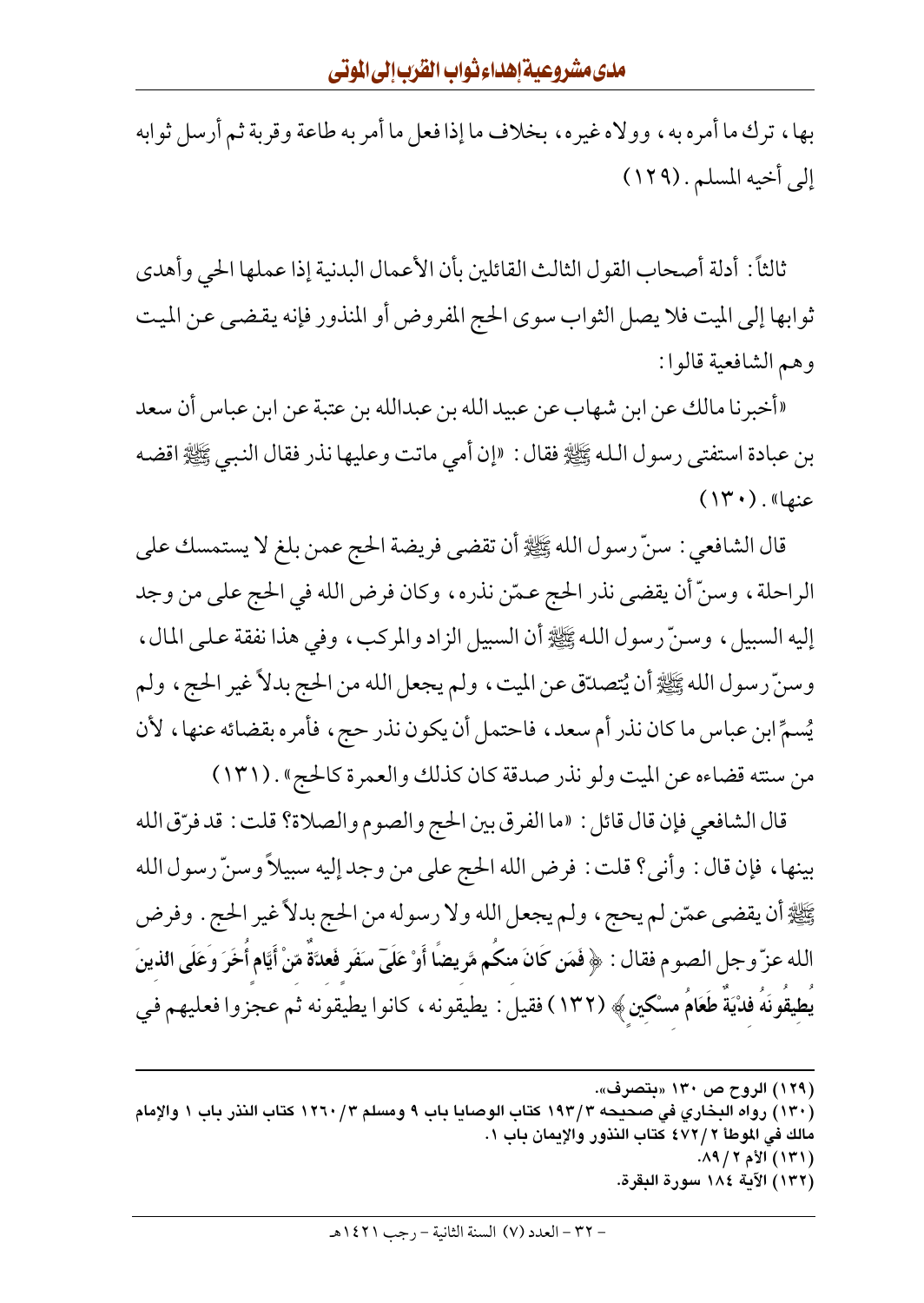كل يوم طعام مسكين، وأمر بالصلاة، وسنّ رسول الله ﷺ ألا تقضى عن الحائض، ولا يقضى عنها ما تركت من الصلاة، وقال عَوام من المفتين : ولا المغلوب على عقله، ولـم يجعلوا في ترك الصلاة كفارة، ولم يذكر في كتاب ولا سنّة عن صلاة كفارة من صدقة ، ولا أن يقوم به أحد عن أحد، وكان عمل كل امرىء لنفسه، وكان الصوم والصلاة عمل المرء لنفسه، لا يعمله غيره، وكان يعمل الحج عن الرجل اتباعاً لسنّة رسول الله ﷺ، وبخلافه الصوم والصلاة فإن فيه نفقة من المال وليس ذلك في صوم ولا صلاة»(١٣٣)

وقد اعترض على الإمام الشافعي ـ رحمه الله ـ بحديث ابن عباس الذي جاء بقضاء الصوم عن الميت فقيل له : لمّ لم تأخذ به؟

فأجاب : بأن حديث الزهري عن عبيد الله بن عبدالله عن ابن عباس عن النبي ﷺ لم يسم فيه النذر مع حفظ الزهري، وطول مجالسة عبيد الله لابن عباس . فلما جاء الحديث الأخر عن ابن عباس بغير ما في حديث ابن عباس أشبه أن لا يكون محفوظاً. (١٣٤)

قال ابن القيم ـ رحمه الله تعالى : «وأما كلام الشافعي ـ رحمه الله ـ في تغليط راوي حديث ابن عباس رضي الله عنهما : أن نذر أم سعد كان صوماً، فقد أجاب عنه أنصر الناس له هو البيهقي ونحن نذكر كلامه بلفظه قال في «كتاب المعرفة» بعد أن حكي كلامه : قد ثبت جواز القضاء عن الميت برواية سعيد بن جبير ، ومجاهد ، وعطاء ، وعكرمة عن ابن عباس رضي الله عنهما وفي رواية أكثرهم أن امرأة سألت، فأشبه أن تكون غير قصة أم سعد . وفي رواية بعضهم «صومي عن أمك» ، قال وتشهد له بالصحة رواية عبدالله بن عطاء المدنى قال : حدثني عبدالله بن بريدة الأسلمي عن أبيه ، قال : كنت عند النبي يَّظِيُّ فأتته امرأة فقالت : يا رسول الله إني كنت تصدقت بوليدة على أمي فماتت وبقيت الوليدة، قال : وجب أجرك، ورجعت إليك في الميراث، قالت : فإنها ماتت وعليها صوم شهر؟ قال صومي عن أمك، قالت : وإنها ماتت ولم تحج؟ قال فحجى عن أمك(١٣٥) .

- (١٣٣) الأم ٢ / ٨٩ ـ ٩٠.
	- (١٣٤) الأم ٢ / ٩٠.
- (۱۳۰) سبق تخریجه.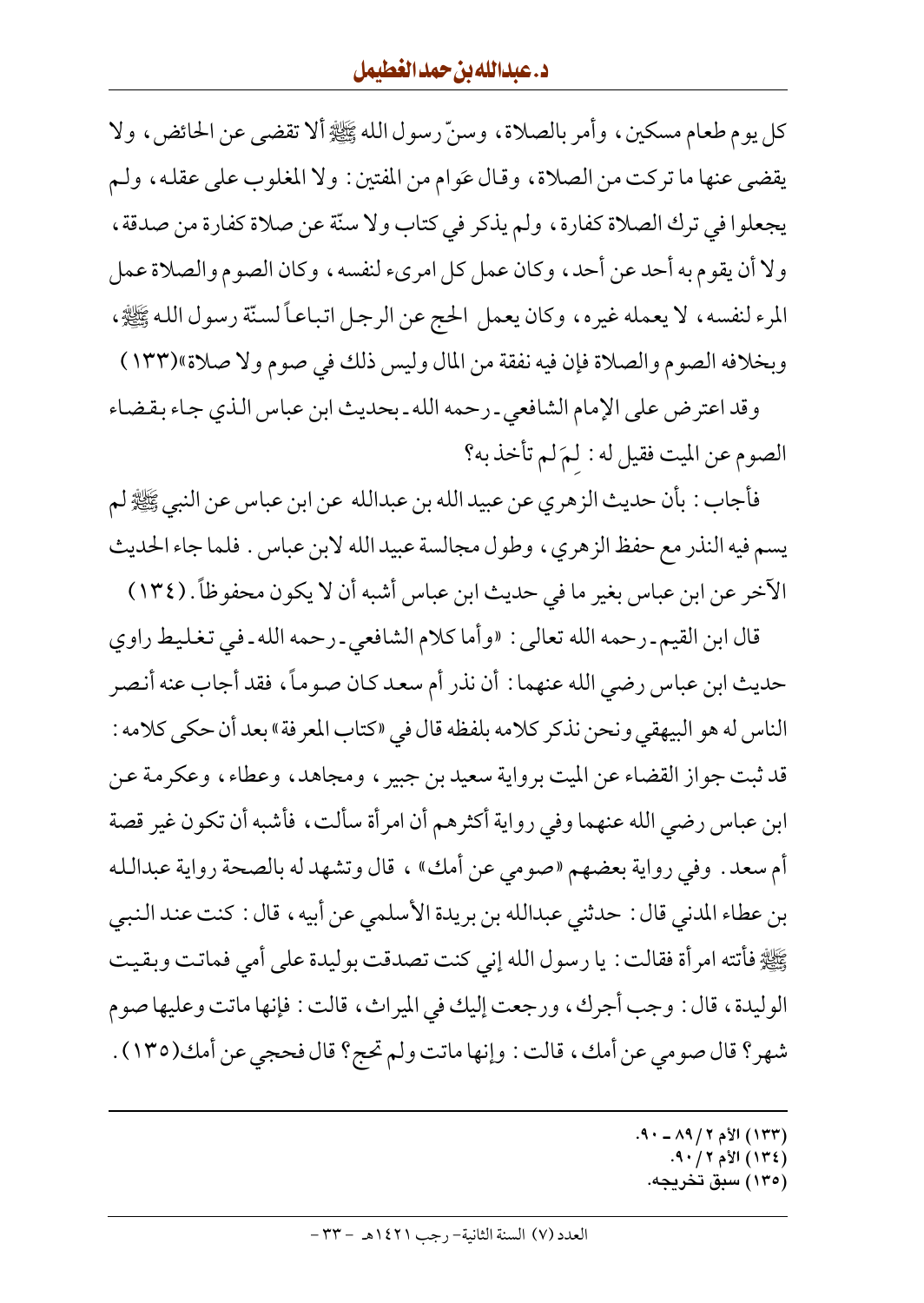انتهى(١٣٦) قلت(١٣٧) : وقد روى أبو بكر بن أبي شيبة حدثنا أبو معاوية عن الأعمش عن مسلم البطين عن سعيد بن جبير عن ابن عباس رضي الله عنهما قال : جاء رجل إلى النبي ﷺ فقال يا رسول الله : إن أمي ماتت وعليها صيام شهر أفأقضيه عنها؟ فقال النبي ﷺ: لـو كـان عـليـهـا ديـن أكـنت قـاضـيـه عـنـهـا؟ قـال : نـعـم . قـال : فـديـن الـلـه أحـق أن يقضى . (١٣٨)

قال ابن القيم : «فهذا غير حديث أم سعد إسناداً ومتناً ، فإن قصة أم سعد رواها مالك عن الزهري عن عبيد الله بن عبد الله بن عتبة عن ابن عباس رضي الله عنهما أن سعد بن عبادة استفتى رسول الله ﷺ فقال : «إن أمي ماتت وعليها نذر؟ فقال النبي ﷺ : اقضه عنها» هكذا أخر جاه في الصحيحين . (١٣٩)

فهب أن هذا هو المحفوظ في هذا الحديث أنه نذر مطلق لم يسم، فهل يكون هذا في حديث الأعمش عن مسلم البطين عن سعيد بن جبير؟ على أن ترك استفصال النبي ﷺ لسعد في النذر هل كان صلاة أو صدقة أو صياماً مع أن الناذر قد ينذر هذا وهذا؟ ، يدل على أنه لا فرق بين قضاء نذر الصيام والصلاة، وإلا لقال له : ما هو النذر؟»(١٤٠)

دراسة الأقوال والأدلة

بعد هذا العرض لأقوال الفقهاء وأدلتهم في هذه المسألة المهمة وهي إهداء ثواب القرب إلى الموتى تبين لي : أن الفقهاء في ذلك قد انقسموا إلى طرفين ووسط ، فالطرف الأول : هم الحنابلة والحنفية القائلون بوصول ثواب جميع الأعمال إذا عملها الحي وأهداها للميت، والطرف الثاني : هم المالكية القائلون بعدم وصول ثواب الأعمال البدنية إذا عملها

- (١٣٦) أي كلام البيهقي. (١٣٧) القائل ابن القيم رحمه الله تعالى. (١٣٨) الحديث رواه مسلم ٢ / ٤ ٨٠ كتاب الصيام باب ٢٧.
	- (۱۳۹) سبق تخریجه آنفاً.
	- (١٤٠) الروح ص ١٣٩ ـ ١٤٠.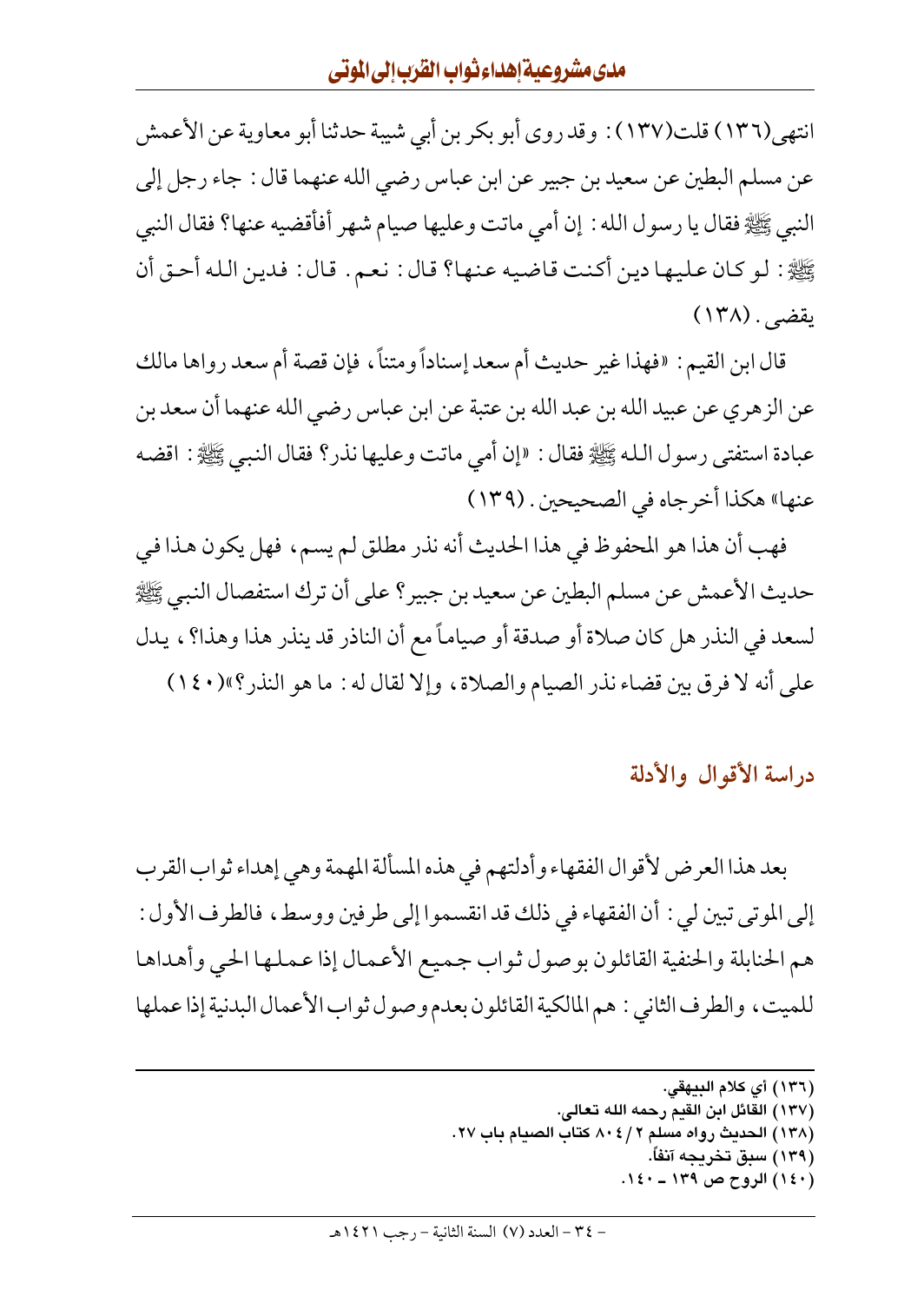الحي وأهداها للميت، بناءً على قولهم لا تجوز النيابة في الأعمال البدنية . وأما الوسط فهم الشافعية إلا أنهم ـ في المشهور من المذهب ـ إلى المالكية أقرب منهم إلى الحنفية والحنابلة، حيث قالوا بعدم وصول ثواب الأعمال البدنية إذا عملها الحي وأهدى ثوابها إلى الميت واستثنوا من ذلك الحج لورود النص فيه .

وفي نظري : أن الأصل في هذه المسألة مع الطرف الثاني وهم المالكية القائلون بعدم وصول ثواب الأعمال البدنية إذا عملها الحي وأهدى ثوابها للميت ذلك أن معهم في ذلك كلية قطعية كما قال الإمام الشاطبي ـ رحمه الله ـ وهي قوله تعالى : ﴿ وَأَن لَّيْسَ للإنسَانِ إِلاَّ مَا سَعَى ﴾(١٤١) فوجب النظر في المعارض وحينما أمعنت النظر في أدلة الطرف الأول وهم القائلون بالوصول تبين لي ما يلي :

١ ـ نصوص قدوردت في جواز قضاء الحج المفروض أو المنذور ، والصوم المفروض أو المنذور عن الميت .

> ٢ ـ نصوص قد وردت في وصول نفع القراءة لأهل المقابر . ٣ ـ نص يحث على بر الوالدين وعن الصلاة لهما حسبما أورده المستدل . ٤ ـ قياس ما لم يرد فيه نص من الأعمال على ما ورد فيه نص .

وسوف أقف بإذن الله تعالى بضع وقفات مع هذه الأدلة ، فإن ثبتت صح أن يعارض بها النص القطعي ثم نبحث عن توجيه لذلك فأقول مستعيناً بالله تعالى :

الوقفة الأولى: حول النصوص الواردة في جواز قضاء الحج والصوم عن الميت:

إن من يمعن النظر في الأحاديث يجد أن رسول الله ﷺ قد سُنْلٍ عن هذا من رجال ونساء، عن صوم وعن حج :

- ففي الصوم : حديث ابن عباس : «أمي ماتت وعليها صوم شهر» . وفي لفظ للبخاري تعليقاً: «إن أمي ماتت وعليها صوم نذر» . وفي الحج :
	- (١٤١) الآية ٣٩ سورة النجم.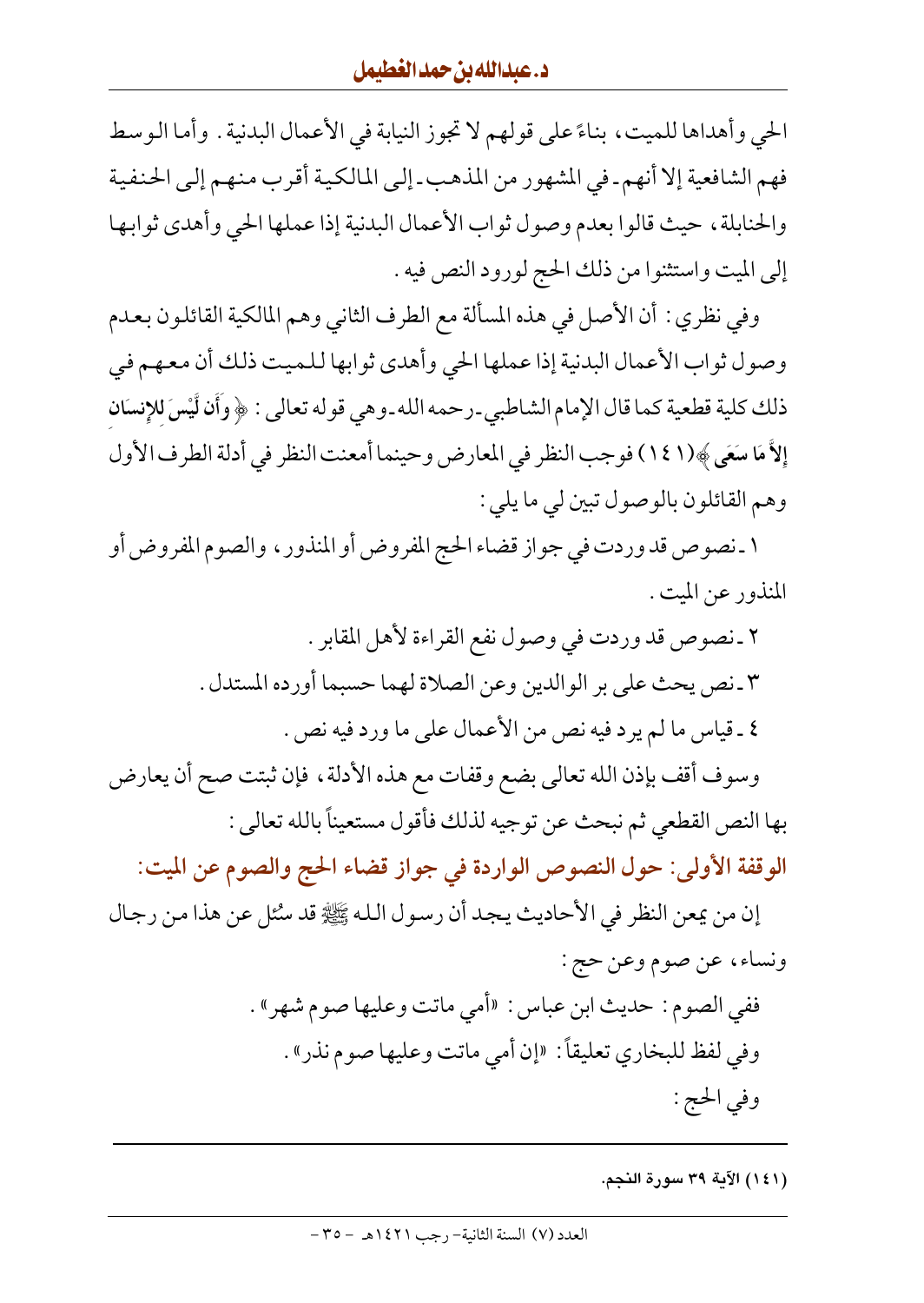حديث ابن عباس : «إن أمي نذرت أن تحج فلم تحج حتى ماتت» . وفي رواية ابن عباس : «إن أمها ماتت ولم تحج أفيجزيء أن تحج عنها» . وفي رواية عنه أيضاً: «أن ابنها مات ولم يحج». وفي رواية عنه : «إن أبي مات ولم يحج أفحج عنه؟» . وفي الصوم والحج :

حديث بريدة رضي الله عنه أن امرأة سألت النبي ﷺ فقالت : يا رسول الله : «إنه كان عليها صوم شهر أفأصوم عنها؟» قال : صومي عنها، قالت : إنها لم تحج قط أفأحج عنها؟ قال حجي عنها» .

ونلحظ في هذه الأحاديث : أن المسؤول عنه كان واجباً على الميت فرضاً أو نذراً .

ولهذا قرّب رسول الله ﷺ الفتوى لذهن السائل بقوله في بعض الروايات : «أفرأيت لو كان على أمك دين فقضيته أكان يؤدي ذلك عنها؟ قال نعم قال فصومي عن أمك» .

وفي رواية : «أرأيت لو كان على أمك دين أكنت قاضيته؟ أقضوا الله فالله أحق ىالقضاء».

فالمسؤول عنه في النصوص الواردة حق لله وجب في ذمة الميت فأرشد الرسول ﷺ إلى قضائه عنه كما يقضي دين الآدمي، هذا غاية دلالة الأحاديث الواردة، أما وصول الثواب وعدمه فليس في هذه الأحاديث دلالة عليه .

وفي نظري ألا تلازم بين أداء الواجب وحصول الثواب فقد يؤدي الإنسان واجباً تبرأ به ذمته ويسقط به الطلب لكن لا يثاب عليه(١٤٢) وهذا سبيل من مات وعليه دين لله تعالى من حج أو صوم فإنه يقضي عنه وتبرأ بهذا القضاء ذمته ، هذا ما دلت عليه الأحاديث الواردة، ويبقى النظر في حصول الثواب له، وهذا يحتاج إلى دليل، وقد ذكر ابن القيم ـ رحمه الله تعالى ـ دليلاً نظرياً فقال : «إذا انتفع بالإبراء والإسقاط فكذلك ينتفع بالهبة والإهداء، ولا فرق بينهما فإن ثواب العمل حق المهدى الواهب، فإذا جعله للميت انتقل

<sup>(</sup>١٤٢) شرح الكواكب المنيرة ٣٤٩/١.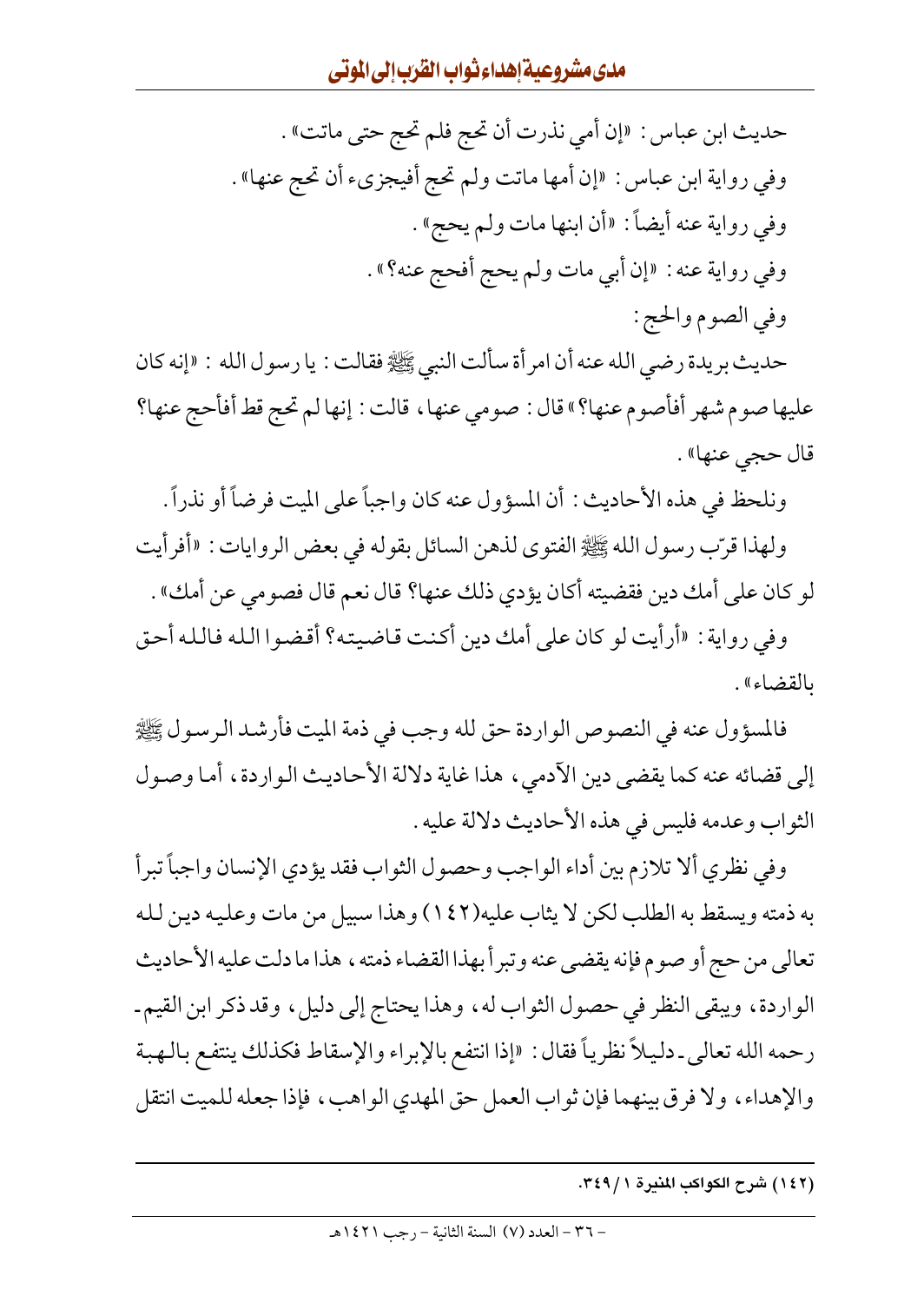إليه ، كما أن ما على الميت من الحقوق من الدين وغيره هو محض حق الحي ، فإذا أبرأه وصل الإبراء إليه، وسقط من ذمته، فكلاهما حق للحي، فأي نص أو قاعدة من قواعد الشرع يوجب وصول أحدهما ويمنع وصول الأخر؟» . (١٤٣)

قلت : الذي أوجب وصول أحدهما وهو الإبراء والإسقاط هو رسول الله ﷺ حين أمر السائل أن يقضي حق الله فدل ذلك على انتفاع الميت بهذا القضاء ووجهه براءة الذمة ، والذي يمنع الآخر وهو وصول الثواب هو عدم الدليل على ذلك «وباب القربات يقتصر فيه على النصوص ولا يتصرف فيه بأنواع الأقيسة والأراء» . (١٤٤)

الوقفة الثانية: حول النصوص الواردة في وصول نفع القراءة لأهل المقابر :

قد أورد القائلون بالوصول في هذا ثلاثة أحاديث :

أحدهما : حديث معقل بن يسار الذي أخرجه أبو داود وابن ماجة قال : قال رسول الله ﷺ: «اقرؤوا «يس» على موتاكم» .

فقد ذكرت عند تخريجه أن ابن القطان قد أعلّه بالاضطراب، وبالوقف، وبجهالة حال أبي عثمان، وأبيه المذكورين في السند، وقول الدارقطني، هذا حديث ضعيف الإسناد، مجهول المتن، ولا يصح في الباب حديث . (١٤٥)

وإن صح فهو محمول على القراءة على المحتضر عند موته وقد سبق ذكر الأوجه المرجحة لهذا الاحتمال عن ابن القيم ـ رحمه الله تعالى ـ.

الثاني الحديث المروي عن على رضي الله عنه قال قال رسول الله ﷺ: «من مر على المقابر فقرأ قل هو الله أحد» . الحديث . فهذا لم يروه أحد من أصحاب السنن، وأورده العجلوني فيما اشتهر من الأحاديث على ألسنّة الناس وعزاه إلى الرافعي في تأريخه ولم يعلق عليه بشيء . (١٤٦)

> (۱٤۳) الروح ص ۱۲۲. (١٤٤) تفسير القرآن العظيم لابن كثير ٢٥٨/٤. (١٤٥) نيل الأوطار ١٣/٥. (١٤٦) كشف الخفاء ومزيل الالباس ٢٨٢/٢.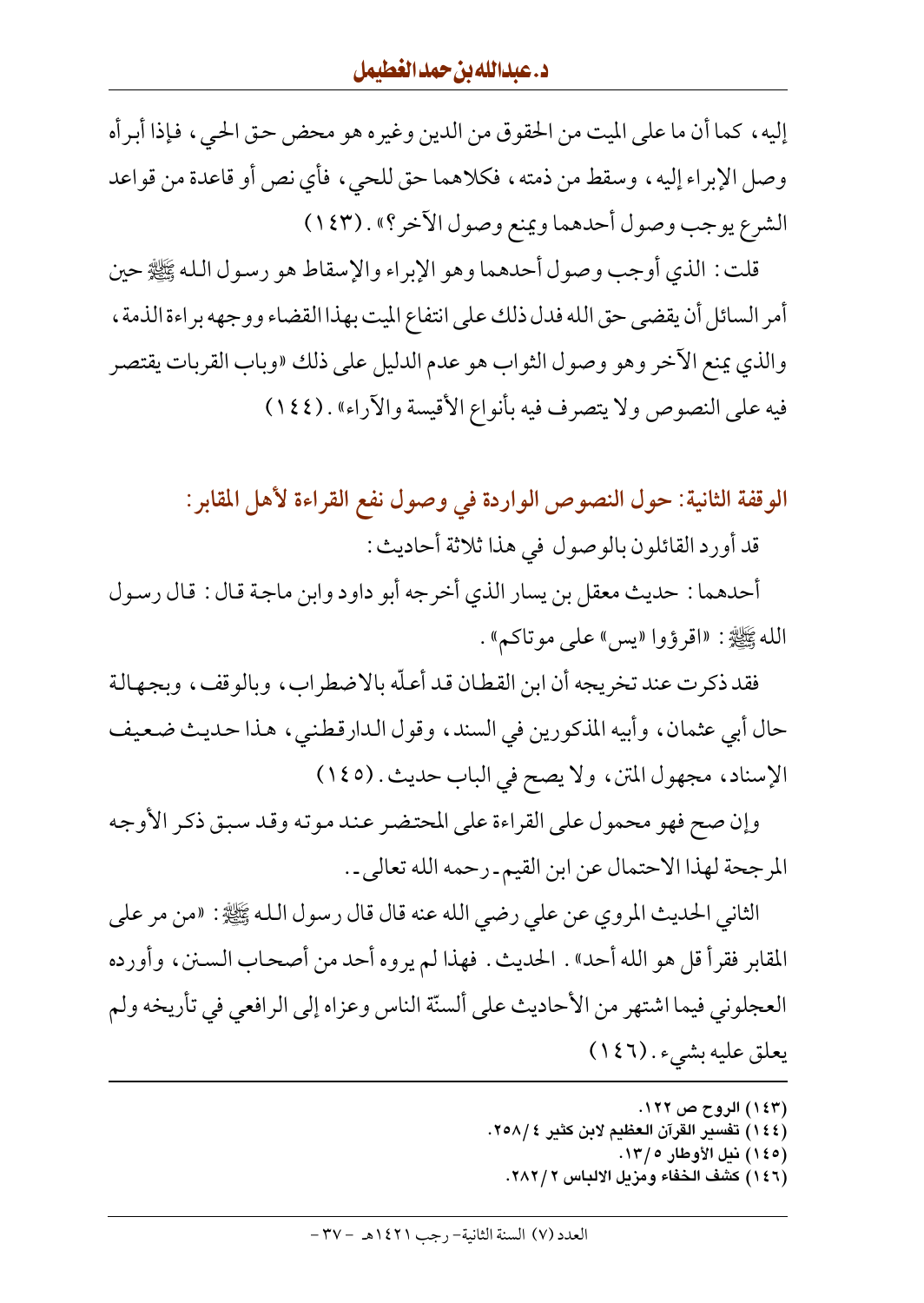الثالث الحديث المروي عن أنس بن مالك عن النبي ﷺ أنه قال : «من دخل المقابر فقرأ فيها يس خفف عنهم» الحديث .

والرابع الحديث المروي عن عائشة رضي الله عنها عن أبي بكر الصديق رضي الله عنه قال قال رسول الله ﷺ : «من زار قبر والديه أو أحدهما فقرأ عندهما أو عنده سورة يس غفر لهما».

وهذا الحديثان لم أقف عليهما في كتب السنن ، ولم أعرف لهما سنداً، والقول بصحة الاستدلال متوقف على القول بصحة الدليل ولا أستطيع الجزم بذلك ما لم أقف على رواية أو سند والله أعلم .

الوقفة الثالثة: حول النص الوارد في الصلاة عن الوالدين وأنه من البر بعد الموت.

أورد القائلون بالوصول حديث : «إن من البر بعد البر أن تصلبي لأبويك مع صلاتك. . » الحديث.

وهذا الحديث قد أخرجه مسلم في صحيحه في المقدمة، ليس لأنه صحيح، ولكن للدلالة على أن الإسناد من الدين ، وأن الرواية لا تكون إلا عن الثقات، وأن جرح الرواة بما هو فيهم جائز بل واجب فقال : «قال محمد : سمعت أبا إسحق إبراهيم بن عيسى الطالقاني ، قال : قلت لعبد الله بن المبارك : يا أبا عبدالرحمن الحديث الذي جاء : «إن من البر بعد البر ، أو تصلي لأبويك مع صلاتك ، وتصوم لهما مع صومك» قال : فقال عبدالله يا أبا إسحق عمن هذا؟ قال : قلت له : هذا من حديث شهاب بن خراش . فقال : ثقة . عمّن؟ قال : قلت : عن الحجاج بن دينار . قال : ثقة . عمّن؟ قال : قلت : قال رسول الله يَّيَّالِيُّهِ . قال : يا أبا إسحق، إن بين الحجاج ابن دينار ، وبين النبيي ﷺ مفاوز تنقطع فيها أعناق المطي، ولكن ليس في الصدقة اختلاف» . (١٤٧)

يقول النووي رحمه الله تعالى : «معنى هذه الحكاية : أنه لا يقبل الحديث إلا بإسناد

(۱٤۷) سبق تخریجه.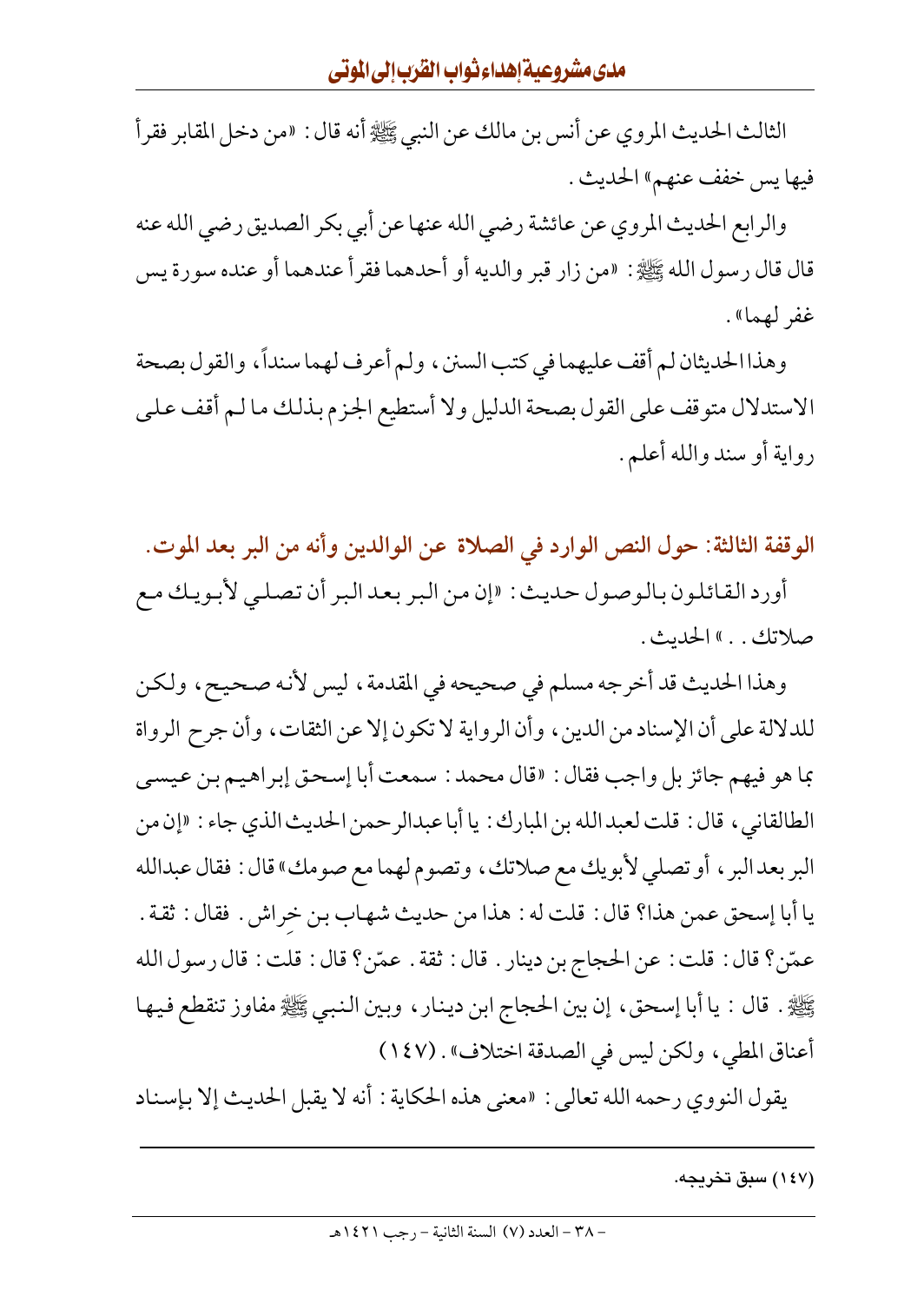صحيح، وقوله «مفاوز» جمع مفازة وهي الأرض القفر البعيدة عن العمارة وعن الماء التي يخاف الهلاك فيها . . ثم إن هذه العبارة التي استعملها استعارة حسنّة ، وذلك لأن الحجاج بن دينار هذا من تابعي التابعين ، فأقل ما يمكن أن يكون بينه وبين النبي ﷺ اثنان : التابعي والصحابي، فلهذا قال : «بينهما مفاوز» أي انقطاع كثير ، وأما قوله : «ليس في الصدقة اختلاف» فمعناه أن هذا الحديث لا يحتج به ، ولكن من أراد بر والديه فليتصدق عنهما فإن الصدقة تصل إلى الميت وينتفع بها بلا خلاف بين المسلمين وهذا هو الصواب (١٤٨)

قلت : وقد أخرجه ابن أبي شيبة عن الحجاج بن دينار قال : قال رسول الله ﷺ «إن من البر بعد البر أن تصلى عليهما مع صلاتك . الحديث»(١٤٩)

وهو بهذا اللفظ لا دليل فيه على المدّعي فإن قوله : «تصلَّى عليهما» نظير قوله تعالى : ﴿ خُذْ منْ أَمْوَالِهِمْ صَدَقَةً تُطَهَّرُهُمْ وَتُزَكِّيهِم بهَا وَصَلِّ عَلَيْهِمْ إِنَّ صَلاتَكَ سَكَنٌ لَّهُمْ﴾(١٥٠) فمعنى قوله تعالى : ﴿وَصَلَّ عَلَيْهِمْ﴾ أي ادع الله لهم واستغفر لهم(١٥١) . كما ورد في صحيح مسلم عن عبدالله بن أبي أوفي قال : كان النبي ﷺ إذا أتى بصدقة قوم صلى عليهم فأتاهم أبي بصدقته فقال : «اللهم صلٌّ على آل أبي أوفي» . (١٥٢) ووصول الدعاء لا خلاف فيه والله أعلم .

الوقفة الرابعة حول قياس ما لم يرد فيه نص على ما ورد فيه نص:

قاس القائلون بالوصول ما لم يرد فيه نص على ما ورد فيه نص من الشارع بوصول الثواب، وهو استدلال صحيح، والقياس دليل شرعي إذا حكم بنفي الفارق، لكن هذا لم يُسلَّم لهم لأن الفرق ظاهر بين العبادات المالية والعبادات البدنية(١٥٣)، بل قد فرق

مد موته.

| ١٤٨) شرح النووي على صحيح مسلم ٩/١٨١.                                           |
|--------------------------------------------------------------------------------|
| ١٤٩) الكتاب المصنف في الأحاديث والآثار ٣٨٧/٣ كتاب الجنائز باب ما يتبع الميت بـ |
| ١٥٠) الآية ١٠٣ سورة التوبة.                                                    |
| ١٥١) تفسير القرآن العظيم ٢ / ٣٨٦.                                              |
| ١٥٢) , واه مسلم في صحيحه ٢ /٧٥٦ كتاب الزكاة ياب ٥٤.                            |

(١٥٣) راجع الموافقات في أصول الشريعة ٢٢٩/٢.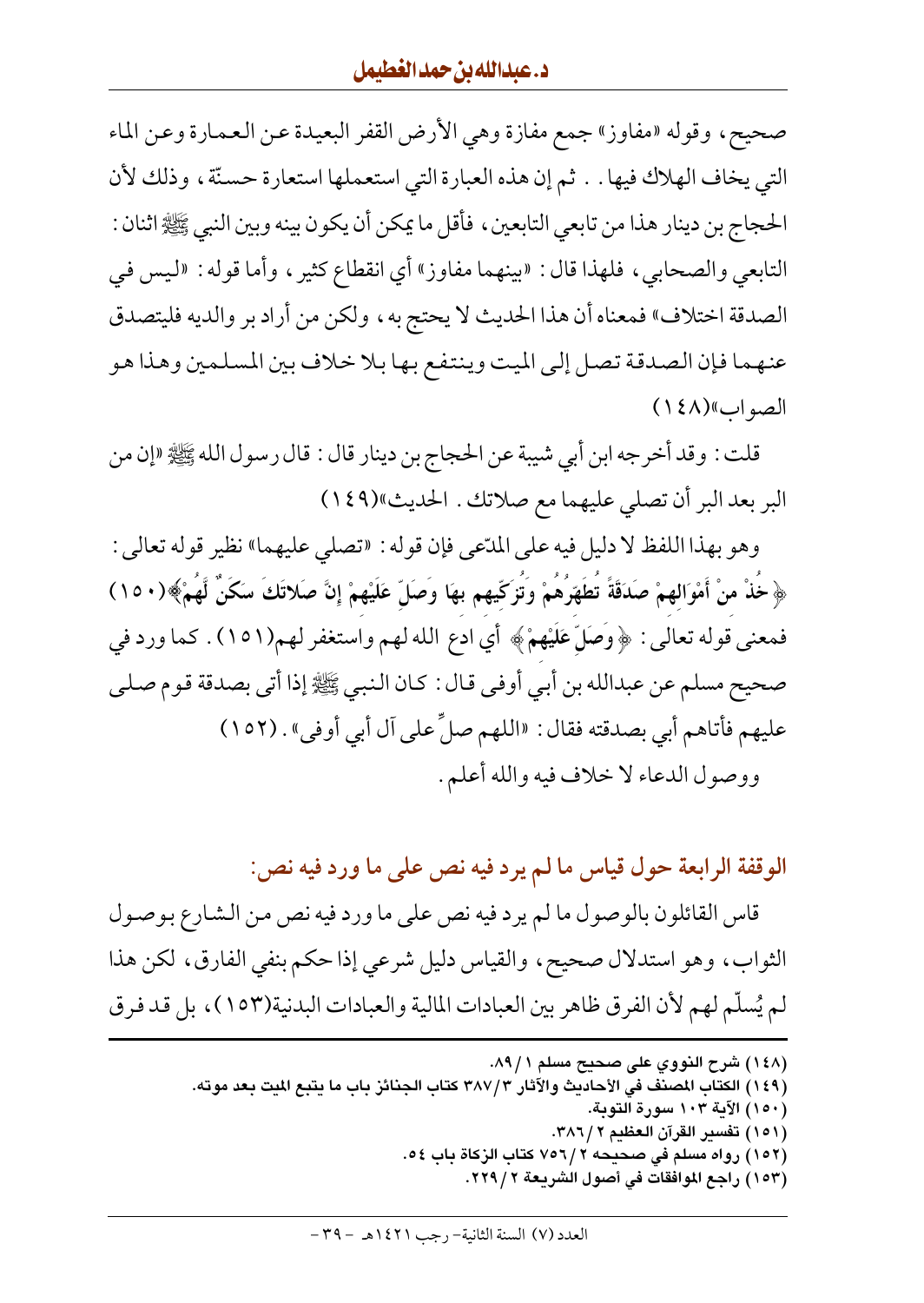الإمام الشافعي ـ رحمه الله ـ بين الحج من جهة وبين الصيام والصلاة مـن جـهـة أخرى . (١٥٤)

إضافة إلى ما قمت بتحريره أنفاً في الوقفة الأولى من أن ما ورد فيه نص لا يدل على وصول الثواب وإنما يدل على براءة الذمة وسقوط الطلب عن المنوب عنه ، وإن النصوص واردة في الفرض والنذر دون التطوع .

الذي أختاره في هذه المسألة

إن حصول الثواب للعامل مبناه على قبول العمل وهذا أمر لا يعلمه إلا الله سبحانه وتعالى، فالعبديؤدي العبادة ولا يعلم هل قبلت منه أو لا ، فعن عمار بن ياسر قال سمعت رسول الله ﷺ يقول : «إن الرجل لينصرف، وما كتب له إلا عشر صلاته تسعها ثمنها سبعها سدسها خمسها ربعها ثلثها نصفها» . (١٥٥)

وعمل العبادة وإهداء ثوابها جزم بحصول الثواب عليها، وهذا مناف لما يجب أن يكون عليه العبد، حيث يجب أن يكون في عمله بين الخوف والرجاء، وهو مذهب أهل السنَّة والجماعة ، فهو رجل يعمل بطاعة الله ، على نور من الله ، يرجو ثواب الله : ﴿ إِنَّ الذينَ آمَنُوا وَالَّذينَ هَاجَرُوا وَجَاهَدُوا في سَبيل اللَّه أَوْلَئكَ يَرْجُونَ رَحْمَتَ اللَّه وَاللَّهُ غَفُورٌ رَّحِيمٌ ﴾(١٥٦) ﴿ أَمَّنْ هُوَ قَانتَ آنَاءَ اللَّيْلِ سَاجِدًا وقَائِمًا يَحْذَرُ الآخرَةَ وَيَرْجُو رَحْمَةَ رَبّه ﴾ $\bigcirc$ ٥٦٠ ﴿ تَتَجَافَيٓ جُنُوبُهُمْ عَنِ الْمَضَاجِعِ يَدْعُونَ رَبَّهُمْ خَوْفًا وَطَمَعًا ﴾(١٥٨)فالرجاء يستلزم الخوف، ولولا ذلك لكان أمناً، والخوف يستلزم الرجاء، ولولا ذلك لكان قنوطاً ويأساً. (١٥٩)

يقول الشيخ عبدالرحمن بن سعدي في تفسير قوله تعالى : ﴿ يَدْعُونَ رَبَّهُمْ خَوْفًا وَطَمَعًا ﴾ أي جامعين بين الوصفين ، خوفاً أن ترد أعمالهم وطمعاً في قبولها ، وخوفاً من عذاب

- (١٥٥) رواه أبو داود في سننه ٤٩٩/١ كتاب الصلاة باب ١٢٨ وسكت عنه.
	- (١٥٦) الآية ٢١٨ سورة البقرة.
	- (١٥٧) الآية ٩ سورة الزمر. (١٥٨) الآية ١٦ سورة السجدة.
	- (١٥٩) شرح العقيدة الطحاوية ص ٢٣٥.

<sup>(</sup>١٥٤) الأم ١٩/٢.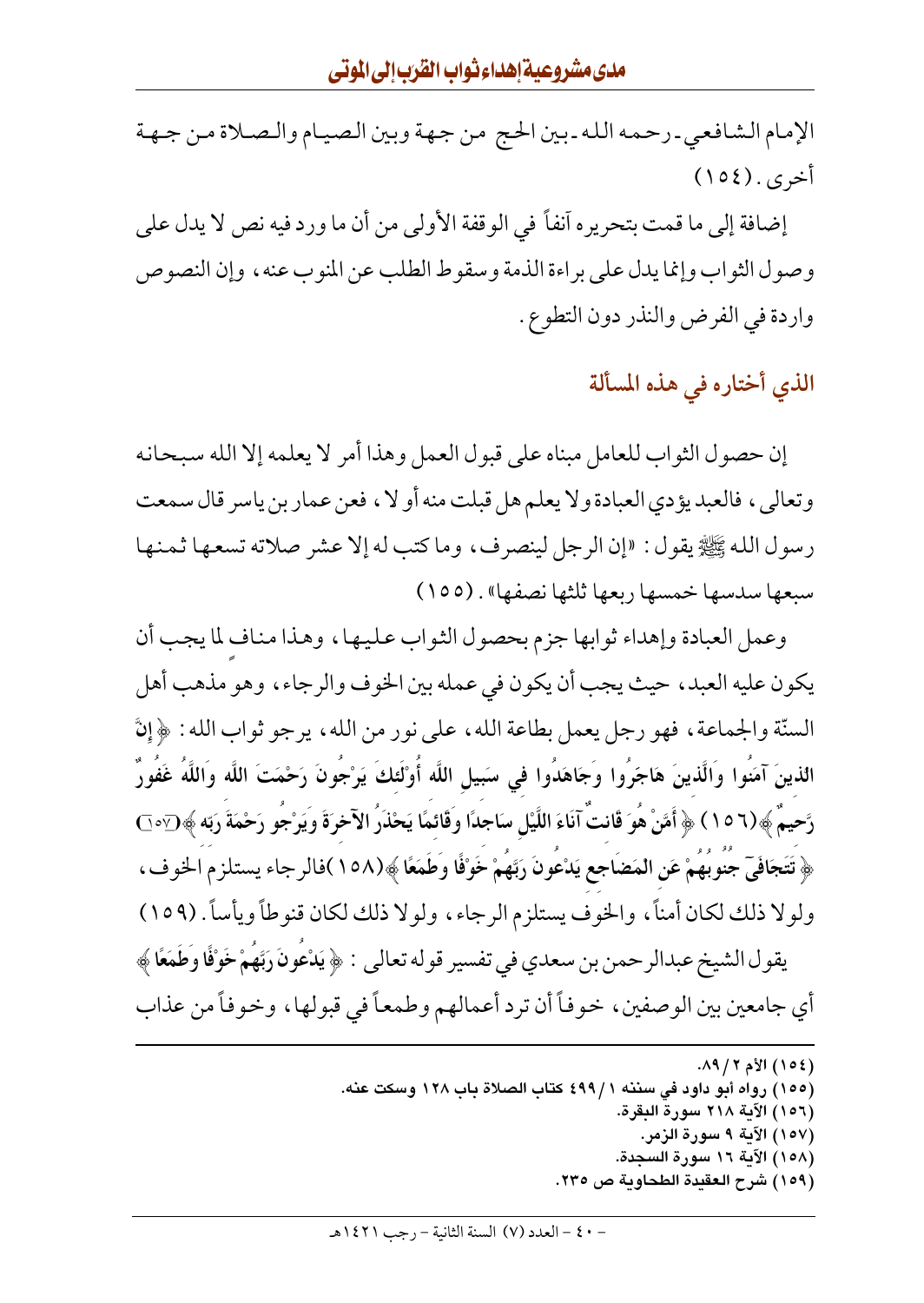الله وطمعاً في ثوابه» . (١٦٠)

بناءً على ذلك فالذي أراه ـ والله أعلم ـ أن الأعمال البدنية ، التي ورد النص الصحيح بصحة نيابة الحي عن الميت فيها يجوز أن ينوب فيها الحي ويعملها عن الميت ويقتصر في ذلك على ما ورد النص بخصوصه وهو الصوم الواجب فرضاً أو نذراً، والحج الواجب فرضاً أو نذراً، وإذا نابٍ عنه في ذلك برئت ذمة الميت، وسقط عنه الطلب إذا قبلها الله، أما وصول ثوابه إليه، فهذا أمره إلى الله، ومبناه على القبول، والأحاديث الواردة في ذلك ليس فيها دلالة على وصول الثواب، وإنما فيها قضاؤها عن الميت فقط، والقائلون بالوصول يسلمون ذلك لكنهم يقولون : إذا نفع العمل في الإسقاط والإبراء، نفع في الهبة والإهداء، وقد ذكرت هذا وأجبت عنه في الوقفة الأولى من دراسة الأقوال والأدلة . كما أنني أرى عدم إلحاق ما لم يرد فيه نص بما ورد فيه النص ، لأن العلماء قد قرروا أن

باب القربات يقتصر فيه على النصوص، ولا يتصرف فيه بأنواع الأقيسة والأراء .

يقول ابن كثير -رحمه الله تعالى ـ عند قولـه تـعـالـي : ﴿ وَأَن لَّيْسَ للإنسَانِ إِلاَّ مَا سَعَيَّ ﴾(١٦١) : «ومن هذه الآية الكريمة استنبط الشافعي ـ رحمه الله ـ ومن اتبعه أن القراءة لا يصل إهداء ثوابها إلى الموتى، لأنه ليس من عملهم، ولا كسبهم، ولهذا لم يندب إليه رسول الله ﷺ أمته ، ولا حثهم عليه ، ولا أرشدهم إليه بنص، ولا إيماء ، ولم ينقل ذلك عن أحد من الصحابة رضي الله عنهم، ولو كان خيراً لسبقونا إليه ، وباب القربات يقتصر فيه على النصوص، ولا يتصرف فيه بأنواع الأقيسة والأراء» . (١٦٢)

وقال شيخ الإسلام ابن تيمية ـ رحمه الله ـ : «فالأمر الذي كان معروفاً بين المسلمين في القرون المفضلة، أنهم كانوا يعبدون الله بأنواع العبادات المشروعة، فرضها ونفلها، من الصلاة، والصيام، والقراءة والذكر ، وغير ذلك، وكانوا يدعون للمؤمنين والمؤمنات، كما أمر الله بذلك لأحيائهم وأمواتهم، في صلاتهم على الجنازة، وعند زيارة القبور،

- (١٦٠) تيسير الكريم الرحمن ١٨٥/٦.
	- (١٦١) الآية ٣٩ سورة النجم.
- (١٦٢) تفسير القرآن العظيم ٢٥٨/٤، وراجع ما ذكرته في الوقفة الرابعة من دراسة الأقوال والأدلة.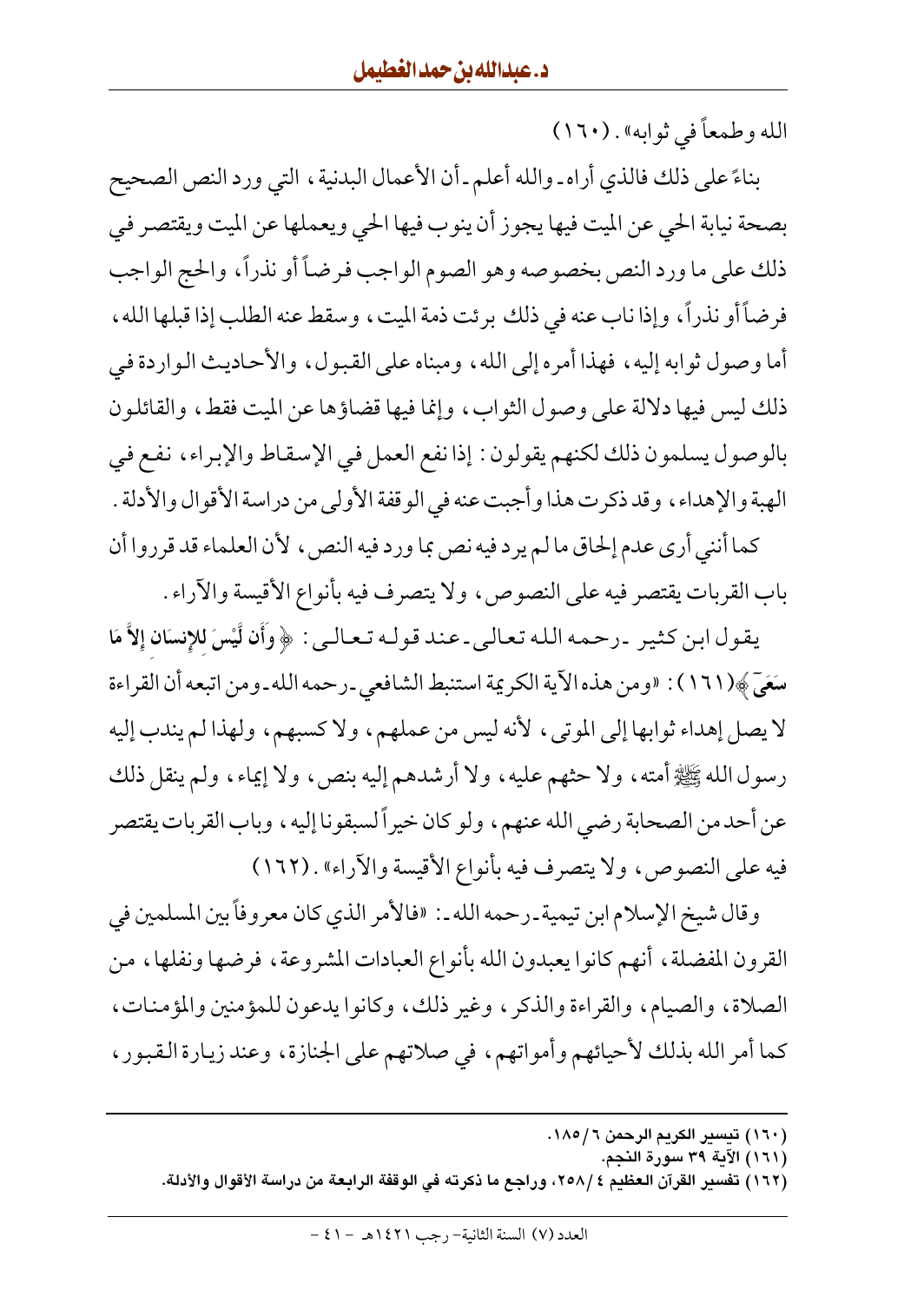وغير ذلك إلى أن قال : «فلم يكن من عادة السلف إذا صلوا تطوعاً، وحجوا، أو قرؤوا القرآن، يهدون ثواب ذلك لموتاهم المسلمين، ولا لخصوصهم، بل كان عادتهم كما تقدم، فلا ينبغي للناس أن يعدلوا عن طريق السلف فإنه أفضل وأكمل» . (١٦٣)

ويقول الشيخ ابن عثيمين\_حفظه الله\_: «إن رسول الله ﷺ أنصح الخلق للخلق وأعلم الخلق بما يرضي الله عز وجل لما قال : «إذا مات ابن أدم انقطع عمله إلا من ثلاث، صدقة جارية ، أو علم ينتفع به ، أو ولد صالح يدعو له»(١٦٤) ولم يقل : ولد صالح يصلى له ، أو يتصدق عنه ، أو يعتمر عنه ، مع أن السياق في سياق الأعمال ، فلو كانت الأعمال عن الأموات مما يشرع لبيّنه النبي ﷺ، إذن فلو سألنا سائل فقال : ماذا ترى هل الأفضل أن اعتمر لأمي وأبي أو أدعو لهما؟ فالجواب: أن الأفضل أن تدعو الله لهما، لأن هذا هو الذي بيّنه الرسول ﷺ) . (١٦٥)

وقال في موضع أخر : «ومن العجب أن كثيراً من الناس ولا سيما في شهر رمضان يقرأ القرأن عدة مرات، ويجعل كل مرة لواحد من أمواته، وربما لا يجعل واحدة لنفسه، ولا شك أن هذا عمل مخالف لما كان عليه السلف الصالح، فلم يكونوا يعتادون هذا، وكل إنسان سيفتقر إلى الأعمال الصالحة ، وسيتمنى أن تكون في صحيفته زيادة حسنّة واحدة، فافعل ما أرشدك إليه الرسول ﷺ من الدعاء لأمواتك واجعل العبادات لنفسك ولست بذلك عاقاً ولا قاطع رحم»(١٦٦)

قلت : وما لم يرد فيه عن رسول الله ﷺ شيء ولا عن السلف الصالح أنهم فعلوه فكيف يكون من الدين؟ وباب العبادات مبناه على التوقيف .

> (١٦٣) مجموع فتاوى شيخ الإسلام ابن تيمية ٢٢٢/٢٤ ـ ٣٢٣. (١٦٤) سبق تخريجه.

(١٦٥) مجموعة دروس وفتاوى الحرم المكي ٣/ ١٣٥ وقد وردت فيه عدة أسئلة عن هذا الموضوع مما يؤكد ما أشرت إليه في المقدمة من أهمية هذه المسألة والله الموفق.

(١٦٦) المرجع السابق ١٤٢/٣ ويلحظ من كلام الشيخ في هذا النص والنص السابق أن ثواب الأعمال يصل إلى الموتي، بل قد صرح بالجواز في جميع الأعمال الصالحة، لكنه يرى أن الدعاء أفضل، انظر نفس المرجع ١٤١/٣، ولم أعلم ما نكتة ترجيح الشيخُ ــ حفظه الله ــ الجواز في جميع الأعمال الصالحة مع أنه قد قرر في نفس الفتوى أن رسول الله ﷺ لم يأمر أمته أن يتطوعوا بالعبادات للأموات وغاية ما هنالك ورود الأمر بالشيء الــواجــب كالصبام، أما التطوع فلم يأت فيه حديث أن نتطوع بالعبادات لموتانا، وقوله ولا شك أن هذا عمل مخالف لما كان عليه السلف الصالح.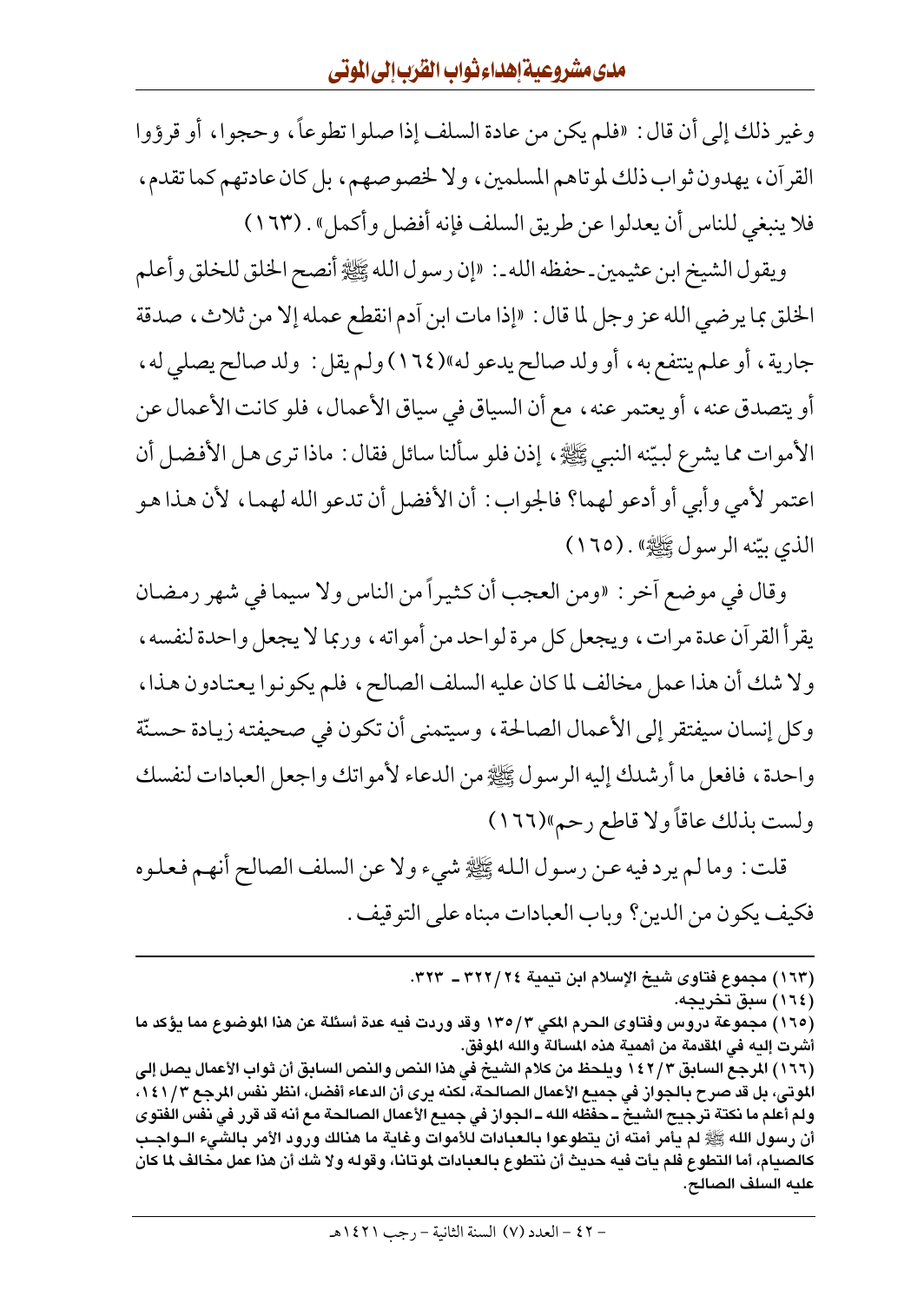والعجب كل العجب من جواب ابن القيم ـ رحمه الله تعالى ـ على ذلك بقوله : «ثم يقال لهذا القائل لو كلفت أن تنقل عن واحد من السلف أنه قال : اللهم ثواب هذا الصوم لفلان لعجزت، فإن القوم كانوا أحرص شيء على كتمان أعمال البر فلم يكونوا ليشهدوا على الله بإيصال ثوابها إلى أمواتهم . . والقائل إن أحداً من السلف لم يفعل ذلك قائل ما لا علم له به، فإن هذه الشهادة على نفي ما لم يعلمه فما يدريه أن السلف كانوا يفعلون ذلك ولا يشهدون من حضرهم عليه، بل يكفي اطلاع علام الغيوب على نياتهم ومقاصدهم»(۱٦۷)

قلت : لو صح مثل هذا الاستدلال لانفتح باب الابتداع في الدين على مصراعيه ، لأن كل أمر لم يكن عليه رسول الله ﷺ، ولا صحابته، ولا السلف الصالح من القرون المفضلة ، فهو بدعة محدثة في الدين ، فإذا قلنا بالاستدلال الذي ذكره ابن القيم كان من حق كل مبتدع إذا قلنا له : «هذا الأمر مبتدع» أن يقول أثبتوا أن الرسول ﷺ والصحابة والسلف لم يكونوا يفعلونه والعلامة ابن القيم إمام في السنّة وقامع للبدعة لكن يأبي الله العصمة إلا لكتابه وسنّة رسوله ﷺ.

هذا ما اتضح لي في هذه المسألة المهمة ، إن يكن ما ذكرته صواباً فمن الله وحده ، أحمده وأشكره على هذه النعمة وأسأله أن يكتب لي أجر الاجتهاد فيها وأجر الصواب، وأن يكن خلاف ذلك، فمن نفسي، والشيطان، والله، ورسوله، وشرعهما بريء منه، وأنا راجع إلى الحق والصواب، وأسأله سبحانه أن يكتب لي أجر الاجتهاد وصلبي الله وسلم على نبينا محمد وعلى أله وصحبه وسلم.

# نتائج البحث

في ختام المطاف أحمد الله سبحانه وتعالى حمداً كثيراً طيباً مباركاً فيه على نعمة إتمام

<sup>(</sup>١٦٧) الروح ص ١٤٣ وراجع شرح الطحاوية ص ٣٤٨ فقد نقل بعض جواب ابن القيم وتأمل العـبــارة مـن قوله: «فما يدريه» إلى قوله: «ولا يشهدون من حضرهم عليه» فهي كذلك في الكتاب المطبوع ويظهر لي أن فيها شيئاً والله أعلم.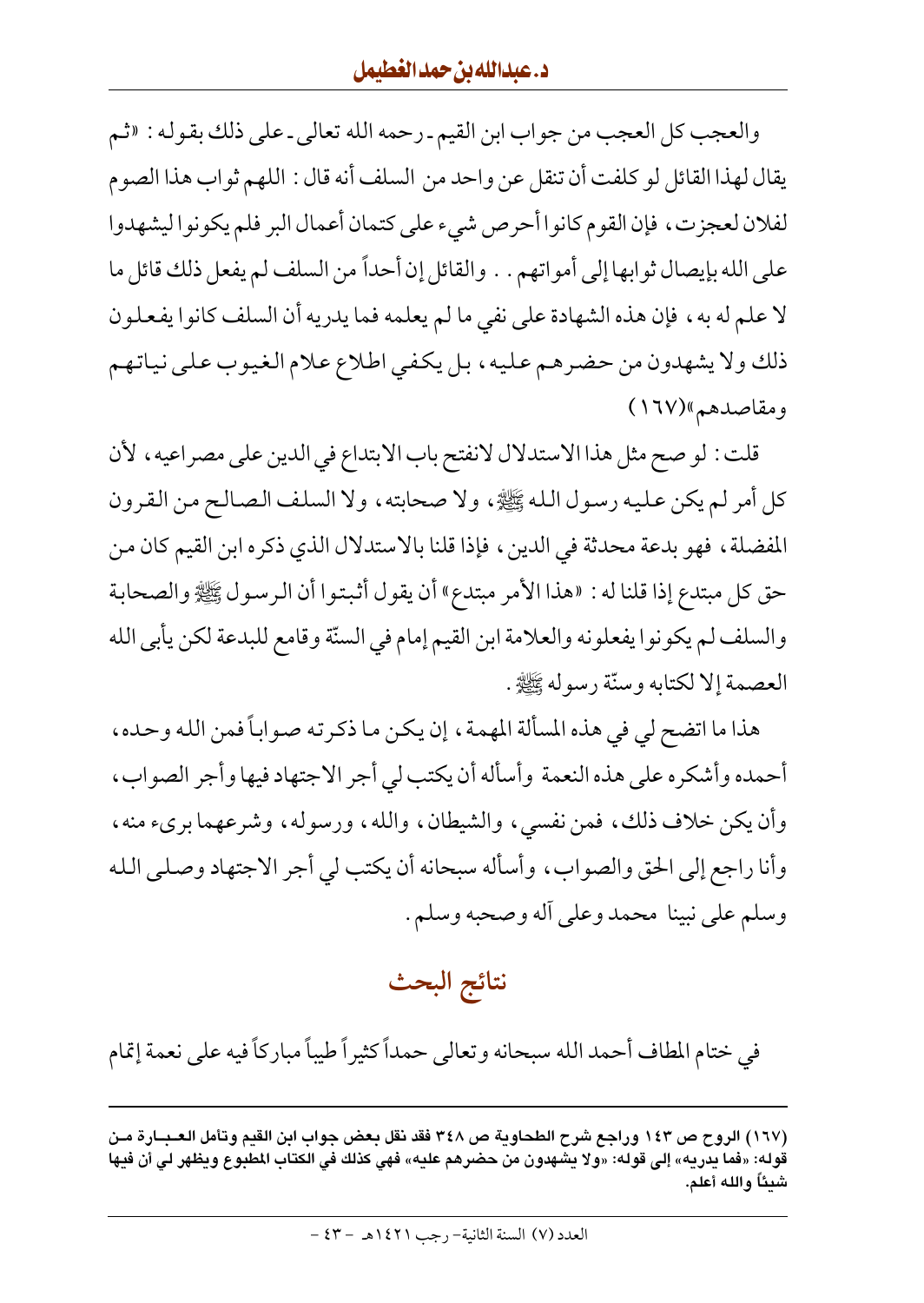هذا البحث، وأسأله أن يمنّ عليّ بالقبول والتوفيق والسداد، وفيما يلي أستعرض ما توصلت إليه في هذا البحث، فأقول مستعيناً بالله وحده :

١ ـ قسَّم الفقهاء العبادات إلى ثلاثة أقسام : عبادات مالية ، وعبادات بدنية ، وعبادات متر دّدة بين الطر فين .

٢ ـ أجمع الفقهاء على أن العبادات المالية المحضة تجوز فيها النيابة ومن هنا قالوا : إذا ناب فيها الحي عن الميت وعملها نيابة عنه أجزأت عن الميت ونفعه ذلك لورود الأدلة الصحيحة الصريحة في ذلك .

٣ ـ انقسم الفقهاء في نيابة الحي عن الميت في القربات البدنية إلى طرفين ووسط، فالطرف الأول : وهم الحنفية والحنابلة قالوا بجواز النيابة في جميع الأعمال البدنية ومن هنا قالوا : إذا عملها الحي عن الميت وأهدى ثوابها إليه نفعه ذلك .

والطرف الثاني : وهم المالكية قالوا : لا تجوز النيابة في الأعمال البدنية ولو عملها الحي عن الميت فلا ينفعه ذلك .

وتوسط الشافعية فقالوا : تجوز النيابة فيما ورد فيه نص من الشارع وقد صح عن الإمام الشافعي في ذلك الحج فقط، وصحّح أصحابه الصيام لورود الحديث الصحيح فيه وقد نسبوه إلى الإمام الشافعي لأنه قد علَّق القول به على صحة الحديث .

٤ ـ استدل كل فريق على ما ذهب إليه بأدلة أثرية ونظرية لكن أصحاب القول الثاني وهم المالكية معهم أصل قطعي يحتاج النظر في معارضه .

٥ ـ ما أورده أصحاب القول الأول القائلون بجواز النيابة ووصول الثواب هي أدلة صحيحة لكن ليست صريحة في وصول الثواب، بل غاية ما تدل عليه صحة النيابة في قضاء الفرض الواجب على الميت من صيام أو حج .

٦ ـ الأحاديث الثابتة الصحيحة هي في قضاء الواجب في ذمة الميت من صيام أو حج سواء كان فرضاً، أو نذراً، ولم يرد في التطوع وبقية القربات حديث صحيح ثابت . ٧ ـ لم ينقل عن الصحابة ولا السلف الصالح في القرون المفضلة أنهم كانوا يفعلون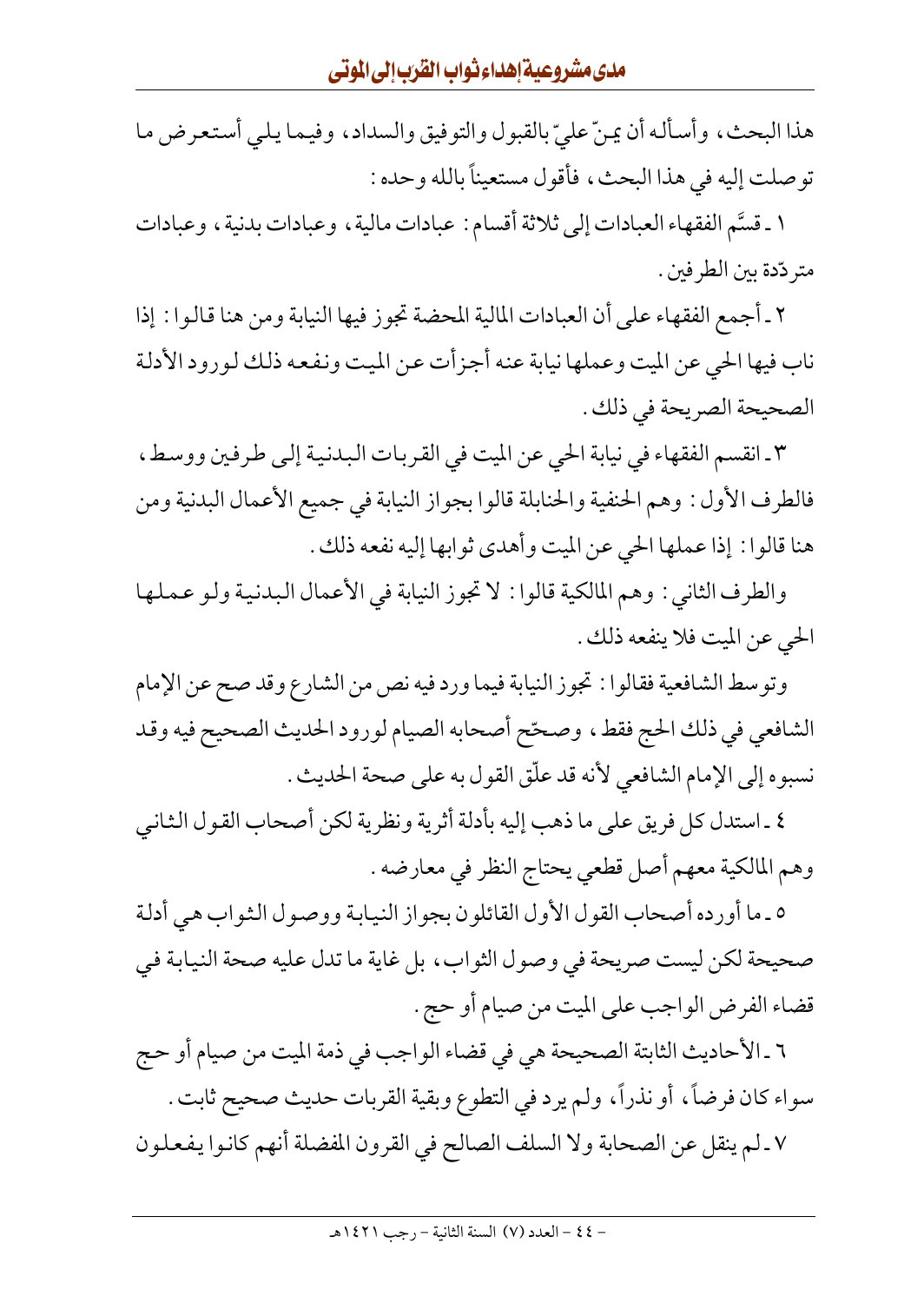القربات ويهدون ثوابها للأموات .

٨ ـ أن الرسول ﷺ هو أنصح الخلق للخلق قد قال : «إذا مات ابن آدم انقطع عمله إلا من ثلاث: وعد منها: ولد صالح يدعو له، ولم يقل ﷺ، يصوم عنه، أو يحج، أو يعتمر ، أو يطوف ، أو يقرأ القرآن ، مع أن الحديث في سياق العمل الصالح الذي ينتفع به الميت .

٩ ـ بناءً على ما سبق فإنه ينبغي الاقتصار على ما ورد فيه نص صحيح من الشارع وهو قضاء الحج والصوم الواجب على الميت، وإبراء ذمته منه، أما وصول ثوابه فهذا أمره إلى الله، حيث مبناه على القبول، أما ما لم يرد فيه نص فالأصل مع القائلين بعدم الإجزاء وعـدم وصـول الـثـواب وهـو : ﴿ وَأَن لَّيْسَ للإنسَانِ إِلاَّ مَا سَعَىٓ﴾ [النـجـم : ٣٩] ولا يمكـن تخصيص هذا بأقيسة وأراء، فالعبادات مبناها على التوقيف، ويسعنا ما وسع سلفنا الصالح ولو كان خيراً لسبقونا إليه ، وصلى الله على نبينا محمد وعلى أله وصحبه وسلم تسليماً كثيراً.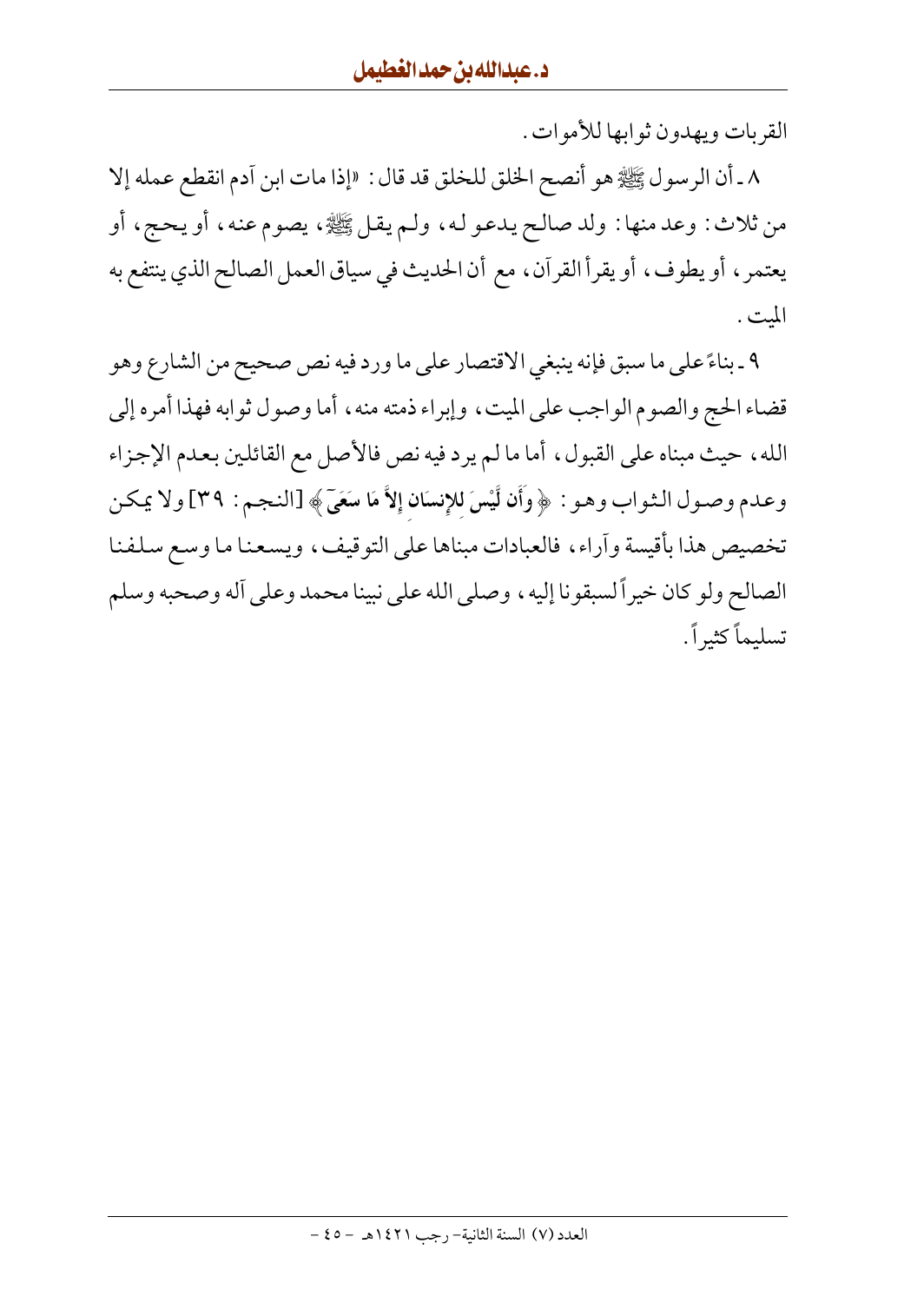المصادر والمراجع

ــ اختصار علوم الـحديث، للـحافظ إسماعيل بن كثير القرشي الدمشقي مع شرحه الباعث الـحثيث للشيخ أحمـد محمد شاكر، دار الكتب العلمية، بيروت ــ لبنان، ط الأولى ١٤٠٣ هــ ١٩٨٣م. ـ إرشاد السالك إلى أفعال المناسك، برهان الدين إبراهيم بن فرحون المدنى المالكي، دراسة وتحقيق محمـد بـن الهادي أبو الأجفان، بيت الحكمة، قرطاج. ـ أضواء البيان في إيضاح القرآن بالقرآن، محمد الأمين بن محمد المختار الجكني الشنقيطي، الطبعة الثانــيــة، ١٤٠٠هــ ١٩٨٠م على نفقة محمد بن عوض بن لادن. ــ الأم، للإمام أبي عبدالله محمد بن إدريس الشافعي، طبعة دار الشعب. ــ الإنصاف في معرفة الراجح من الخلاف على مذهب الإمام أحمد بن حنبل، علاء الدين، أبي الحسن، على بــن سليمان المرداوي، تحقيق محمد حامد الفقي، الطبعة الأولى ١٣٧٤هـ. ــ تبيين الـحقائق شرح كنز الدقائق، فخر الدين عثمان بن على الزيلـعي الـحنفي، الطبـعة الثانية مـعادة بـالأوفست، دار المعرفة للطباعة والنشر، بيروت، لبنان. ـ تفسير القرآن العظيم، إسماعيل بن كثير القرشي الدمشقي، دار إحياء الكتب العربية، عيسى البابي الحلبـي وشركاه. ـ التنقيح المشبع في تحرير أحكام المقنع، علاء الدين أبي الحسن علي بن سليمان المرداوي، مطابع الــدجــوي، القاهرة، منشورات المؤسسة السعيدية بالرياض. ــ تيسير الكريم الرحمن في تفسير كلام المنان، للشيخ عبدالرحمن بن ناصر السعدي، تحقيق محــمــد زهــري النجار طبع ونشر الرئاسة العامة لإدارات البحوث العلمية والإفتاء والدعوة والإرشاد، الرياض، الملكة العربية السعودية، عام ١٤٠٤هـ. ـ الجامع الصحيح وهو سنن الترمذي لأبي عيسى محمد بن عيسى بن سورة تحقيق أحمد شاكر، فؤاد عبدالباقي، إبراهيم عطوة عوض، الطبعة الثانية ١٣٩٨هــ الناشر مكتبة ومطبعة الحلبي بمصر. ـ الجامع لأحكام القرآن لأبي عبدالله محمد بن أحمد الأنصاري القرطبي، الطبعة الثالثة، مصورة عن طبعة دار الكتب المصرية، الناشر دار الكتاب العربي للطباعة والنشر ١٣٨٧هـ/١٩٦٧م. ـ حاشية الدسوقي على الشرح الكبير، شمس الدين محمد بن عرف الدسوقي، طبع دار إحياء الكتب العربيــة، عيسى الحلبي. مطبعة الحلبى. ـ الروح، للإمام شمس الدين أبي عبدالله ابن قيم الجوزية، دار الندوة بيروت، لبنان. \_روضة الطالبين وعمدة المفتين لأبي زكريا يحيى بن شرف النووي الدمشقي، المكتب الإسلامي للطباعة والنشر. ـــ سنن ابن ماجة، أبي عبدالله محمد بن يزيد القزويني، تحقيق محمد فؤاد عبدالباقي، دار إحياء التراث العربي. ــ سنن أبي داود للإمام الحافظ أبي داود سليمان بن الأشعث السجستاني الأزدي، تعليق عزت عبيد الدعـــاس، نشر وتوزيع محمد على السيد، حمص، الطبعة الأولى ١٣٨٩هـ، ١٩٦٩م. ــ شرح صحيح الإمام مسلم محيى الدين يحيى بن شرف النووي، المطبعة المصرية ومكتبتها. ــ شرح الطحاوية في العقيدة السلفية علي بن علي بن محمد بن أبي العز الحنفي، الناشر زكريا علي يوسف، مطنعة العاصمة. ــ شرح فتح القدير على الهداية، محمد بن عبدالواحد السيواسي ثم الإسكندري المعروف بابن الهمام الحنفــي، مطبعة مصطفى الحلبي ١٣٨٩هـ.. ـ شرح منتهى الإرادات، منصور بن يونس البهوتي، الناشر المكتبة السلفية بالمدينة المنورة. ــ صحيح البخاري «الجامع الصحيح» لأبي عبدالله محمد بن إسماعيل البخاري الجعفي، طبع مؤسسة أليــف أوفست، المكتب الإسلامي، استانبول، تركيا. ــ صحيح مسلم، للإمام مسلم أبي الحسن مسلم بن الحجاج القشيري النيسابوري، تحقيق فؤاد عبدالباقي، نشر وتوزيع إدارة البحوث العلمية والإفتاء والدعوة والإرشاد بالسعودية. ــ فتح الباري شرح صحيح البخاري، للحافظ شهاب الدين أحمد بن علي بن حجر العسقلاني الشافعي، المطبعة الفنية للطبع والنشر بمصر، مكتبة الكليات الأزهرية. ـ الفروق لأبي الـعباس شهاب الدين الصنهاجي المشهور بـالقرافي، دار المعرفة، بيروت، لبنان. ـ القرى لقاصد أم الڤرى للحافظ أبى الـعباس أحمد بن عبدالله بن محمد بن أبى بكر محب الدين الطبري ثم المكى،